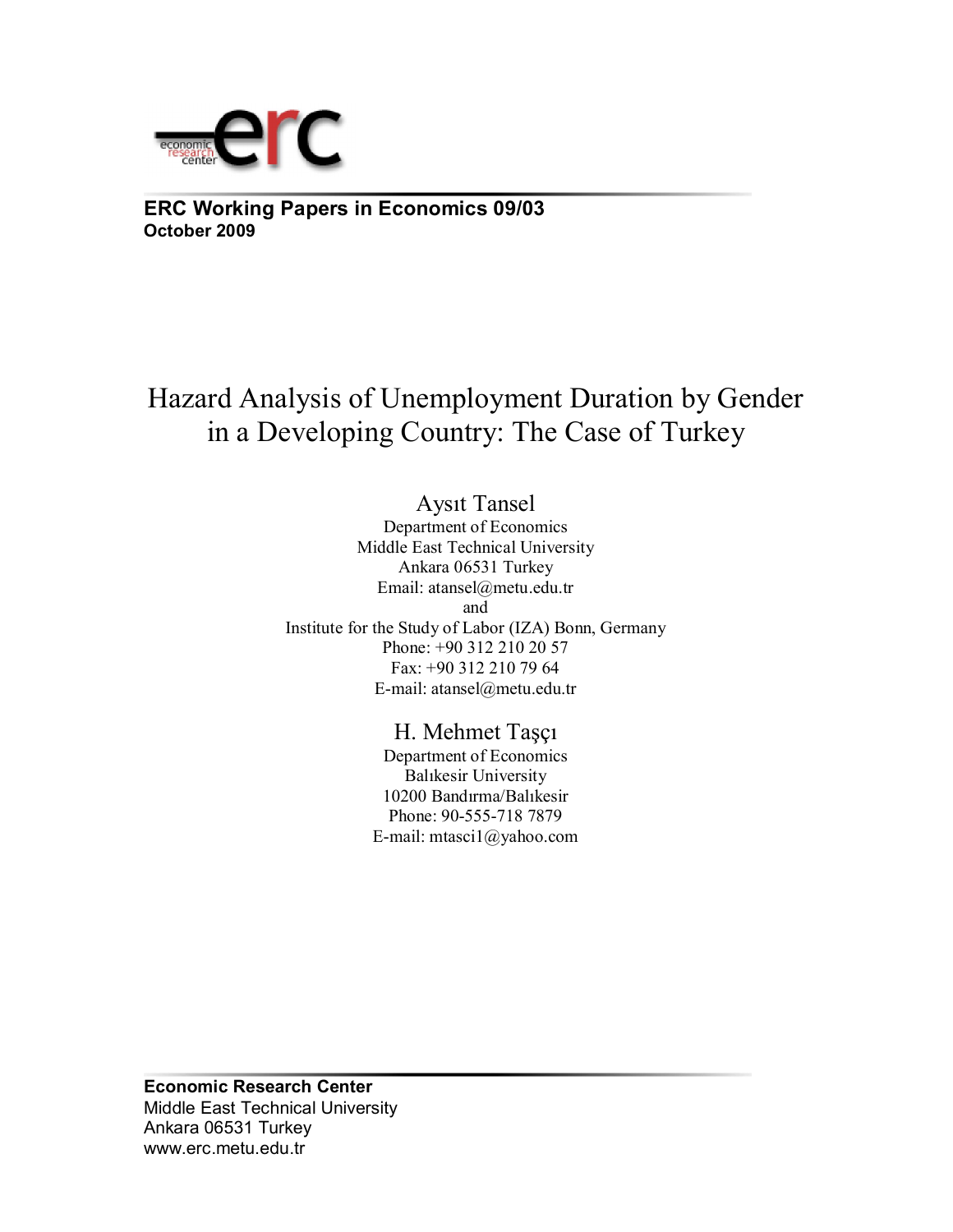# **HAZARD ANALYSIS OF UNEMPLOYMENT DURATION**

**BY GENDER IN A DEVELOPING COUNTRY:** 

**THE CASE OF TURKEY1**

**AYSIT TANSEL2**

Department of Economics Middle East Technical University, 06531 Ankara, TURKEY and Institute for Study of Labor (IZA) Bonn, Germany E-mail: atansel@metu.edu.tr

> Telephone: 90-312-210 2057

> > **And**

**H.MEHMET TAŞÇI**  Department of Econometrics Balikesir University, 10200 Bandirma/Balikesir, TURKEY E-mail: mtasci1@yahoo.com<br>Telephone: 90-555-718 7879

**Keywords:** Unemployment Duration, Hazard Analysis, Gender, Turkey **JEL Classification: J64, C41, J16 Running Title:** Unemployment Duration by Gender in Turkey.

 1 This paper is based on H. Mehmet Taşçı's PhD thesis (Taşçı, 2005) prepared under the supervision of Aysıt Tansel at the Department of Economics, Middle East Technical University. H. Mehmet Taşçı would like to thank Hakan Ercan, Abuzer Pınar, Yusuf Ziya Özcan and Cem Somel for their helpful comments on his Ph.D thesis. Thanks are also due to Şefik Yıldızeli and Ömer Demir past and current presidents of the Turkish Statistical Institute (TUIK), Nurgül Öğüt former vice-president and Enver Tastı director of the Labor Force Statistics Department of TUIK for their kind help in implementing this study. Earlier versions of this paper were presented at the ERC/METU International Conference in Economics VI, September 2002 in Ankara, Koç University in April 2004 in İstanbul, MENA Economies: Past Perspectives and Future Challenges Conference in May 2005 in Brussels, IZA/SOLE Transatlantic Meeting of Labor Economists in June 2005, Buch/Ammersee and Bilkent University in November 2005 in Ankara. Thanks are due to the conference participants, İnsan Tunalı and Sumru Altuğ for helpful comments on an earlier version of the paper. We would like to thank an anonymous referee of the LABOUR: Review of Labor Economics and Industrial Relations for helpful comments on the manuscript. Any errors are our own.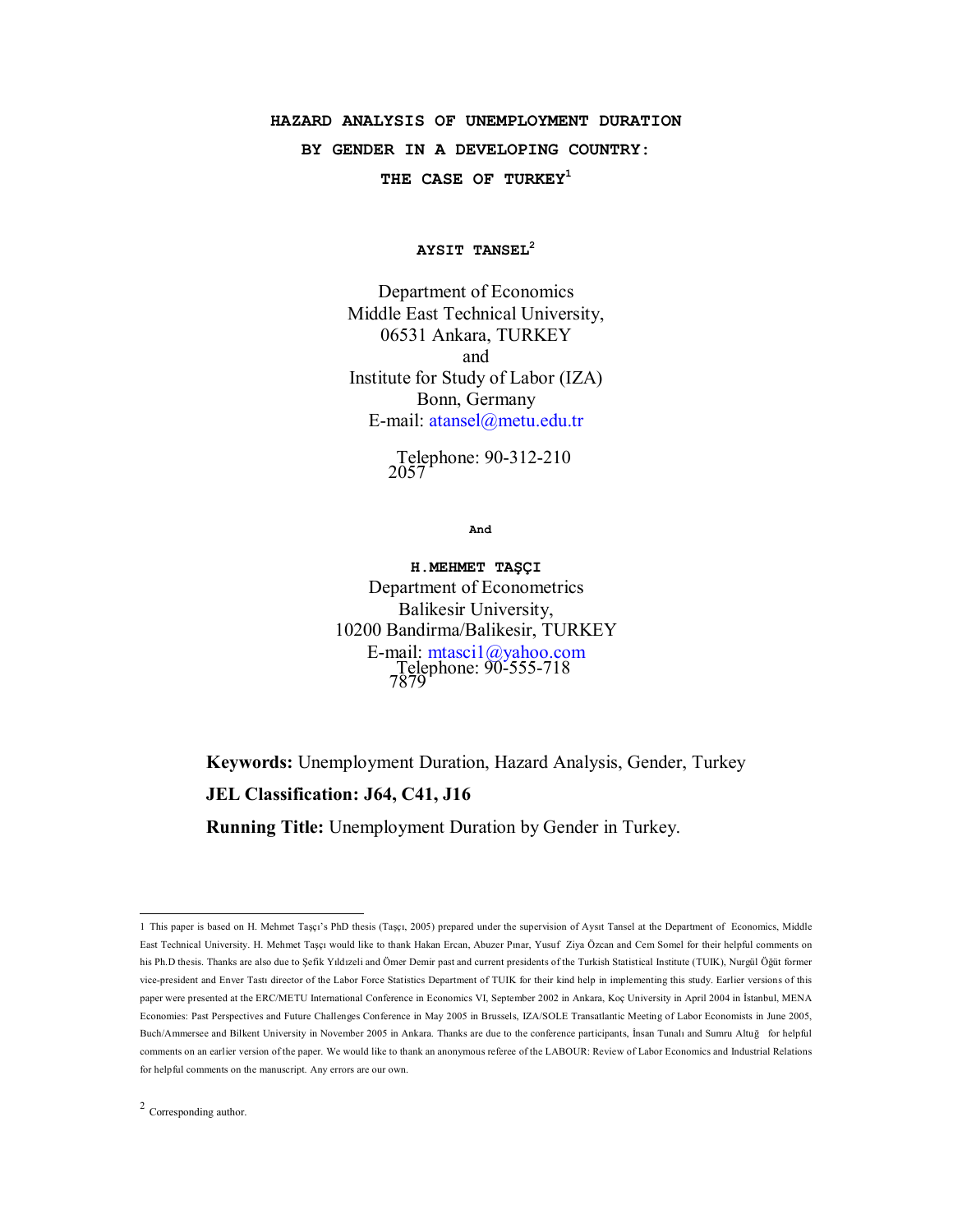### Abstract:

There is little evidence on unemployment duration and its determinants in developing countries. This study is on the duration aspect of unemployment in a developing country, Turkey. We analyze the determinants of the probability of leaving unemployment for employment or the hazard rate. The effects of the personal and household characteristics and the local labor market conditions are examined. The analyses are carried out for men and women separately. The results indicate that the nature of unemployment in Turkey exhibits similarities to the unemployment in both the developed and the developing countries.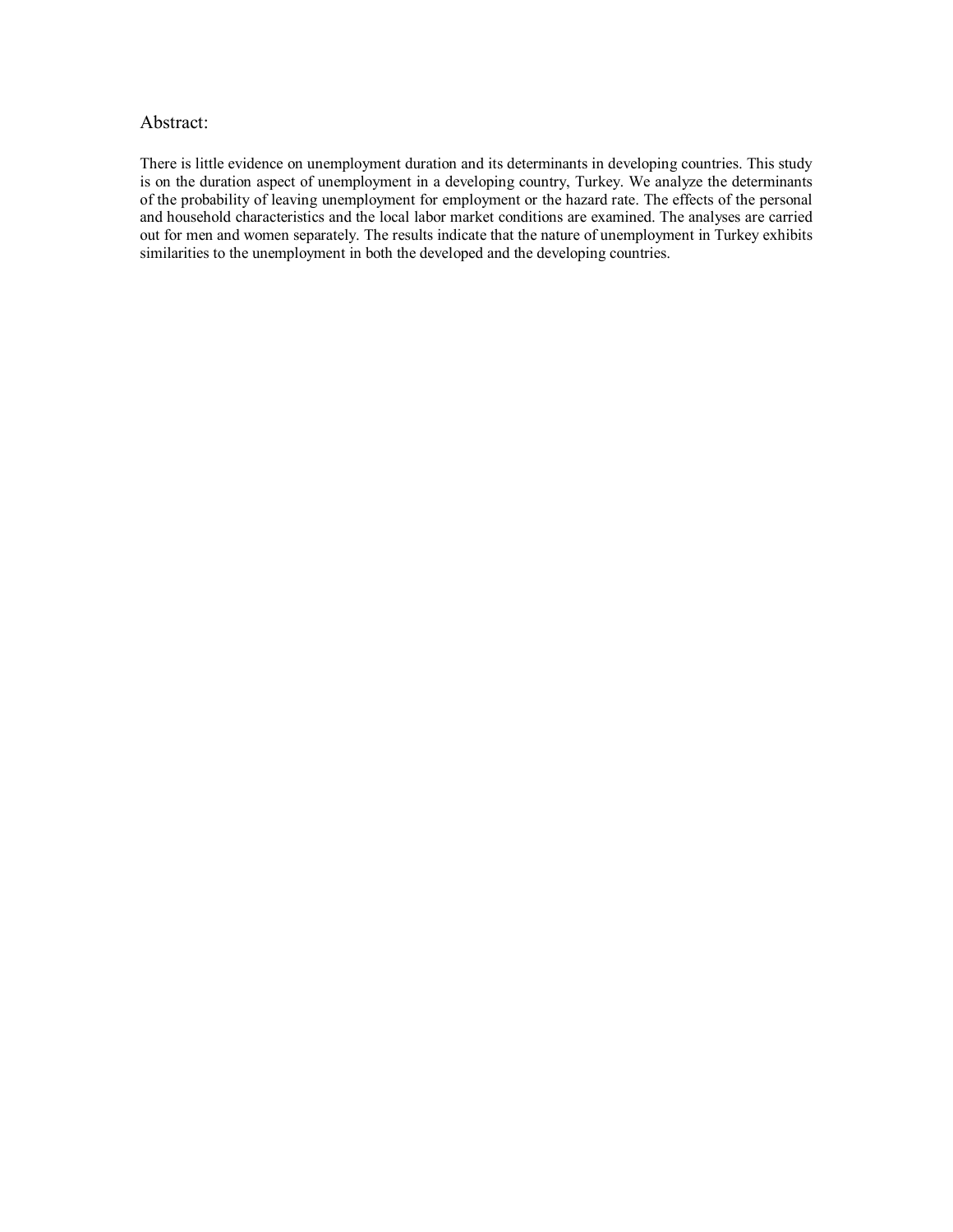#### **1. Introduction**

Unemployment is one of the main challenges of the modern era in both the developed and developing countries. The costs of unemployment at the economic, social and individual levels are well documented in the literature. Further, there is also evidence that the economic, social and individual costs of unemployment are universal in developed and developing countries (Sabot, 1982). For instance, at the macroeconomic level, output loss due to unemployment is considered to be a problem central to all times and all countries. Furthermore, unemployment entails not only loss of output, but also non payment of taxes and social security premiums. Therefore, revenue loss to the government due to unemployment could be substantial (Reyher et al., 1979). Unemployment is considered to result in motivation and opportunity for crime and the positive correlation between unemployment and various forms of crime is widely investigated. While some evidence is inconclusive, recent studies reveal a positive effect of unemployment on crime. (Fajnzylber, et al., 1998; Gould et al., 2002; Burdett et al., 2004; Huang et al., 2004; Fougère et al., 2006).

At the individual level, a general agreement exists on the conception that unemployment deprives people not only from their livelihood but also from meaningful activity in their lives. Certain undesirable effects of unemployment experienced by the unemployed are delineated below. Unemployment is found to cause loss of self esteem (Goldsmith et al., 1996). The relation between suicide and unemployment is found to be more important than that between suicide and other

1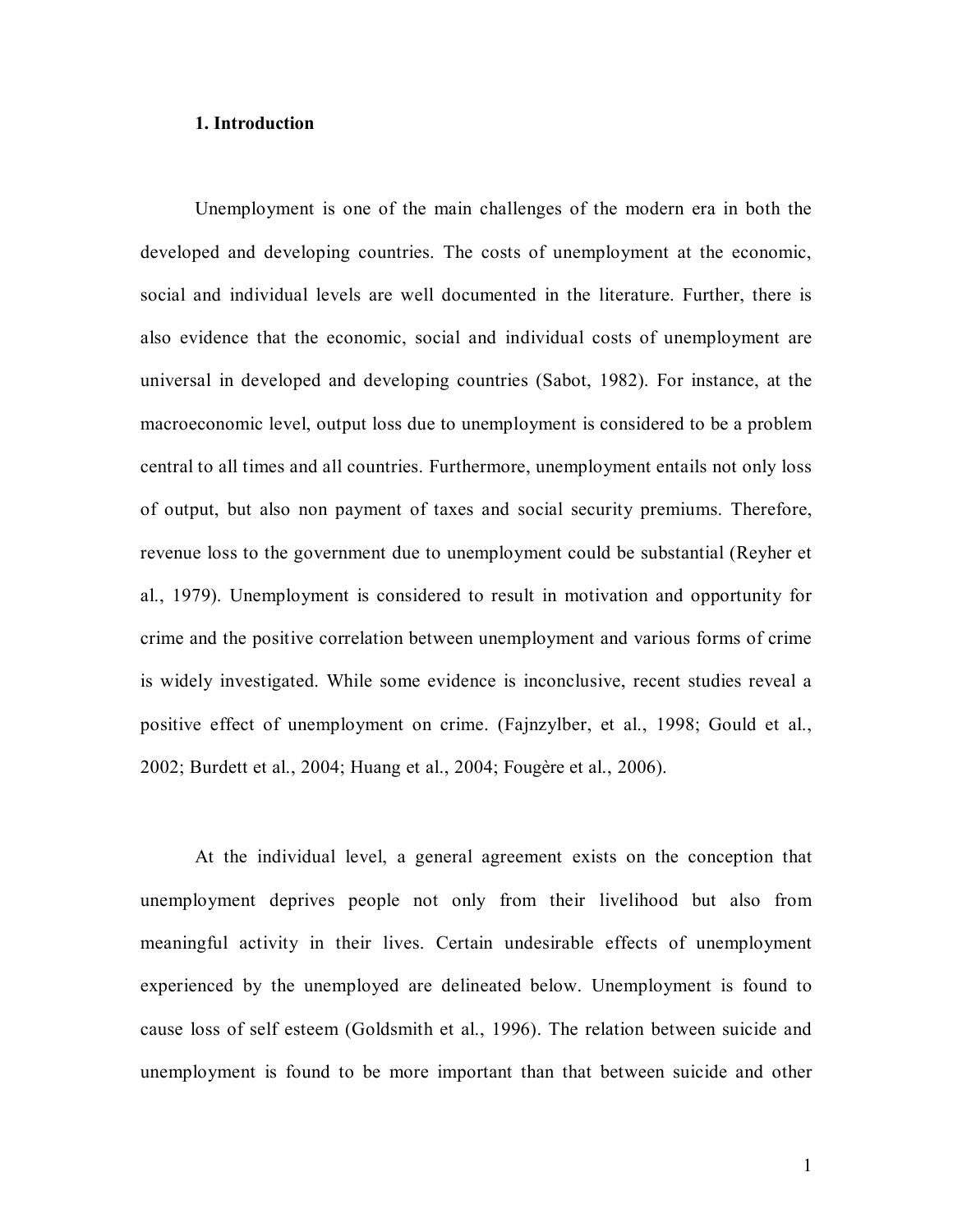socio-economic measures (Platt, 1984; Lewis and Sloggett, 1998). Further, it is widely observed that unemployment adversely affects mental health (Jackson and Warr, 1984; Darity Jr. and Goldsmith, 1996; Murphy and Athanasou, 1999) and good health spells (Cooper et al., 2007). An increasingly growing literature provides evidence on the adverse effect of unemployment on life satisfaction (Clark and Oswald, 1994; Frey and Stutzer, 2000; Eggers et al., 2006; Powdthavee, 2006). The duration of unemployment and its impact on the individual have been studied as well. Clark (2006) has found that the widely observed negative effect of unemployment on life satisfaction is mostly independent of unemployment duration. Long-term unemployment is believed to cause depreciation of human capital and erosion of work habits, which would affect subsequent wages. Arulampalan (2001) in the U.K., Knight and Li (2006) in urban China and Fitzenberger and Wilke (2007) in Germany revealed a significantly negative effect of unemployment duration on post unemployment wages. These observations indicate that unemployment is an important problem from both the individual and societal perspective. Therefore, analysis of unemployment duration focused on in this paper will contribute to our understanding of this problem from the individual, household and community perspectives.

However, differences are expected in the incidence and nature of unemployment in developed and developing countries, a situation which is largely due to the differences in labour laws, labour market structures and institutions in developed and developing countries. Some of the salient stylized facts, which are also

2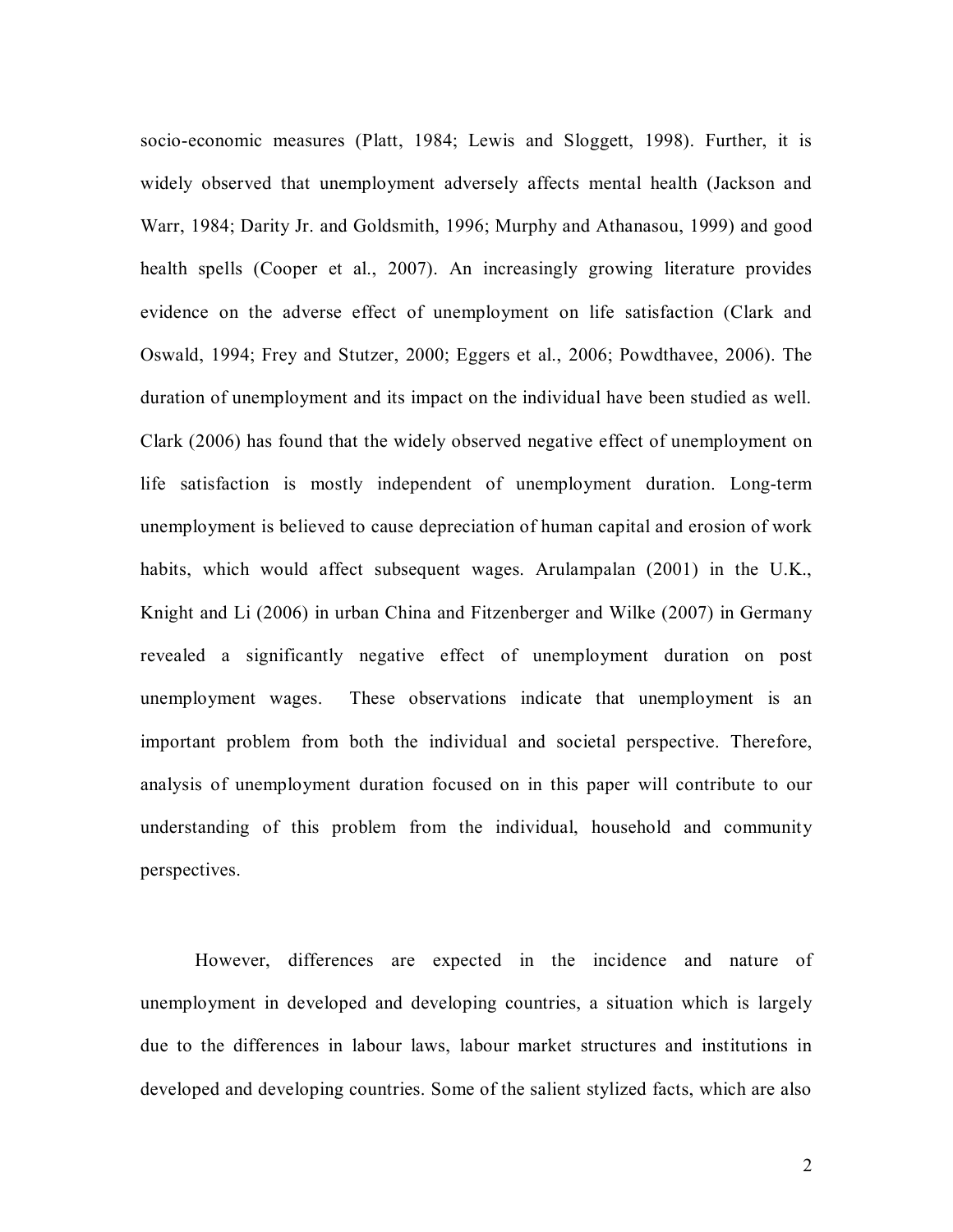relevant to Turkey as a developing country, are summarized below. Most developing country labour markets are segmented into formal and informal sectors while developed country labour markets exhibit a more uniform structure. The formal sector may be governed by employment protection legislation, permanent contracts, social security coverage, retirement and health benefits and minimum wage legislation similar to regulations existing in many developed country labour markets. On the other hand, formal regulations do not cover the informal sector. Trade unionization is observed to be lower in developing than in developed countries. Wide family support of the unemployed in developing countries is replaced by the unemployment insurance system in developed countries. High proportions of self employment and unpaid family work are other salient features of developing country labour markets in contrast to the widespread wage work in developed countries. Some developing countries have regulations that guarantee public sector employment for tertiary school graduates. Indeed, unlike the unemployment in developed countries, Udall and Sinclair (1982) proposed the 'luxury unemployment' hypothesis in developing countries. In general, unemployment in developing countries is mainly an urban problem and it is higher among the relatively well educated and first-time job seekers. Another aspect of unemployment observed in developing countries is queuing for a public sector or a formal sector job. Furthermore, evidence exists that unemployment in developing countries is a consequence of insufficient job creation as well as loss of employment during crisis periods. These and other aspects of unemployment in developing countries are highlighted by Hirschman (1982) in Malaysia, Glewwe (1989), Dickens and Lang (1996) and Rama (1999) in Sri Lanka, Rama (1998) in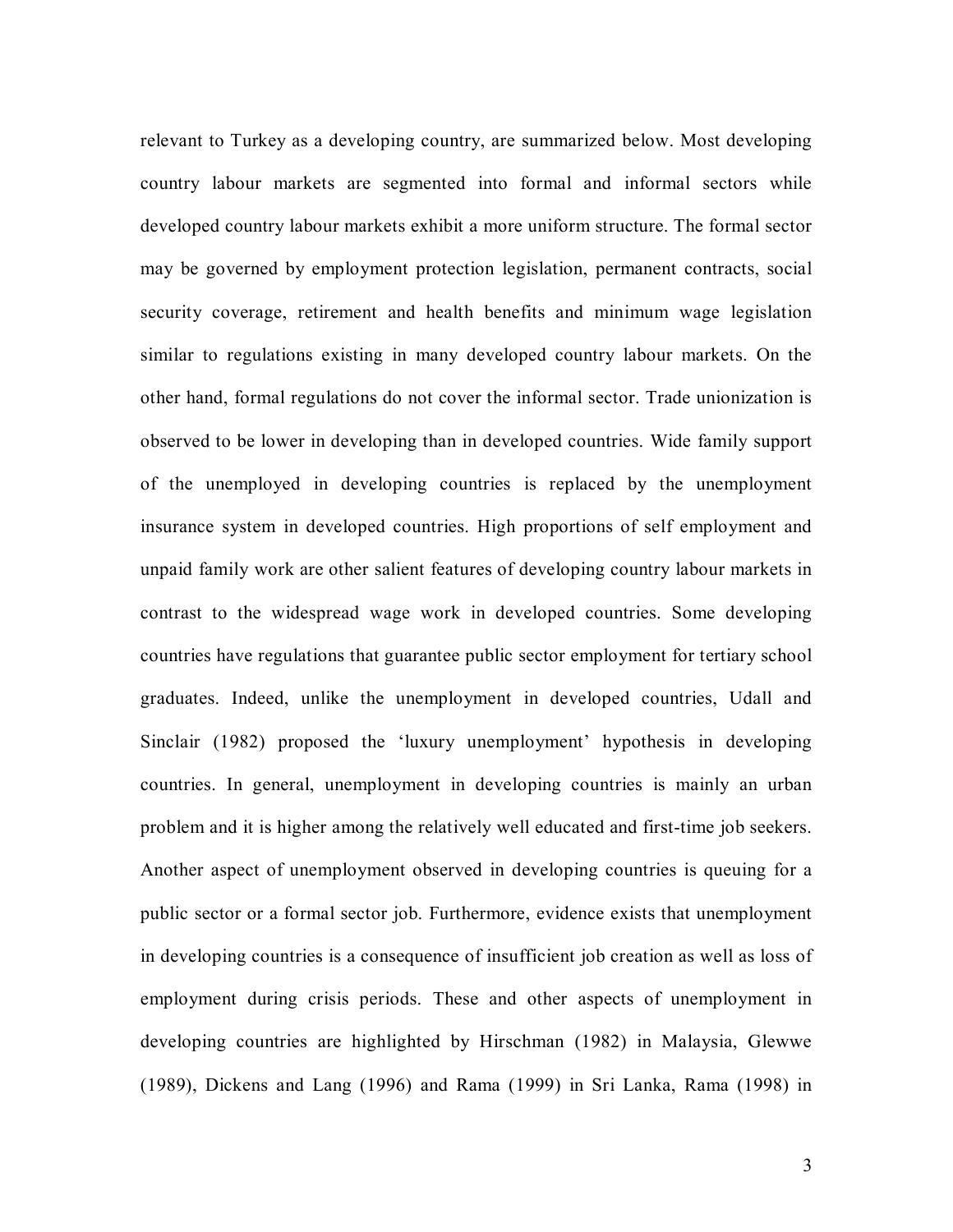Tunisia, Manning and Junankar (1998) in Indonesia and Tenjo (1990) in Colombia. Analysis in this paper suggests that various aspects of unemployment in Turkey reflect similarities characteristic to both developing and developed countries.

The estimated official unemployment rate in Turkey was approximately 8 percent in the 1990s and 10.3 in 2005 (Table, 1). In 2005, this rate is 9.5 percent in Germany and France, 9.2 percent in Spain, and 4.5 percent in Switzerland. Unemployment figures in some transition countries are rather high, such as 16.4 percent in the Slovak Republic.(OECD, 2006). The highest unemployment rate observed for men (women) in the OECD countries in 2005, is 16.9 (19.4) percent for Poland and the lowest rate is 2.7 (2.7) percent for Iceland. The corresponding rates for men (women) in Turkey are 10.3 (10.3) percent, which are rather high compared to the OECD average of 6.5 (7.0) percent (OECD, 2006). The incidence of long-term unemployment (proportion of jobseekers for more than one year) among the prime aged (25-54) was highest in the Slovak Republic with 68 percent and Greece with 54 percent, and lowest in Mexico with 2.4 percent and Korea with 0.8 percent. For Turkey, the proportion of long-term unemployed individuals was 39 percent in 2005 (Table 1) which approximates the OECD average of 35 percent (OECD Database). It is generally agreed that the official unemployment rate understates the extent of the problem in Turkey (Özel and Mehran, 1992). Hence, a more realistic measure would be obtained by combining the unemployment and underemployment rates<sup>i</sup>, which yields a combined figure of 13.9 percent for 2005. Rather high unemployment rates are observed for the young and educated. Various unemployment measures in Turkey will be discussed in Section 2.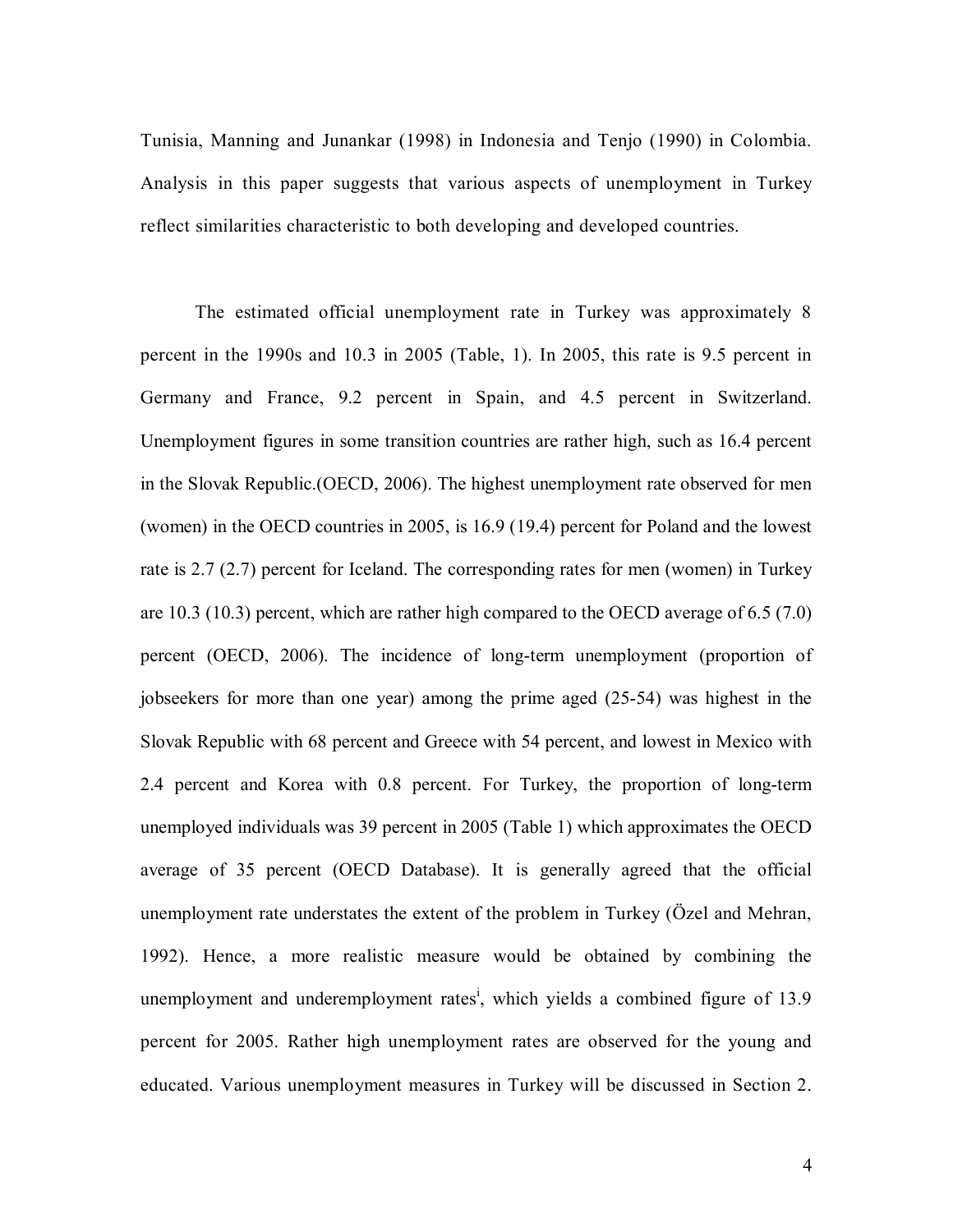The above reasons are an indication that in Turkey unemployment remains to be a serious problem on the agenda of policymakers.

Although the incidence of unemployment was investigated in earlier studies, such as Şenses (1994), Bulutay (1995) and others, this study is the first to provide evidence on the duration aspect of unemployment in Turkey, a developing country. Studies analyzing unemployment duration have mainly focused on developed countries. A number of applications exist of the by now familiar reduced-form duration model framework in the OECD countries, including for example, van den Berg and van Ours (1999) for France, and Portugal and Addison (2003) for Portugal, and Carroll (2006) for Australia. Some recent studies concentrate on transition economies, such as Earle and Pauna (1996) on Romania, Foley (1997) and Grogan and van den Berg (2001) on Russia, Kupets (2006) on Ukraine and Lubyova and van Ours (1997) on the Slovak Republic. The little evidence that exists on unemployment duration and its determinants in developing countries is presented in the studies by Tunali and Assaad (1992) on Egypt, Serneels (2001; 2007) and Dendir (2006) on Ethiopia, and Aranki and Daoud (2006) on Palestine.

This study highlights several aspects of unemployment. First, the transition from unemployment to full time wage employment is considered. Using individual level unemployment duration data derived from 2000 and 2001 surveys, the determinants of unemployment duration in a hazard function framework are provided. Personal, household and local labour market characteristics are used to explain unemployment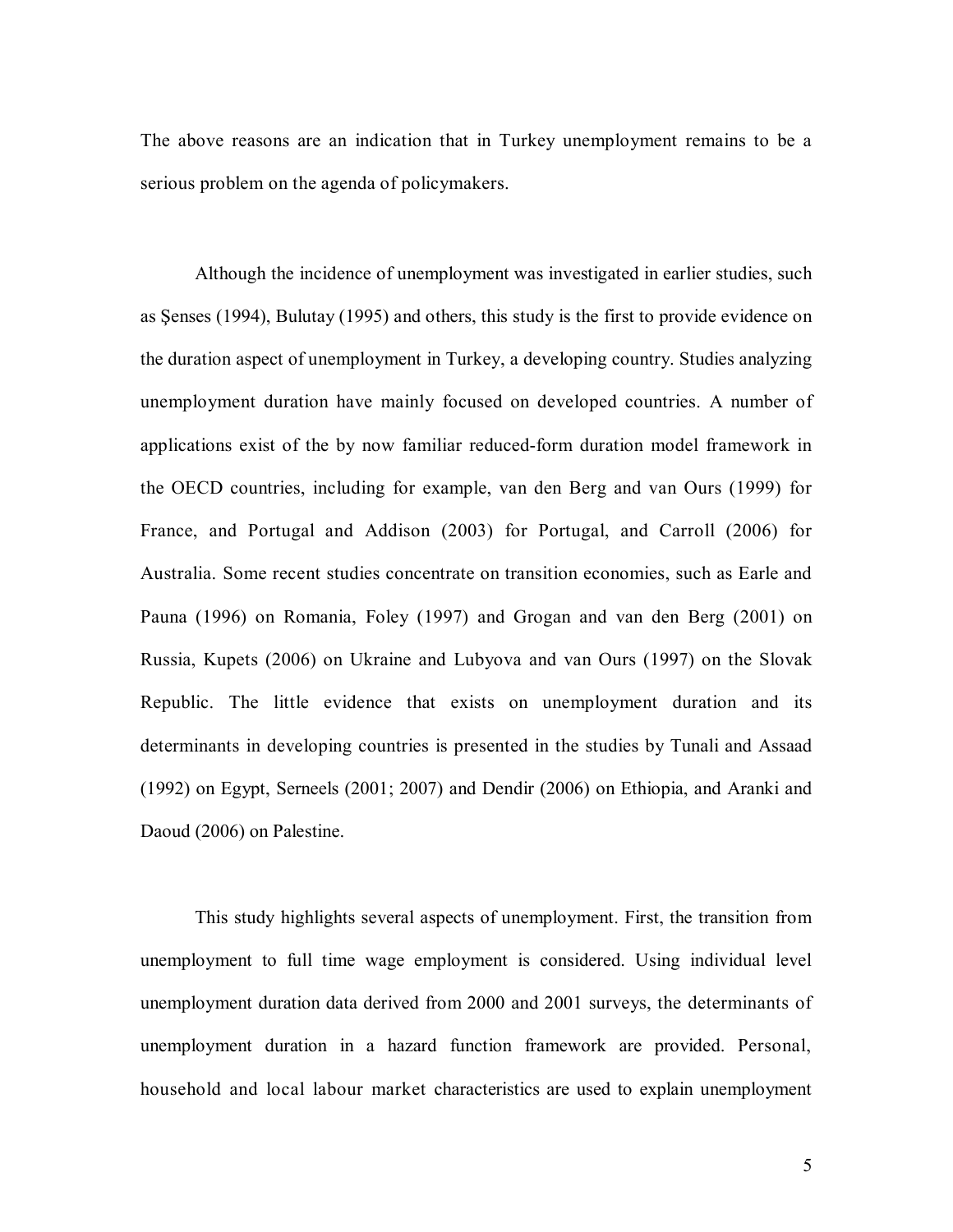durations. The questions addressed pertain to the way various characteristics affect the probability of a person to leave unemployment for employment, and how this probability varies with the duration in unemployment. Second, this study uses grouped duration methodology due to Kiefer (1988) and Sueyoshi (1995). This is the appropriate methodology when the duration data are discrete in months, as in the case of this study. In the literature, this aspect of the duration data is often ignored and continuous duration models are assumed even when data are discrete. Third, the analyses are conducted for men and women separately, in order to reflect the gender differences in labour market experiences. The main findings include the following. Women have a lower chance of finding a job and leaving unemployment compared to men. Target groups to be helped in finding employment include married women, unmarried men, first-time job seekers, the elderly, individuals with low levels of education and those living in high unemployment provinces. For men, the exit rate from unemployment to employment is found to be higher for vocational high school graduates than for high school graduates. A slight U-shaped duration dependence appears for men and for women an initial flat portion is followed by an up-sloping tendency. This investigation reveals the nature of unemployment in Turkey and has implications for policymakers combating unemployment. Further, analyses in this paper may be of relevance to other countries as well.

This paper is organized into different sections. Section 2 presents background information on the Turkish economy, labour market and the unemployment problem. Section 3 introduces the HLFS (Household Labour Force Survey) data used in the study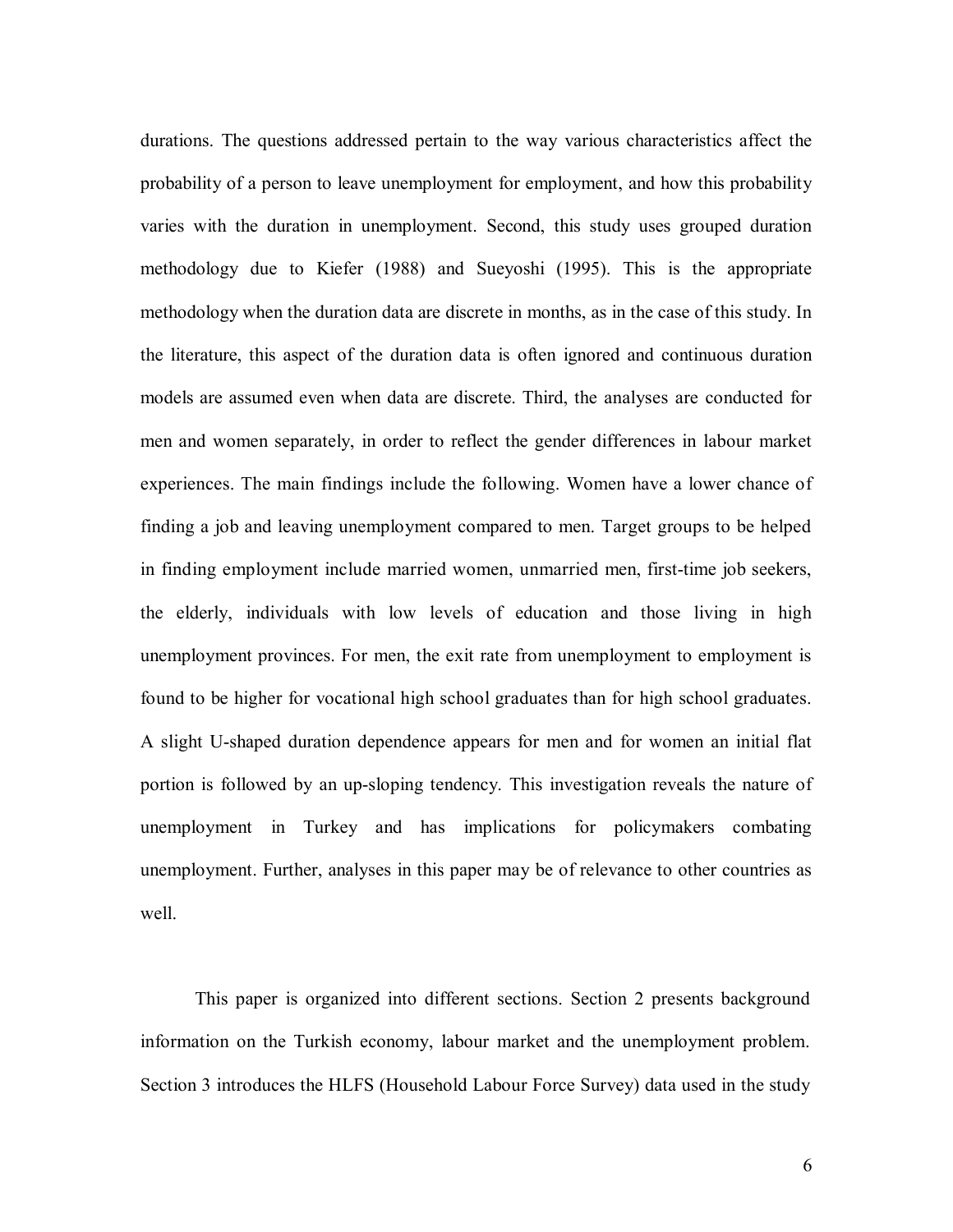and discusses the construction of unemployment durations based on two alternative definitions of unemployment. The specification of the reduced-form, group duration model is discussed in Section 4. Estimation results are provided in Section 5 and policy implications and conclusions appear in Section 6.

# **2. Background on the Turkish Economy, Labour Market and Unemployment 2.1 Turkish Economy and the Labour Market**

 This section provides information about the recent developments in the Turkish economy and in the labor market in order to contextualize the analysis of unemployment duration for the Turkish case. The Turkish labour market is characterized by strong supply side pressures attributable to rapid population growth, low employment rates, declining participation rates, high unemployment rates, widespread employment in small scale establishments, and segmentation of wages along several lines. Table 1 shows the recent developments in the Turkish economy and the labour market. Recently, Turkey has experienced a series of economic and financial crises, the first of which occurred in the early 1990s due to the adverse effects of the Gulf War. The second crisis, in 1994, was due to financial mismanagement. The economy contracted by about 6 percent, the inflation rate soared to 90 percent and the Turkish Lira was devalued against the US dollar by approximately 70 percent. The third crisis occurred in 1999 and was due to the delayed effect of the Russian crisis and two major earthquakes that occurred in the industrial heartland of the country killing thousands and destroying businesses. Finally, during the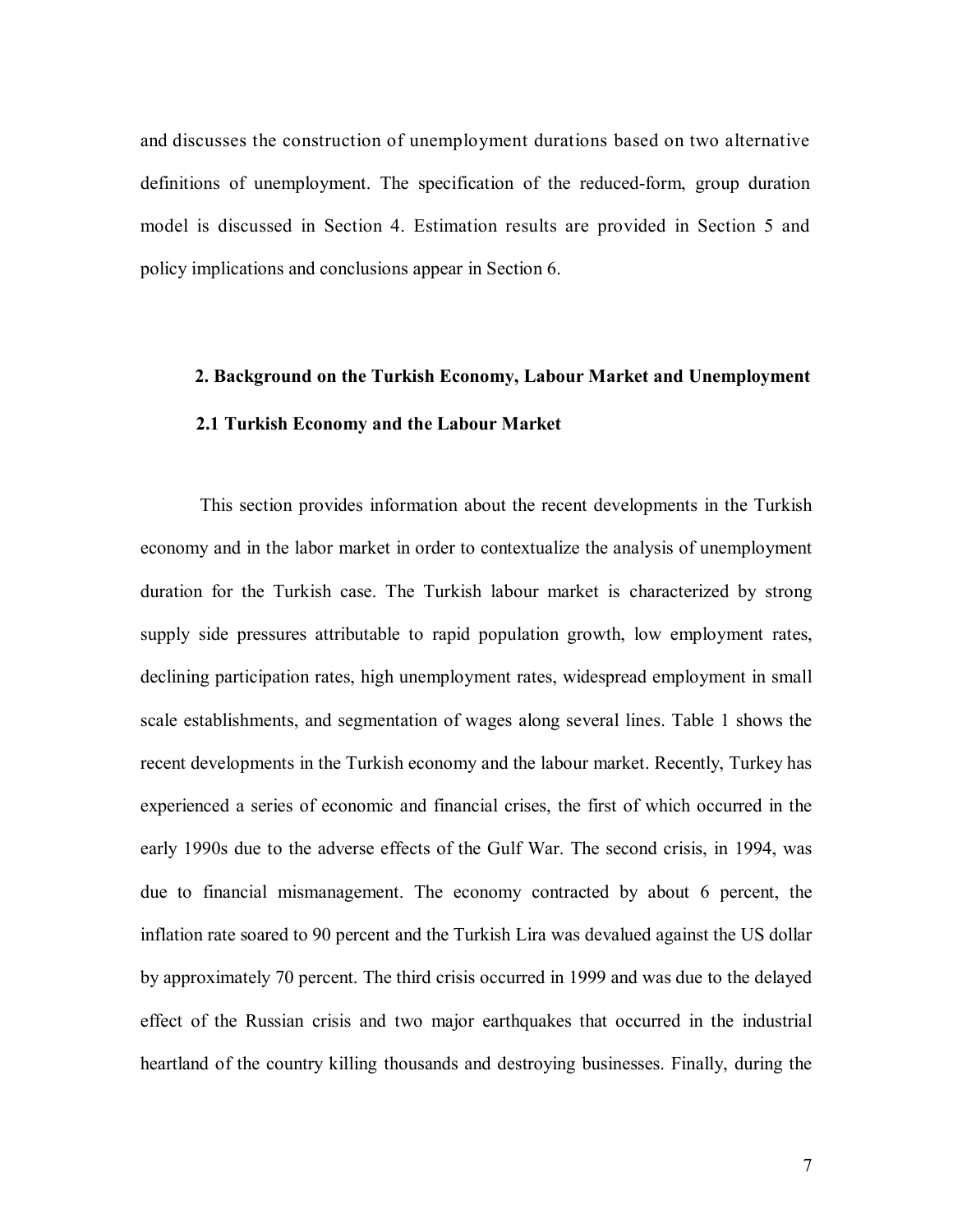November 2000 and February 2001 financial crisis, real GNP declined by 9.5 percent, the

largest contraction ever in the history of

| Table 1: Labour Market Indicators of Turkey 1988-2006    |                   |                 |         |          |         |                   |         |          |
|----------------------------------------------------------|-------------------|-----------------|---------|----------|---------|-------------------|---------|----------|
| Indicator                                                | 1988              | 2000            | 2001    | 2002     | 2003    | 2004              | 2005    | 2006     |
| Percapita GNP (\$)                                       | 1684              | 2 9 6 5         | 2 1 2 3 | 2 5 9 8  | 3383    | 4 1 7 2           | 5 0 0 8 | 5 4 7 7  |
| <b>Growth Rate of real GNP %</b>                         | 1.5               | 6.3             | $-9.5$  | 7.9      | 5.9     | 9.9               | 9.6     | 6.0      |
| <b>Non-Institutional Civilian Population<sup>a</sup></b> | 53 284            | 66 187          | 67 29 6 | 68 3 93  | 69 479  | 70 556            | 71 611  | 72 606   |
| Population 15 and above <sup>a</sup>                     | 33 746            | 46 211          | 47 158  | 48 041   | 48 9 12 | 49 906            | 50 826  | 51 668   |
| Not in the Labour Force <sup>a</sup>                     | 14 3 5 5          | 23 133          | 23 667  | 24 2 23  | 25 27 2 | 25 616            | 26 260  | 26 892   |
| Labour Force <sup>a</sup>                                | 19 391            | 23 078          | 23 491  | 23818    | 23 640  | 24 28 9           | 24 5 65 | 24 776   |
| Employment <sup>a</sup>                                  | 17754             | 21 581          | 21 5 24 | 21 3 5 4 | 21 147  | 21 791            | 22 046  | 22 3 3 0 |
| Rate of growth (%)                                       |                   |                 | $-0.27$ | $-0.80$  | $-0.98$ | 3.05              | 1.18    | 1.29     |
| In Agriculture (%)                                       | 46.5              | $\overline{36}$ | 38.6    | 34.9     | 33.9    | 34                | 29.5    | 27.3     |
| In Manufacturing (%)                                     | 21.5              | 24.0            | 22.7    | 23.0     | 22.8    | 23.0              | 28.7    | 25.4     |
| In Services (%)                                          | 32.0              | 40.0            | 37.7    | 42.1     | 43.4    | 43.0              | 41.8    | 47.3     |
| Hours of Work <sup>b</sup>                               | 119.0             | 88.1            | 79.0    | 80.7     | 82.3    | 84.6              | 83.7    | 82.8     |
| Unemployed <sup>a</sup>                                  | 1638              | 1 497           | 1967    | 2 4 6 4  | 2 4 9 3 | 2 4 9 8           | 2 5 2 0 | 2 4 4 6  |
| Labour Force Participation (%)                           | $\overline{57.5}$ | 49.9            | 49.8    | 49.6     | 48.3    | 487               | 48.3    | 48.0     |
| Men                                                      | 81.2              | 73.7            | 72.9    | 71.6     | 70.4    | 72.3              | 72.2    | 71.5     |
| Women                                                    | 34.3              | 26.6            | 27.1    | 27.9     | 26.6    | 25.4              | 24.8    | 24.9     |
| <b>Employment Rate (%)</b>                               | 52.6              | 46.7            | 45.6    | 44.4     | 43.2    | 43.7              | 43.4    | 43.2     |
| Men                                                      | 75.1              | 68.9            | 66.5    | 63.9     | 62.9    | 64.7              | 64.8    | 64.5     |
| Women                                                    | 30.6              | 24.9            | 25.1    | 25.3     | 23.9    | $\overline{22.9}$ | 22.3    | 22.3     |
| <b>Unemployment Rate (%)</b>                             | 8.4               | 6.5             | 8.4     | 10.3     | 10.5    | 10.3              | 10.3    | 9.9      |
| Men                                                      | 7.5               | 6.6             | 8.7     | 10.7     | 10.7    | 10.5              | 10.3    | 9.7      |
| Women                                                    | 10.6              | 6.3             | 7.5     | 9.4      | 10.1    | 9.7               | 10.3    | 10.3     |
| <b>Non-Agricultural Unemployment Rate</b>                | 14.4              | 9.3             | 12.4    | 14.5     | 13.8    | 14.3              | 13.6    | 12.2     |
| <b>Expanded Unemployment Rate<sup>c</sup></b>            |                   | 10.9            | 12.3    | 14.0     | 14.0    | 14.6              | 16.1    | 16.9     |
| Youth Unemployment Rate <sup>d</sup>                     | 17.5              | 13.1            | 16.2    | 19.2     | 20.5    | 19.7              | 19.3    | 18.7     |
| <b>Educated Unemployment Rate<sup>e</sup></b>            | 15.1              | 9.4             | 11.4    | 13.4     | 12.2    | 14.1              | 12.4    | 11.6     |
| <b>Educated Youth Unemployment Ratef</b>                 | 38.6              | 21.9            | 25.5    | 29.1     | 27.9    | 30.0              | 26.2    | 24.1     |
| First-Time Job Seekers (%)                               | 76.4              | 31.2            | 24.3    | 20.9     | 19.3    | 24.5              | 22.0    | 20.0     |
| Long-Term Unemployed (%) <sup>g</sup>                    | 49.8              | 20.4            | 20.7    | 28.3     | 23.4    | 38.5              | 39.2    | 34.3     |
| Informal Sector Employment (%) <sup>h</sup>              | 58.1              | 50.6            | 52.8    | 52.1     | 51.7    | 53.0              | 50.1    | 48.4     |
| <b>Agricultural</b>                                      | 93.5              | 88.6            | 91.7    | 90.1     | 91.2    | 90.0              | 88.2    | 87.4     |
| Non-Agricultural                                         | 27.4              | 29.2            | 29.5    | 31.7     | 31.5    | 33.9              | 34.2    | 33.9     |

**Source**: TUIK's database on the web based on Household Labour Force Surveys.

**Notes** : a: The figures are in millions.

b: Working hours index in manufacturing sector

c: This rate includes those who are not looking for a job either because they are discouraged or for other reasons.

d: Refers to the age group 15-24.

e: Refers to the high school, vocational high school and university graduates.

f: Refers to the high school, vocational high school and university graduates of 15-24 age group.

g: Refers to proportion of the unemployed who are looking for a job over one year.

h: Refers to those who do not have social security coverage.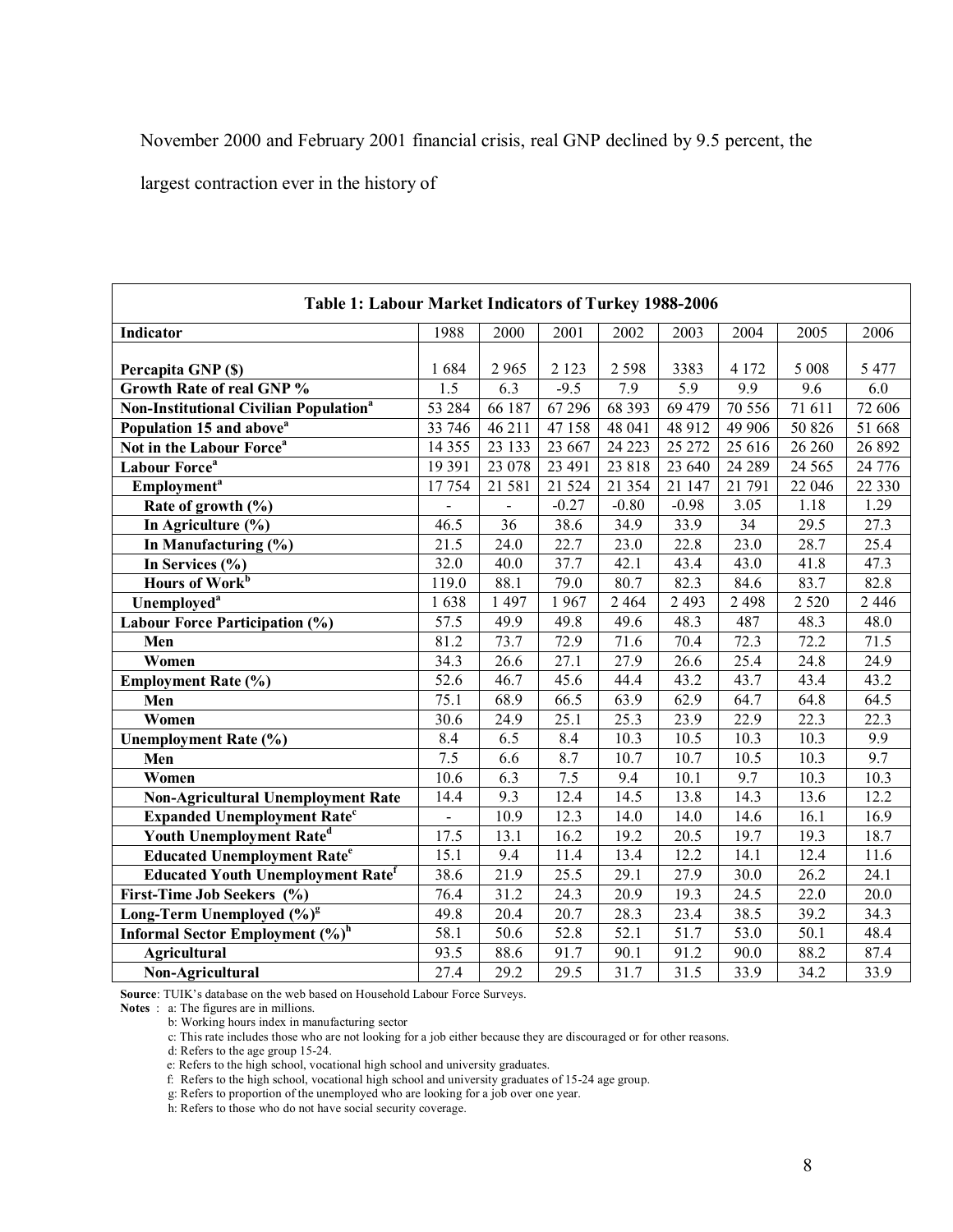the republic. The economy bounced back in 2002 with an impressive growth rate of 7.9 percent. Even though high growth rates were achieved in the following years also, the unemployment rates remained high, which is dubbed as 'jobless growth'. Unemployment rates increased and remained high around 10-11 percent and the unemployment figure stood at approximately 2.5 million people in 2002. The number of employed people declined during 2001-2003. The employment rate declined as well, and in 2006 had not yet increased to its pre-crisis level. Unlike in the previous crises, even the highly educated, such as those in the banking and media sector, were adversely affected and the unemployment rate among the educated reached very high levels. The youth unemployment rate reached nearly 20 percent and the educated youth unemployment rate ranged between 25-30 percent after the 2001 crisis.

The other side of the coin to unemployment rate is employment. Over the years, the population growth rate in Turkey has exceeded the employment growth rate. The working age population (population of age 15 and above) nearly doubled over the period 1980- 2006. It was 27.1 million in 1980 and increased to 51.7 million in 2006, while employment increased from 18.5 million in 1980 to 22.7 million in 2006. As a result, while working age population increased by 24.9 million, employment increased by 4.2 million over the 1980-2006 period. During and after the 2001 crisis, total employment declined by 0.27, 0.80 and 0.98 percent in 2001, 2002, and 2003, respectively while it increased by 3.8, 1.2 and 1.3 percent in 2004, 2005 and 2006, in spite of the impressive economic growth rates achieved after the 2001 crisis. Similarly, the employment rate declined over the 2000-2006 period, from 46.7 percent in 2000 to 43.2 percent in 2006.

9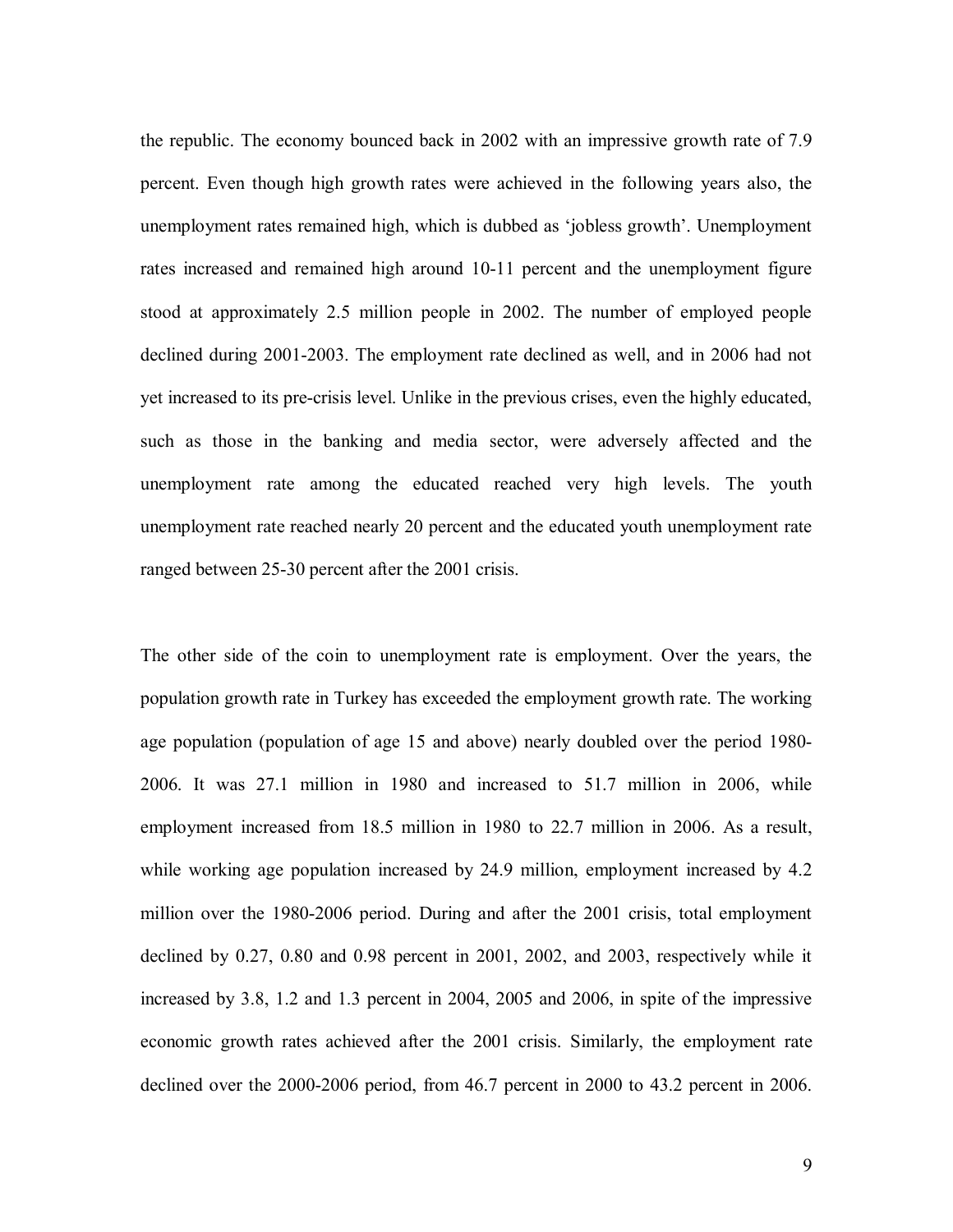The employment rate was 65 percent for men and 22 percent for women in 2006, the lowest rates among the OECD countries. Employment in agriculture is observed to decline over the years as there has been a movement away from low productivity agriculture. The employment rate in agriculture declined from 36 percent in 2000 to 27 percent in 2006, which is still rather high.

Over the period 2000-2006, the labour force increased (by 7.4 percent) at a slower rate than the working age population (by 12 percent) due to declining labour force participation rates (by 4 percent). Tansel (2001, p. 8) shows the rural and urban participation rates by gender over time: There are clear declines in the participation rates of urban men, rural men and rural women while the participation rate of urban women has remained at about the same level since 1988. Urban male and female participation rates were about 71.5 and 19.3 percent, respectively in 2005. This rate for urban<sup>ii</sup> women is remarkably low by international standards. In the rural areas, women engaged in agriculture can combine agricultural activities with household work. However, when they migrate to the cities, combining home and market work becomes harder. Consequently, they concern themselves with household responsibilities and withdraw from the labour force. Women's low levels of education and cultural values against their employment are other reasons for their low participation rates in urban areas (Tansel, 2001). However, among university educated women the participation rate is comparable to those in the OECD countries.

 Approximately three-fifths of the urban labour force in Turkey are wage earners, while self-employment for men and unpaid family work for women are prevalent in the

10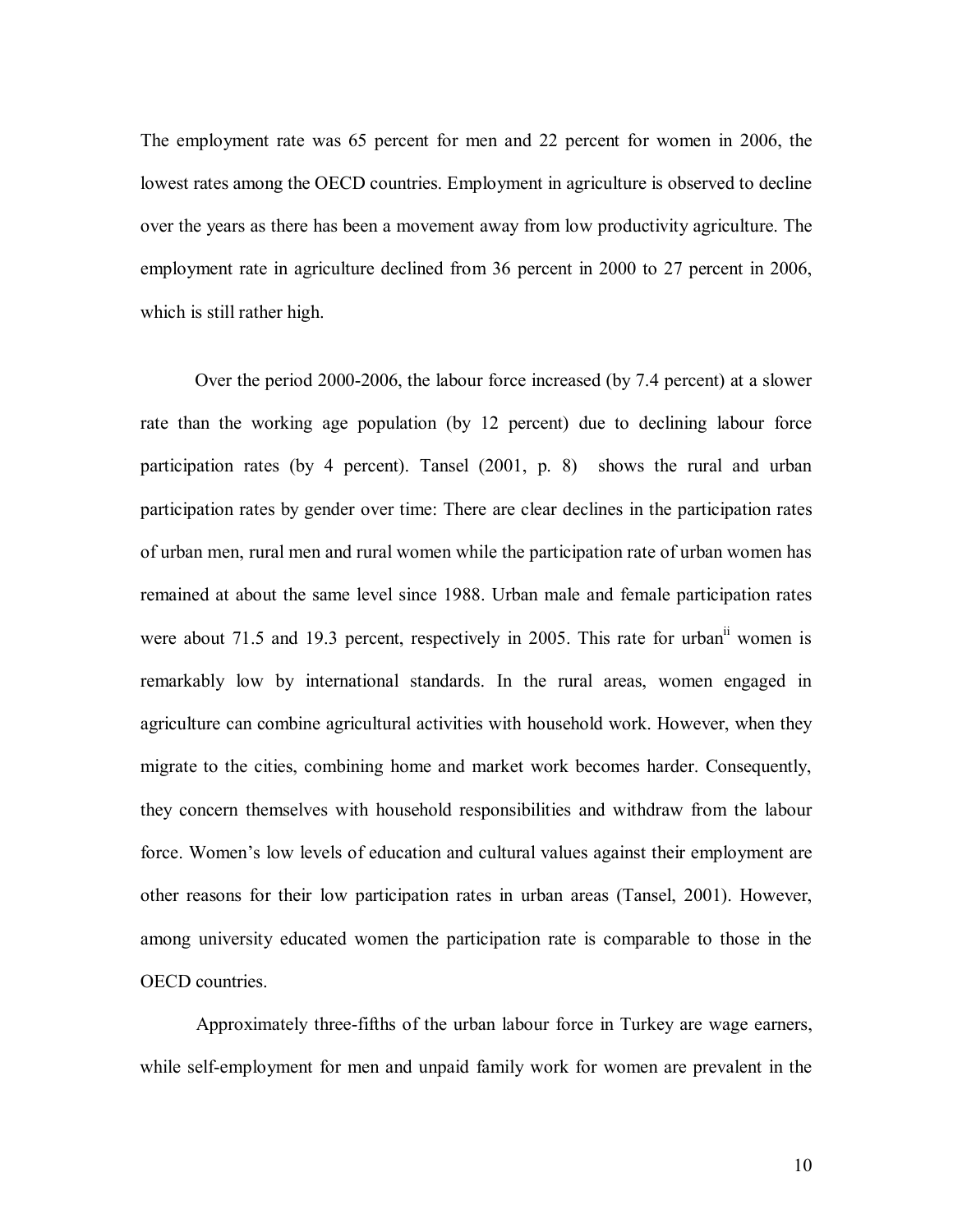rural labour force. Employment is mostly in small scale establishments. Establishments with fewer than four workers account for about two-fifth of the urban employment. Informal sector employment has been declining over time and was 48 percent in 2006. It was 88 percent in the agricultural sector and 34 percent in the non-agricultural sector employment. Relatively high non-wage labour costs, which are about 40 percent of the gross wages, and weak enforcement of the legislation for social security coverage are considered to encourage employment in the informal sector. However, a large wage gap prevails between the formal and informal sectors (Tansel, 2000). Early retirement out of the labour market is another aspect of the Turkish labour market. Until recently, early retirement was encouraged as a solution to unemployment, which led to the collapse of the social security system. The retirement age was recently revised upwards. The new Labour Law introduced in 2003 included job security. However, it applies only to firms with more than 100 workers. In general, the Turkish labour market is considered flexible (Ercan and Tansel, 2007). Unemployment insurance is a recent experience. It was established in 1999; premium collection started in mid 2000 and benefits were paid for the first time in March 2002. Şahin and Kızılırmak (2007) study unemployment insurance benefits in Turkey and find that personal characteristics including age, gender, marital status and education significantly affect the duration of unemployment insurance benefits after controlling for the effects of types of workplace, job types and regions.

#### **2.2 Unemployment**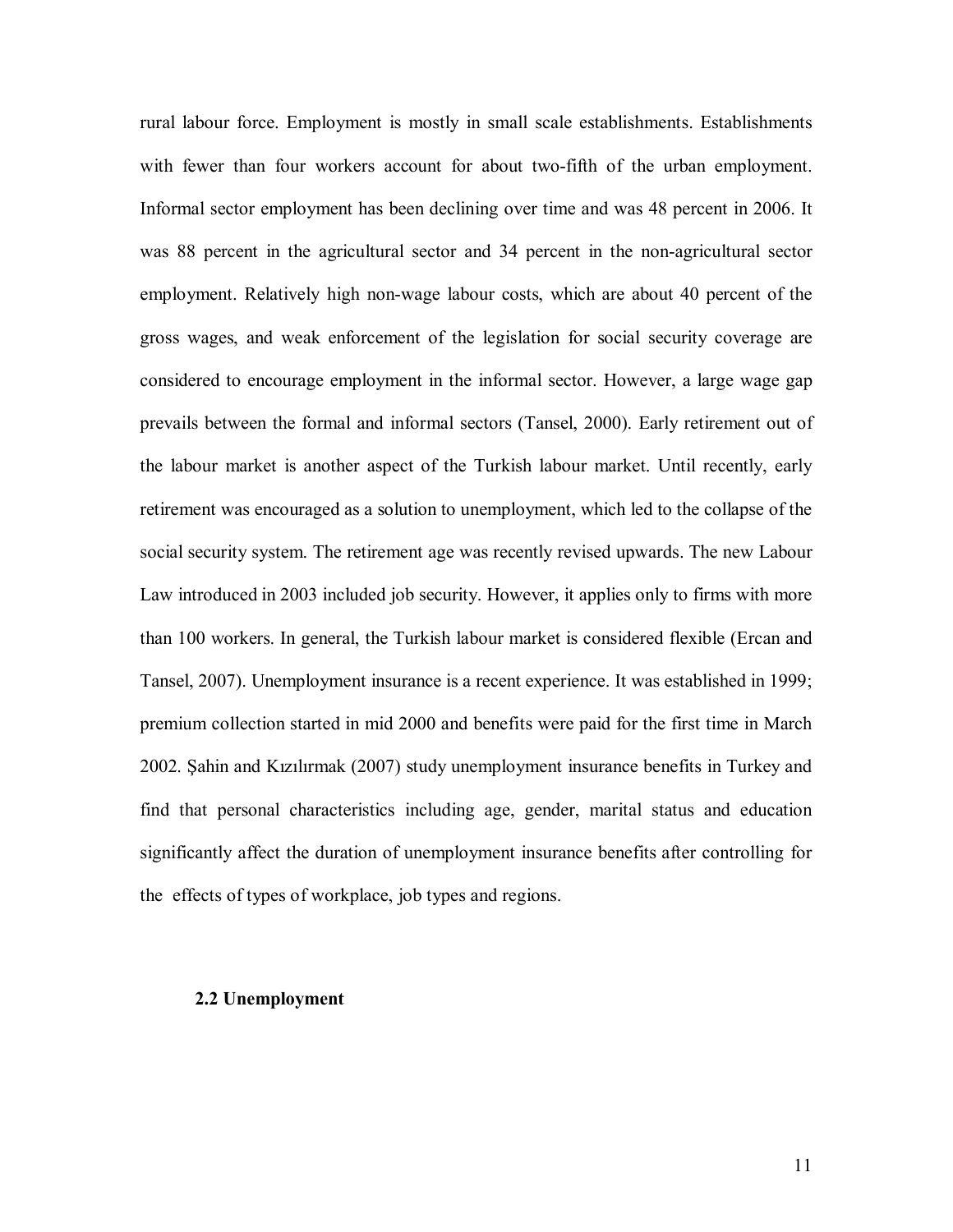A more detailed discussion of unemployment rates in Turkey presents a clearer picture of the unemployment in Turkey. As observed in Table 1, in 2006, the total unemployment rate was 9.9 percent while the non-agricultural unemployment rate was 12 percent. An expanded unemployment figure which includes those who are not looking for a job, either because they are discouraged or for other reasons, was 17 percent. The youth unemployment rate of nearly



**Source:** TUIK's database on the web.

20 percent and the educated unemployment rate of 12 percent are rather high. Unemployment rates significantly differ between men and women by location. Figure 1 and Table 2 present the rural and urban unemployment rates by gender for recent years. Figure 1 shows that urban unemployment rates are higher than the rural rates and that the highest rates are for urban women throughout the period. The declining trend reversed in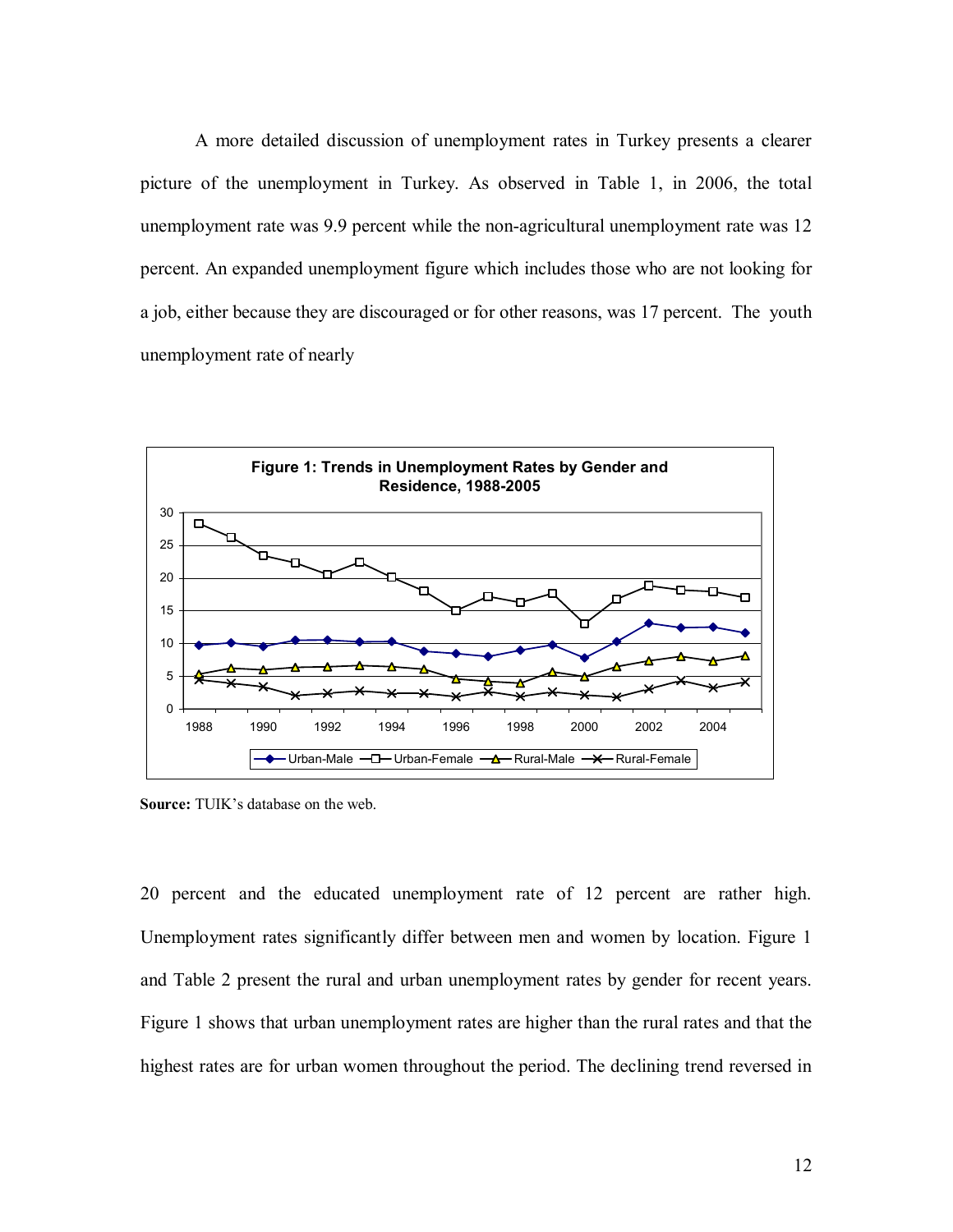2001 due to the 2001 crisis with significant increases in all rates after this year. The low unemployment rates of women in rural areas are due to their high participation rates in rural areas and their ability to combine home and agricultural activities. The high unemployment rates of urban women are related to their low participation rates as discussed in Section 2.1.

Table 2 shows the unemployment rate and the mean unemployment duration by residence, gender, age, education and the seven regions of Turkey. Unemployment rates by the seven geographic regions given for men and women separately reveal large variations in these rates, as is the case with GDP (gross domestic product) generated in these regions. Per capita GDP is highest in the Marmara region and lowest in the North-East, East and South-East Anatolia regions. . In general, mean unemployment durations were found to be higher for women than for men. The Mediterranean region held the highest male unemployment rates in 2000 and 2001. The highest male unemployment regions were South-East Anatolia and Marmara in 2002, and South-East Anatolia and the Mediterranean in 2003. The lowest male unemployment region was the Black Sea for all the years between 2000 and 2003. The Mediterranean region held the highest female unemployment rate in 2000. For the 2001-2002 period the Marmara region, and for 2003, the South-East Anatolia region had the highest female unemployment rates. Throughout the 2000-2003 period, the Black Sea and East Anatolia regions had the lowest female unemployment rates. In the latter two regions also the highest mean unemployment duration was observed, while South-East Anatolia had the lowest mean unemployment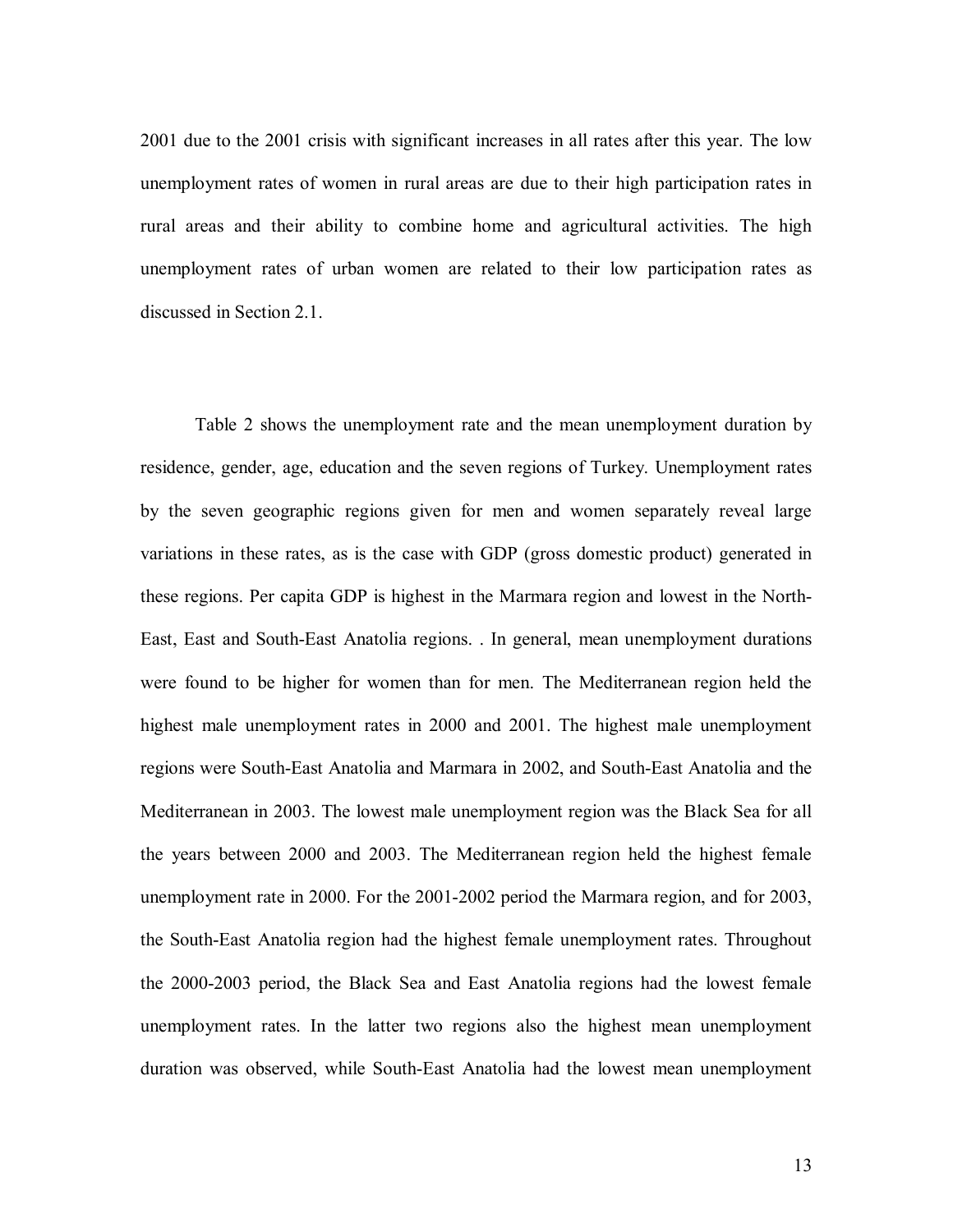duration. The latter observation is somewhat surprising and may be due to the fact that unemployment may not be a good measure of inactivity in a less developed region. There was a significant increase in both the male and the female unemployment rates

| Table 2: Unemployment in Turkey 2000-2003 |                   |                        |      |      |                                            |         |       |                  |
|-------------------------------------------|-------------------|------------------------|------|------|--------------------------------------------|---------|-------|------------------|
|                                           |                   | Rate of Unemployment % |      |      | <b>Mean Unemployment Duration (months)</b> |         |       |                  |
| Category                                  | 2000              | 2001                   | 2002 | 2003 | 2000                                       | 2001    | 2002  | 2003             |
| <b>Residence &amp; Gender</b>             |                   |                        |      |      |                                            |         |       |                  |
| <b>Urban-Male</b>                         | 7.8               | 10.3                   | 13.0 | 12.6 | 7.17                                       | 6.79    | 8.94  | 8.70             |
| <b>Urban-Female</b>                       | 13.0              | 16.6                   | 18.7 | 18.3 | 9.20                                       | 8.90    | 10.50 | 10.87            |
|                                           |                   |                        |      |      |                                            |         |       |                  |
| <b>Rural-Male</b>                         | 4.9               | 6.5                    | 7.3  | 7.9  | 6.21                                       | 6.76    | 7.94  | 6.38             |
| <b>Rural-Female</b>                       | 2.0               | 1.7                    | 3.0  | 4.0  | 9.54                                       | 10.88   | 10.58 | 7.57             |
| <b>Male by Region</b>                     |                   |                        |      |      |                                            |         |       |                  |
| <b>Marmara</b>                            | 7.7               | 9.7                    | 12.9 | 10.7 | 6.31                                       | 6.85    | 9.52  | 8.95             |
| Aegean                                    | 7.5               | 8.3                    | 10.5 | 10.9 | 6.24                                       | 7.87    | 8.81  | 7.99             |
| Mediterranean                             | $\overline{8.1}$  | 11.2                   | 11.9 | 11.4 | 7.35                                       | 7.78    | 9.08  | 7.58             |
| <b>Central Anatolia</b>                   | 5.4               | 8.3                    | 9.8  | 9.9  | 8.76                                       | 5.57    | 6.97  | 8.86             |
| <b>Black Sea</b>                          | 4.1               | 4.1                    | 6.0  | 5.8  | 8.62                                       | 6.22    | 7.51  | 6.25             |
| <b>East Anatolia</b>                      | 4.3               | 9.4                    | 8.0  | 7.9  | $\overline{5.5}$                           | 6.01    | 8.57  | 8.93             |
| <b>South-East Anatolia</b>                | 7.5               | 10.2                   | 13.2 | 20.9 | 5.48                                       | 6.32    | 8.38  | 5.90             |
| <b>Female by Region</b>                   |                   |                        |      |      |                                            |         |       |                  |
| <b>Marmara</b>                            | 10.5              | 12.6                   | 14.7 | 14.9 | 7.09                                       | 8.24    | 10.02 | 10.50            |
| Aegean                                    | 7.6               | 9.2                    | 10.5 | 10.2 | 9.57                                       | 11.35   | 10.97 | 8.78             |
| Mediterranean                             | $\overline{1}1.9$ | 10.9                   | 12.5 | 9.4  | 10.87                                      | 9.72    | 11.12 | 10.89            |
| <b>Central Anatolia</b>                   | 5.8               | 8.6                    | 10.2 | 11.6 | 10.89                                      | 7.61    | 10.74 | 11.08            |
| <b>Black Sea</b>                          | 2.4               | 2.4                    | 3.1  | 3.4  | 14.48                                      | 12.21   | 10.54 | 14.32            |
| <b>East Anatolia</b>                      | 0.7               | 2.4                    | 3.0  | 2.5  | 9                                          | 15.05   | 13    | 14.85            |
| <b>South-East Anatolia</b>                | 4.1               | 4.8                    | 9.6  | 24.1 | 4.36                                       | 5.11    | 10.69 | 6.84             |
| <b>Age Group</b>                          |                   |                        |      |      |                                            |         |       |                  |
| $15-19$                                   | 10.8              | 15.1                   | 17   | 17.7 | 6.1                                        | 6.1     | 7.3   | 6                |
| $20 - 24$                                 | 14.7              | 17.2                   | 20.7 | 21.7 | 7.4                                        | 7.3     | 8.4   | 7.8              |
| 25-34                                     | 6.4               | 8.3                    | 10.8 | 11.1 | $\overline{8}$                             | 7.6     | 9.4   | 9.2              |
| 35-54                                     | 3.6               | 4.8                    | 6.6  | 6    | 7.6                                        | $\,8\,$ | 10.2  | $\overline{9.5}$ |
| 55 and over                               | 1.2               | 1.5                    | 2.3  | 2.1  | 11.1                                       | 9.3     | 12.1  | 12.1             |
| <b>Level of Education</b>                 |                   |                        |      |      |                                            |         |       |                  |
| <b>No Formal Education</b>                | 4.4               | 4.3                    | 5.9  | 8.3  | 5.9                                        | 6       | 7.8   | 6.9              |
| <b>Primary School</b>                     | 4.8               | 6.8                    | 8.3  | 8.8  | 6.5                                        | 6.6     | 8.4   | 7.4              |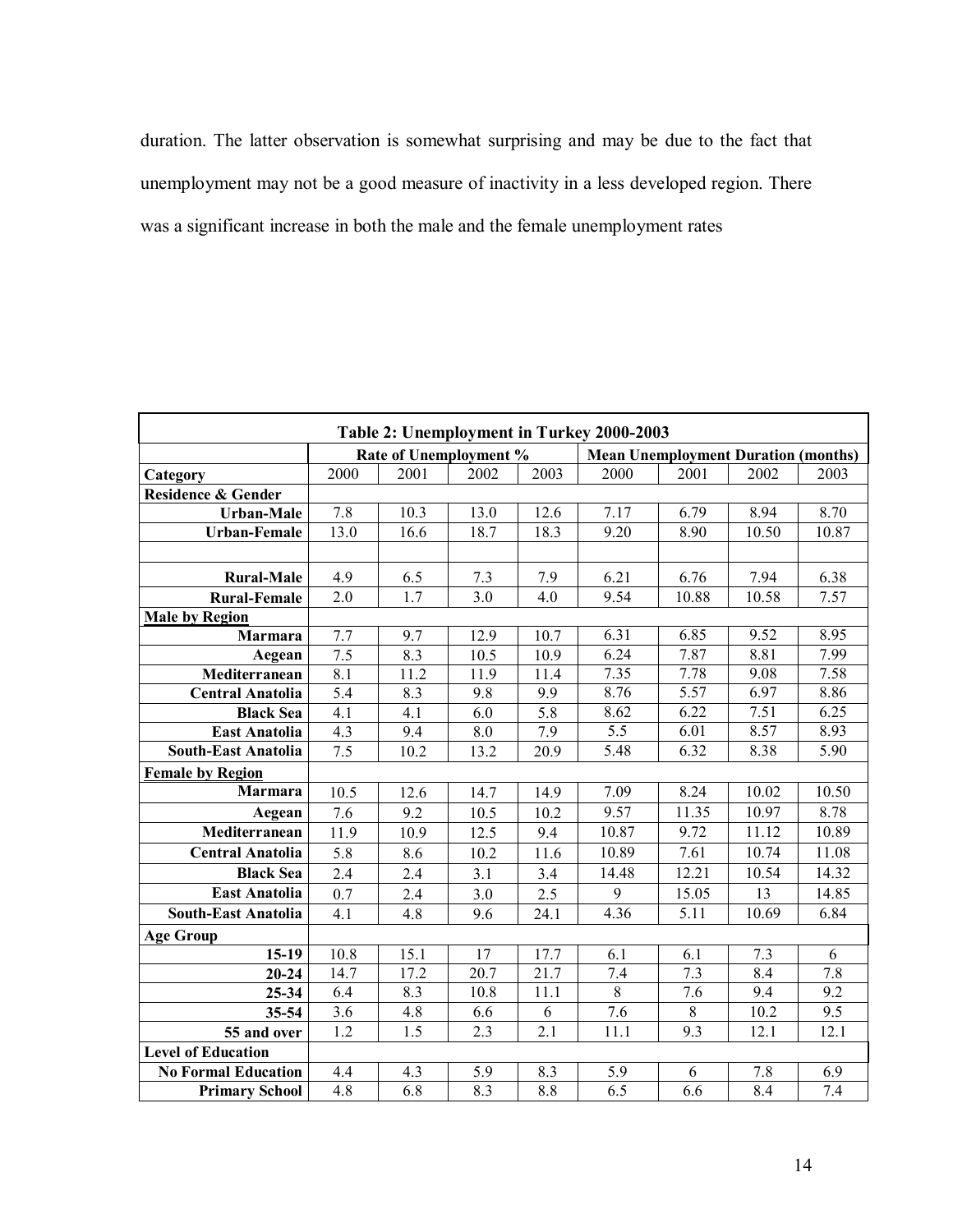| <b>Middle School</b> | 10.3 | 14.6 | 14.9 | 14.6 | $\sim$<br>. . ب | −<br>$\cdot$ O | Q <sub>7</sub> | 9.4  |
|----------------------|------|------|------|------|-----------------|----------------|----------------|------|
| <b>High School</b>   | 12.7 | 15.7 | 18.1 | 15.7 | 9.8             | 8.9            | 10.5           | 10.5 |
| Voc. High School     | 12.7 | 16.2 | 18.4 | 15.5 | 8.9             | 7 Q            | 9.4            | 10.1 |
| University           | 7.4  | 8.2  | 11.9 | 12   | −.<br>ل. ا      | 8.2            | 10.3           | 9.7  |
| Overall              | 6.6  | 8.3  | 10.4 | 10.4 | ل. ا            | 7.4            | 9.1            | 8.6  |

**Source**: The unemployment rates and the mean unemployment durations in months are computed by the authors from the TUIK's database on the web.

**Notes**: The data on the mean unemployment duration are obtained from the TUIK's database on the web. On the website the duration values are reported for the following month groups:  $1-2$ ,  $3-5$ ,  $6-8$ ,  $9-11$ ,  $12-23$ ,  $24-35$ , and  $36+$ . The group means are set at the following values 1.5, 4, 7, 10, 14, 25 and 52 as was done by Tunali et al. (2004).

in the South-East Anatolia region from 2002 to 2003. An explanation of these increases as well as the wide regional differentials require an examination of the regional migration patterns, employment structure and employment creation patterns among other factors, which is beyond the scope of this paper.

Table 2 shows that unemployment rates among older workers (55 and over) are very low, however, with very high mean unemployment durations. In contrast, youth (15- 24 age groups) unemployment is especially high with remarkably low mean unemployment durations. This is a fairly common finding in developed countries and caused by the fact that school leavers tend to leave school at the same time (causing high unemployment rates), but typically enter work fairly quickly (causing low unemployment duration). Short unemployment duration is also related to job shopping behavior among young workers, who may try a variety of different jobs in order to find a suitable workerfirm match. Various characteristics of youth unemployment duration are studied by Taşçı and Tansel (2005). In terms of education levels, the lowest unemployment rates and durations are observed for the category of no formal educational qualifications, which includes illiterates and literates with no diploma, and for the category of primary school graduates with five years of schooling, which is approximately the average years of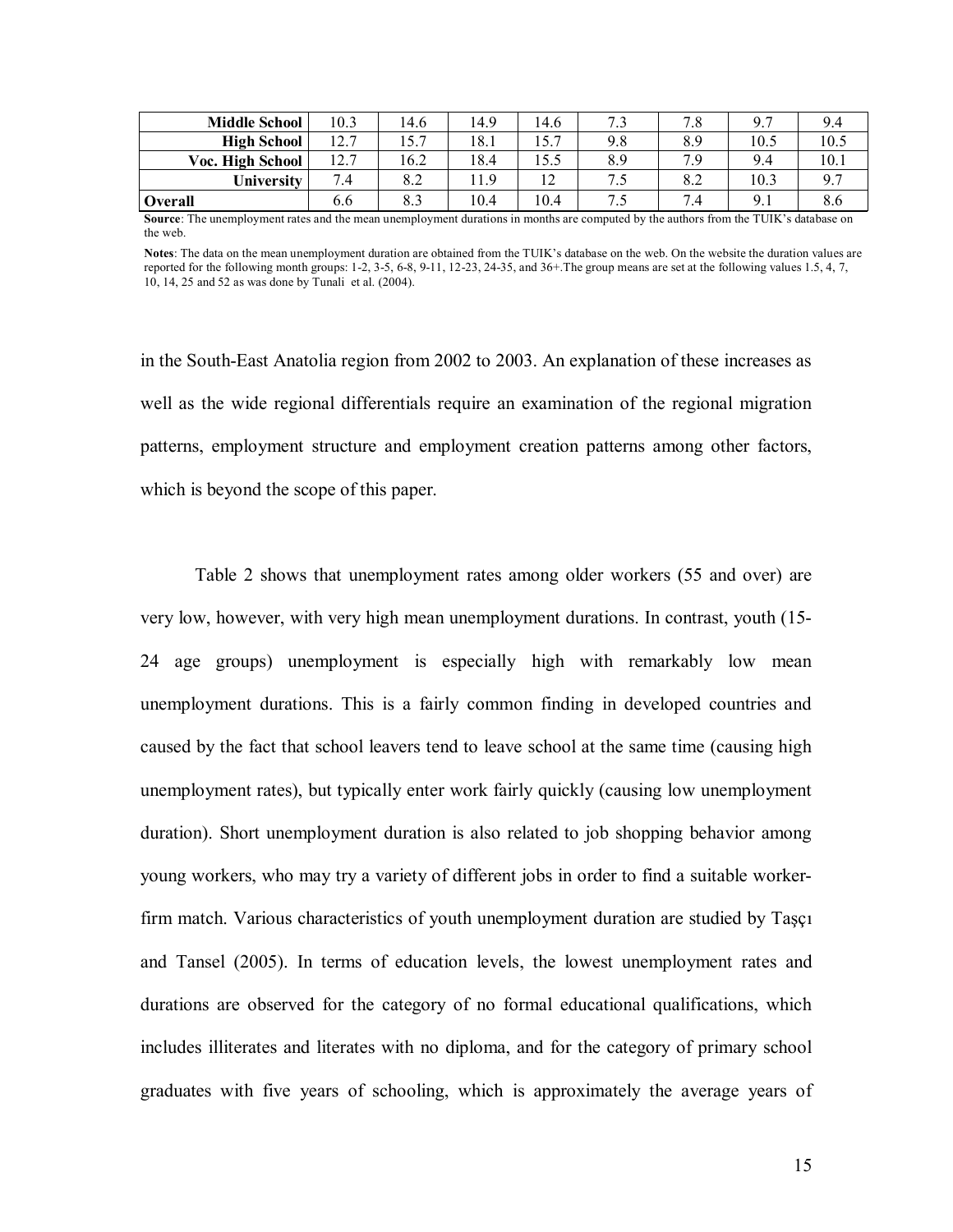schooling of the labour force. The highest unemployment rates and durations are observed among high school and vocational high school graduates. The unemployment rate of university graduates has increased disproportionately over the period studied. Furthermore, the mean duration of unemployment among university graduates appears to be longer relative to the typical situation in developed countries, though somewhat shorter than is the case in developing countries.

#### **3. The Data and Unemployment Definitions**

## **3.1. The Household Labour Force Survey and Sampling Issues**

In this study, we use the Household Labour Force Survey (HLFS) which has been carried out quarterly by TUIK with a panel feature since 2000. For this study, three quarters (Q1, Q2 and Q4) from the 2000 survey and two quarters (Q1 and Q2) from the 2001 survey are used. There are approximately 23,000 households in every quarter in both 2000 and 2001. The sample is restricted to individuals between 15-65 years of age who are potential labour market participants. 15 is the legal age to start work and 65 is the age when most individuals retire from work. Approximately half of the individuals surveyed in the first quarter of 2000 were re-interviewed in the second quarter of 2000 in such a way that with the fresh additions, the sample is still representative of the country. This allows us to follow whether or not the unemployed individuals find employment. The subgroups used to construct unemployment durations were interviewed minimum twice in two subsequent quarters or one year apart. Some respondents may have moved elsewhere to take up a job or to follow their partner or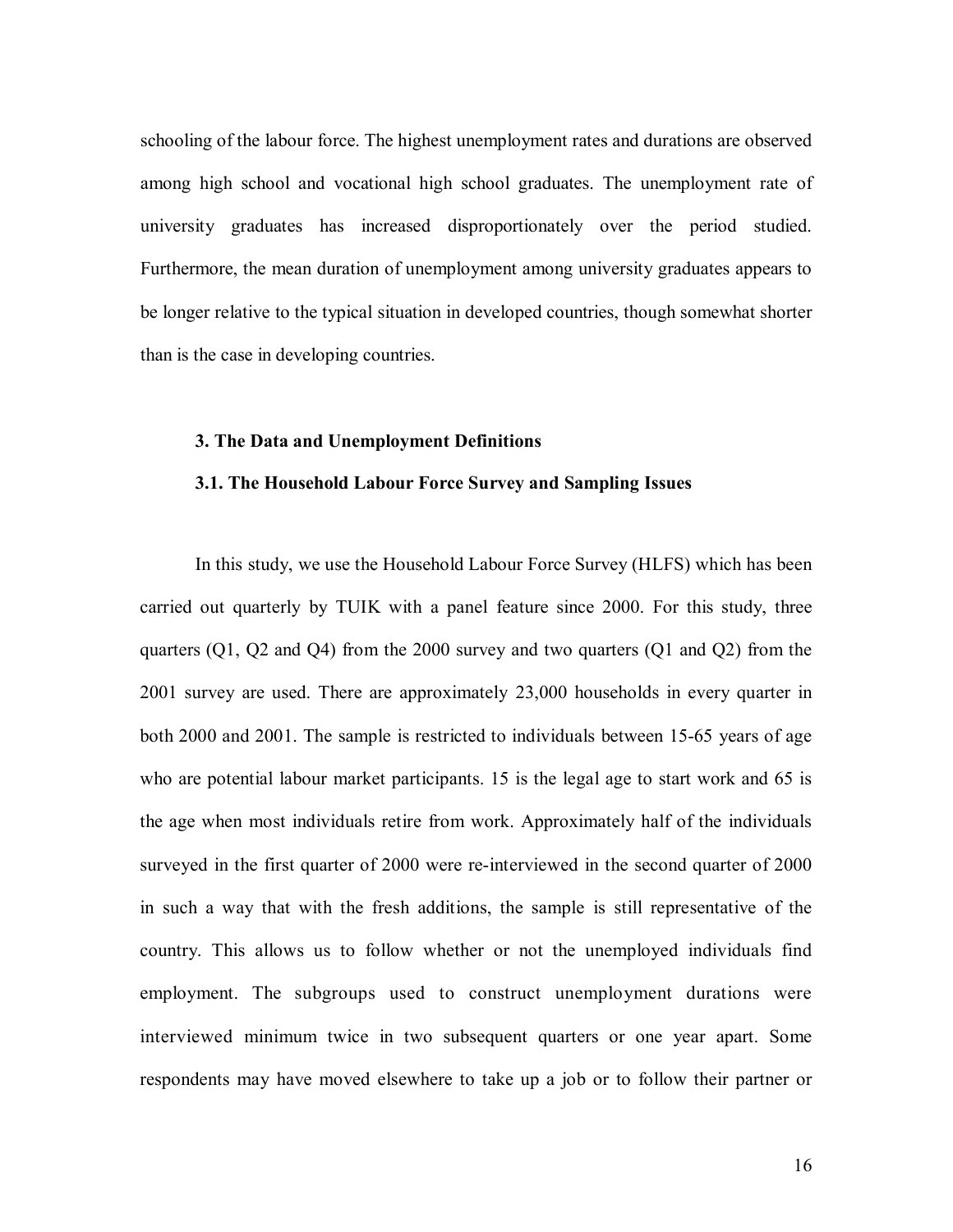refused to be interviewed. If moving to take up a job is substantial, then the unemployed may be overrepresented in the panel data set and bias the results. The sample attrition was about 7 percent between the first and second quarters of 2000. To address the potential problem of self-selection, a series of robustness analyses were performed<sup>iii</sup>. The results indicated that the potential problem of self selection was not significant. Therefore, the total number of observations was used in the analysis of this paper.

 The Turkish Household Labour Force Survey (HLFS) samples the individuals at a given point in time and records or observes the individual's elapsed duration of the unemployment spell from the retrospective question number 40, 'How long have you been seeking a job (in months)?' (See SIS, 2001b: appendix-6:  $p.3$ )<sup>iv</sup>. This sampling plan is referred to as 'stock sampling' in the literature (See Lancaster 1990, Addison and Portugal, 2002 and 2003, and Wooldridge 2002). The most important problem is that sampling from the stock of people at a given date results in 'length-biased sampling' (Wooldridge, 2002, -p.700- defines this as 'left-truncation' problem). This can be attributed to the fact that the unemployment durations in progress at the conduction time of the survey are more likely to be 'long' unemployment durations than 'short' ones (Kiefer, 1988, p.647). Thus, long unemployment spells are overrepresented and spells just finished before the survey conduction time are not observed and therefore, cannot be included in the analysis. The Turkish HLFS also carries rotating panel features, which enable it to remain representative of the country (SIS 2001b). With this property, the stock of unemployed individuals (as well as other individuals who are in the other labour market states) can be followed up over a fixed time interval of fixed lengths to determine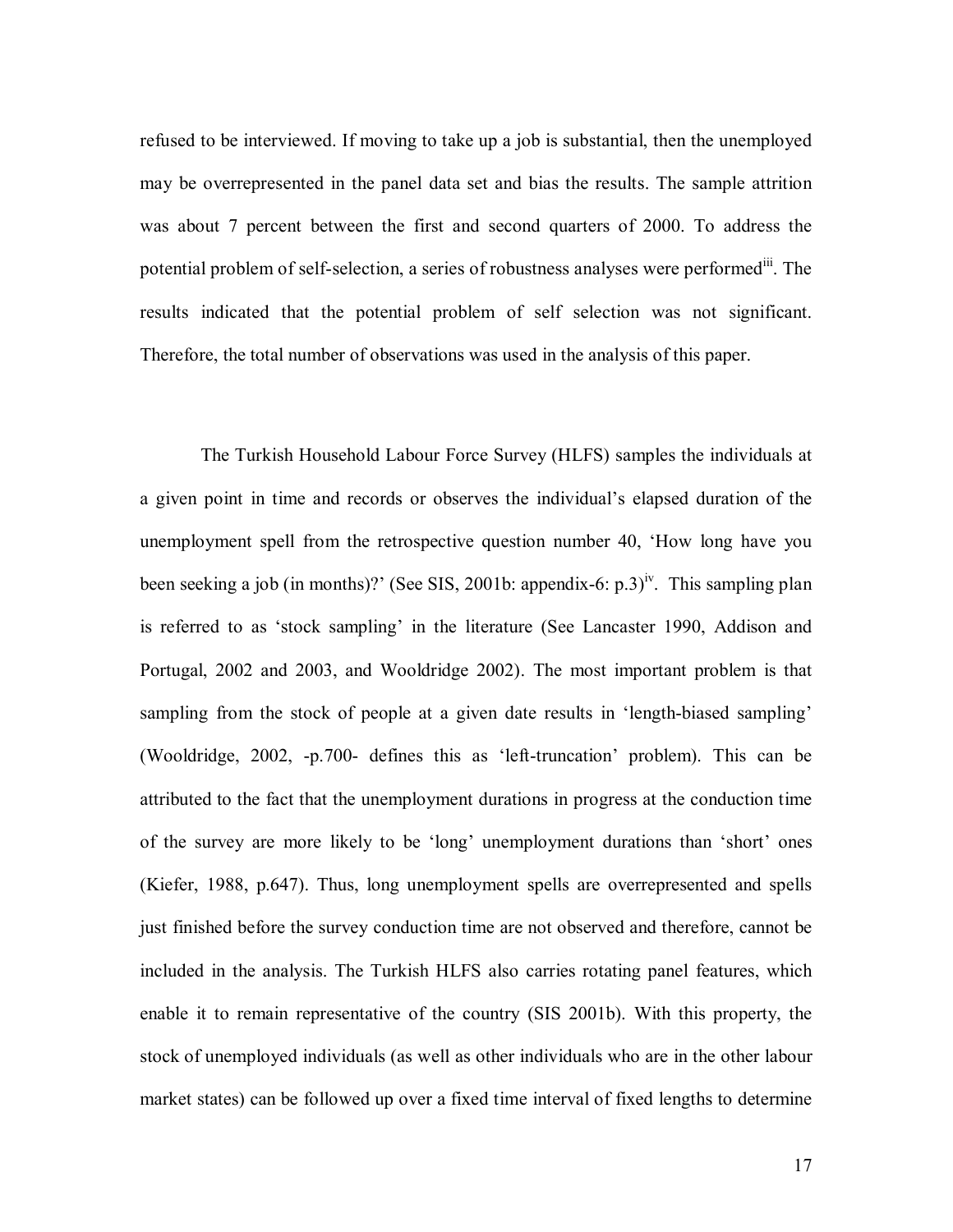whether they found a job. Given the above discussions, to deal with the unemployment duration data type in question, the conditional likelihood approach can be used to avoid stock sample biases (Guo, 1993 and Bower and Gomez 2004). In this approach, we have to condition on elapsed time in unemployment on the first survey date to recover the entrant density function (Addison and Portugal, 2003, p. 164).

 In the analysis, the responses of unemployed individuals to the question mentioned above<sup>v</sup> are used. The data set obtained covers a total of 4834 and 6983 unemployed individuals (for 2000 and 2001 combined) under the ILO and the broad definitions, respectively<sup>vi</sup>. The unemployment durations were computed using two different methods. The first is the elapsed (backward) unemployment duration in months in the stocks of unemployed at each interview date for the individuals who are still unemployed. These define the right-censored spell durations. The second is defined as follows. If an individual in one wave leaves unemployment for a job before the next interview, then all that is known is that unemployment ended between the two interviews<sup>vii</sup>. There is an unobserved period and it is not possible to know exactly how much of this period is actually spent in unemployment. (Following the literature, the possibility that several short unemployment spells may happen during the unobserved periods is ignored.) These define the interval-censored spell durations. There are 1089 and 1555 interval-censored observations under the ILO and broad definitions, respectively<sup>viii</sup>.

#### **3.2. Two Unemployment Definitions and Their Incidence**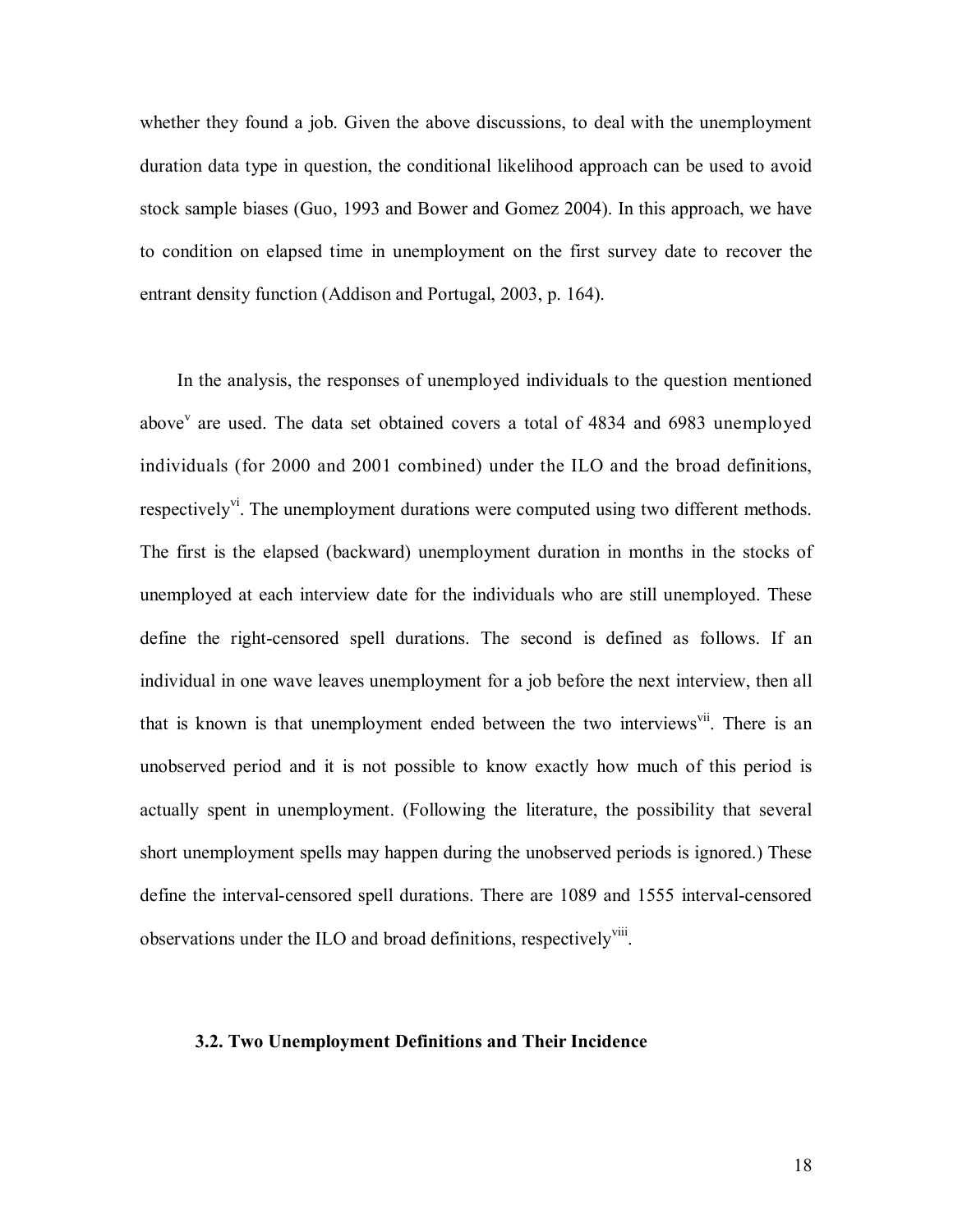The Turkish Statistical Institute uses the International Labour Organization (ILO)'s definition of unemployment. According to this definition, the unemployed are comprised of all persons 15 years of age and over who are not employed during the reference period, who have used at least one of the search channels to seek a job during the last three months and who are available to start work within 15 days (SIS, 2001b). This definition covers individuals in the informal sector as well<sup>ix</sup> and is referred to as 'ILO unemployment'. In the early 1980s, the ILO advocated relaxing the job search requirement in the definition of unemployment for developing countries. In developing countries, the conventional job-search channels may not be very relevant in the urban labour markets where labour absorption is low, and in the rural labour markets where self-employment and unpaid family work (especially for women) are prevalent (See Hussmanns et al., 1990, Byrne and Strobl, 2004). These conditions are largely observed in Turkey as a developing country. Therefore, in this study, the requirement of actively searching for a job in the ILO unemployment definition is omitted and the resulting definition referred to as 'broad unemployment'<sup>x</sup>. Those who are out of the labour force are excluded from both the ILO and the broad definition. It is often hard to distinguish between unemployment and economic inactivity among women, particularly if searching for a job is not used to determine unemployment, such as in the broad definition. This raises the question of whether many of these individuals are really unemployed or out of the labour force, which is an issue addressed in the literature<sup>xi</sup>.

The unemployment rates under alternative definitions are provided in Table 3. This table shows that broad unemployment rates are higher than the ILO unemployment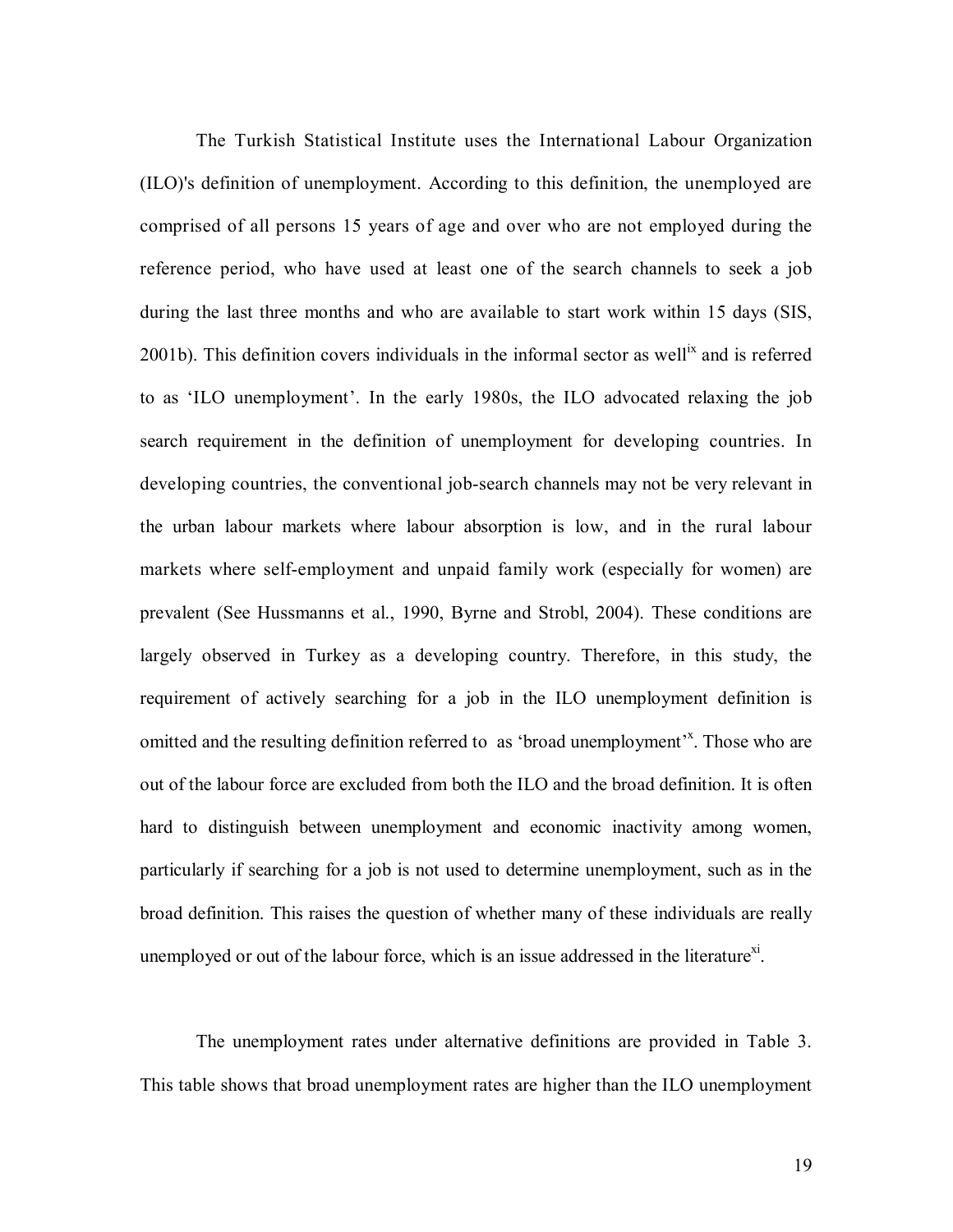rates, particularly in urban locations by about four percentage points in both 2000 and 2001. For urban women, the increase is about 6 percentage points in case of a move from the ILO to the broad definition. Kingdon and Knight (2000) found for South Africa that the unemployment rate was higher by 15 percentage points in 1997 when the broad definition was used. Byrne and Strobl (2004) found for Trinidad and Tobago that the unemployment rate was higher by 3.6 percentage points for men and by 7.2 percentage points for women when the broad definition was used. Regardless of the definition of unemployment used, Table 3 re-iterates the following. First, the unemployment rates are higher in 2001 than in 2000 for all groups. This increase is due to the severe economic and financial crisis of February 2001. Second, the unemployment rates in urban locations are higher than rates recorded in rural locations. Third, the highest unemployment rates are observed for urban women, which are also higher than those for urban men. Tansel (2001) reports very high levels of hidden unemployment among urban women in Turkey. Hence is the need to study the unemployment duration of women separately.

| Table 3: Unemployment Rates Under Alternative Definitions, Turkey,<br>2000-2001 $(\% )$ |        |            |       |            |              |  |  |
|-----------------------------------------------------------------------------------------|--------|------------|-------|------------|--------------|--|--|
|                                                                                         |        |            | 2000  |            | 2001         |  |  |
|                                                                                         |        | <b>ILO</b> | Broad | <b>ILO</b> | <b>Broad</b> |  |  |
| All                                                                                     | Total  | 6.60       | 9.46  | 8.50       | 11.43        |  |  |
|                                                                                         | Male   | 6.63       | 9.29  | 8.78       | 11.61        |  |  |
|                                                                                         | Female | 6.49       | 9.85  | 7.86       | 11.15        |  |  |
| Urban                                                                                   | Total  | 8.80       | 12.39 | 11.50      | 15.36        |  |  |
|                                                                                         | Male   | 7.77       | 10.70 | 10.27      | 13.54        |  |  |
|                                                                                         | Female | 13.00      | 19.40 | 16.76      | 23.15        |  |  |
| Rural                                                                                   | Total  | 4.00       | 5.96  | 4.80       | 6.54         |  |  |
|                                                                                         | Male   | 4.92       | 7.27  | 6.46       | 8.64         |  |  |
|                                                                                         | Female | 2.11       | 3.27  | 1.79       | 2.81         |  |  |

**Source:** Computed by the authors using HLFS 2000 and 2001

**Notes:** These rates are computed as percentages of individuals in each group. Broad Unemployment is obtained by dropping the criterion of seeking work.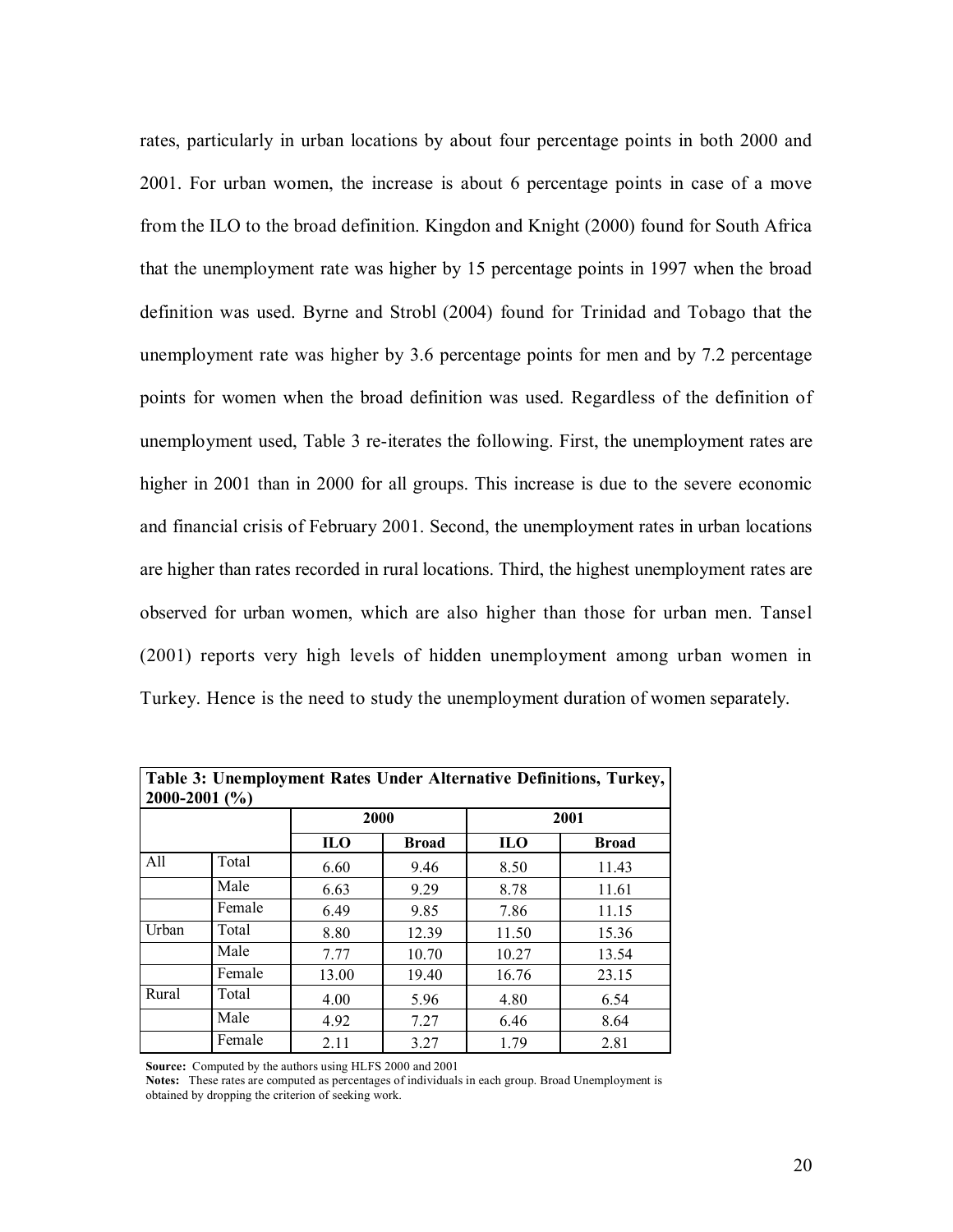Table 4 presents the percentage distribution of unemployment duration by gender. The percentage of the long-term unemployed (see last column) is higher among women than among men under both definitions of unemployment. Further, the percentage of the long-term unemployed is highest for the older age groups and for the high school graduates but lowest for university graduates (not shown) (see also Tansel and Tasci, 2004). The average truncated (or right censored) duration of unemployment for all individuals is 6.7 and 8.7 months under the ILO and broad definitions, respectively. These unemployment durations in Turkey are shorter than in other developing countries. Dickens and Lang (1996) report 4 years of unemployment duration in Sri Lanka and Kingdon and Knight (2000) report about 3 years of unemployment duration for a group of the unemployed. Dendir (2006) reports that in urban Ethiopia, the mean unemployment (broad definition) duration is three years for the completed spells and 4.7 years for incomplete spells. These observations indicate that even the broad definition of unemployment is far too narrow and that non-employment in general in the developing countries needs to be investigated whereby the non-employment includes those who are unemployed and those who are out of the labor force. The distinction between the unemployed and the out of the labor force is arbitrary and for measurement purposes. A vast literature has developed investigating the dividing line between the unemployed and the out of the labor force ( inactivity) in the developed countries. Clark and Summers (1979; 1982), Flinn and Heckman (1983) and Gönül (1992) investigated this issue in the USA (also see Footnote 11). Clark and Summers (1979) in general and Clark and Summers (1982) for teenagers found that unemployment and out of the labor force are not distinct labor market states while Flint and Heckman found the opposite for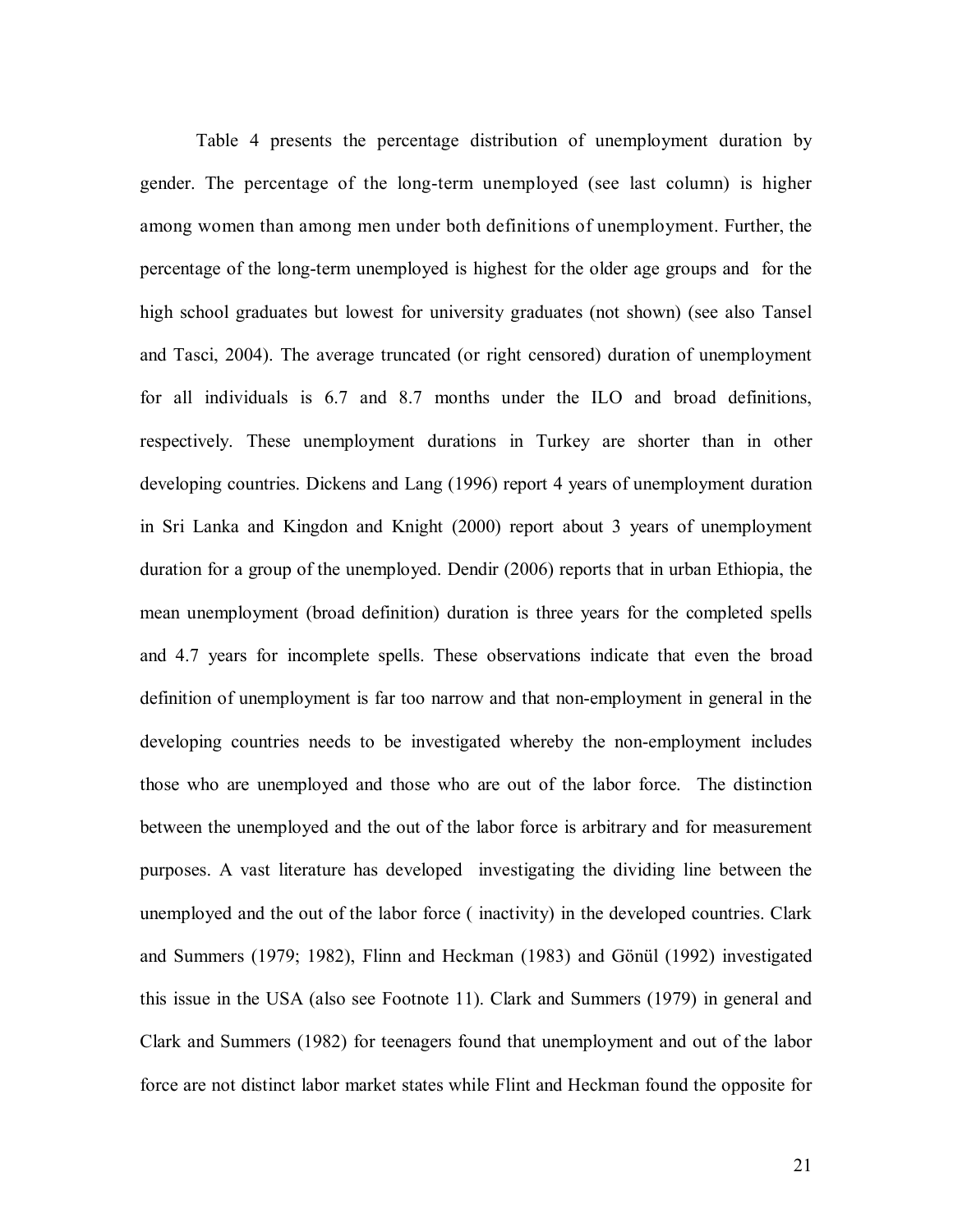white male high school graduates in that unemployment and out of the labor force are behaviorally distinct labor market states. Gnul found that while for young women the two states are distinct, for young men they are

| Table 4: Unemployment Duration by Gender-, Turkey 2000-2001 (%) |        |      |                                |       |       |           |           |
|-----------------------------------------------------------------|--------|------|--------------------------------|-------|-------|-----------|-----------|
|                                                                 |        | N    | $\leq$ = 3 month 4-6 month 7-9 |       |       | $10 - 11$ | 12 months |
|                                                                 |        |      |                                |       | month | months    | and Over  |
| <b>ILO</b>                                                      | Male   | 3532 | 56.94                          | 20.55 | 4.39  | 1.84      | 16.28     |
| definition                                                      | Female | 1302 | 44.09                          | 20.28 | 4.22  | 2.54      | 28.8      |
| <b>Broad</b>                                                    | Male   | 4956 | 41.53                          | 24.64 | 6.72  | 2.7       | 24.7      |
| definition                                                      | Female | 2027 | 29.26                          | 21.81 | 6.27  | 3.3       | 40.01     |

**Source:** See Table 3.

**Notes:** See Table 3.

not. There are further studies which investigated the selected subgroups of the out of the labor labor force who might behave similar to the unemployed. Such studies include Jones and Riddell (1999; 2006) for Canada; Schweitzer (2003) for the UK; Garrido and Toharia (2004) for Spain and Brandolini et al. (2006) for Italy. Suryadarma (2007) is the only study we encountered which investigate a similar issue in Indonesia, a developing country. The issue of whether unemployment and out of the labor force are behaviorally distinct labor market states needs to be investigated in particular in the developing countries. In Turkey out of the labor force men constituted 26 and women 73 percent of the population 15 and above. Thus, a fruitful way of enhancing our understanding of the labor market dynamics would be to investigate the non-employed in Turkey especially in the case of women which is deferred for future study.

## **4. The Econometric Model**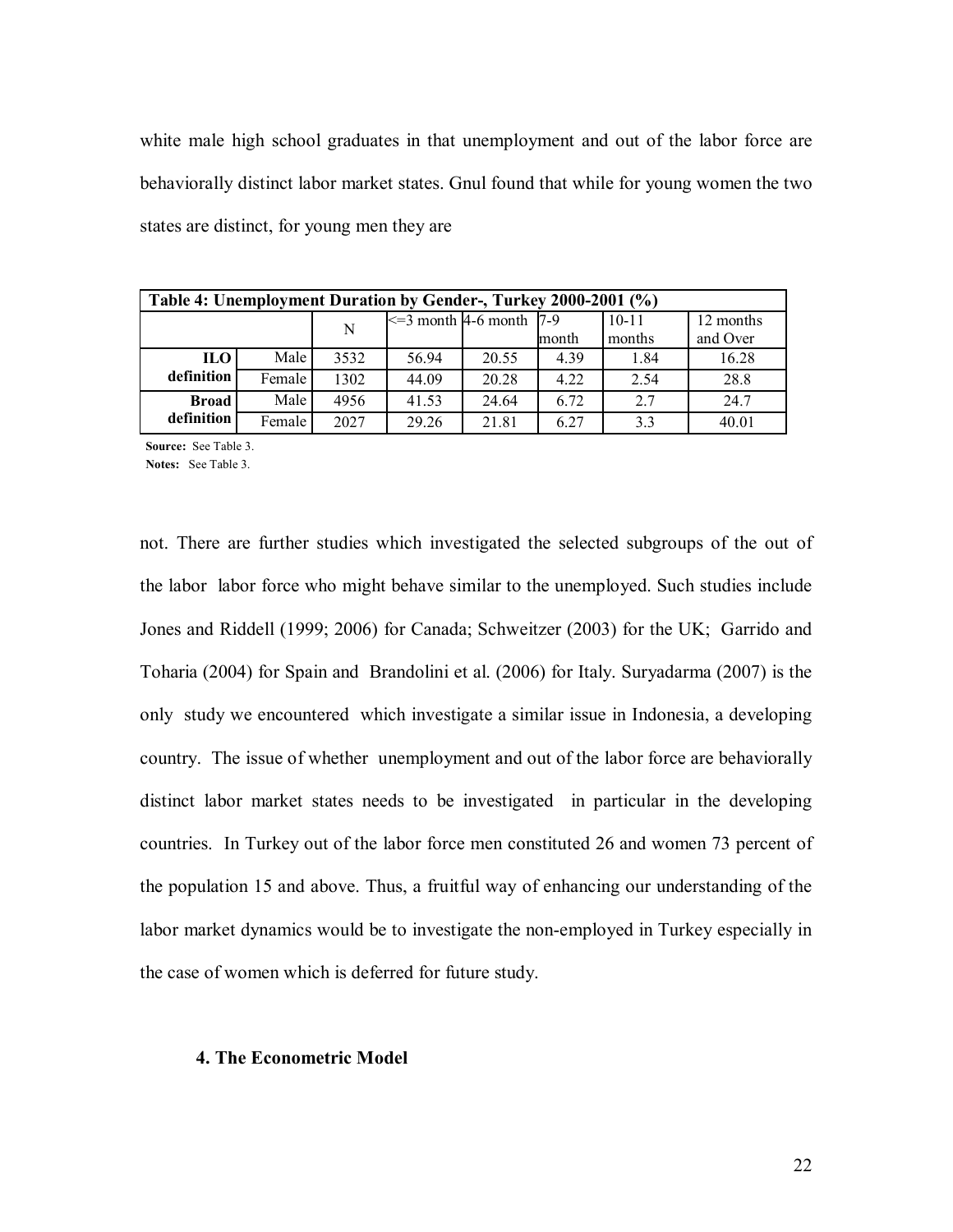The factors that affect the probability of exit from unemployment to employment are in general examined within the framework of the hazard function. Steiner (201, p.93) states that 'the hazard rate from unemployment can be interpreted as the reduced form of a standard job-search model'. In the job-search model, the costs and benefits of jobsearch and unemployment determine the intensity of the job-search and the reservation wage of the individual. The reservation wage is compared to the offers from the wage distribution. The offers are accepted or declined depending on whether they are above or below the reservation wage. High wage offers relative to the reservation wage or low reservation wages relative to wage offers imply high exit rates from unemployment if the probability of exit from unemployment is assumed to be given by the product of the likelihood of accepting a job offer and acceptance probability. The likelihood of obtaining employment depends on individual characteristics such as gender, age, education, reservation wage, wage offer, search intensity, time spent in unemployment as well as labour market conditions, such as the local unemployment rate. These form the basis of the model employed in this study.

The focus of interest in formulating the econometric model is on the probability that the spell of unemployment will end in the next short interval of time, say *dt,* given that it has lasted until time t. This defines the hazard function, which is a very popular way of analyzing duration data for several reasons. This model can handle censored durations as well as time-varying covariates and allows examination of duration dependence (Ham and Rea, 1987). In the empirical literature, the time variable (T) is taken as a continuous random variable (for example, Grogan and van den Berg,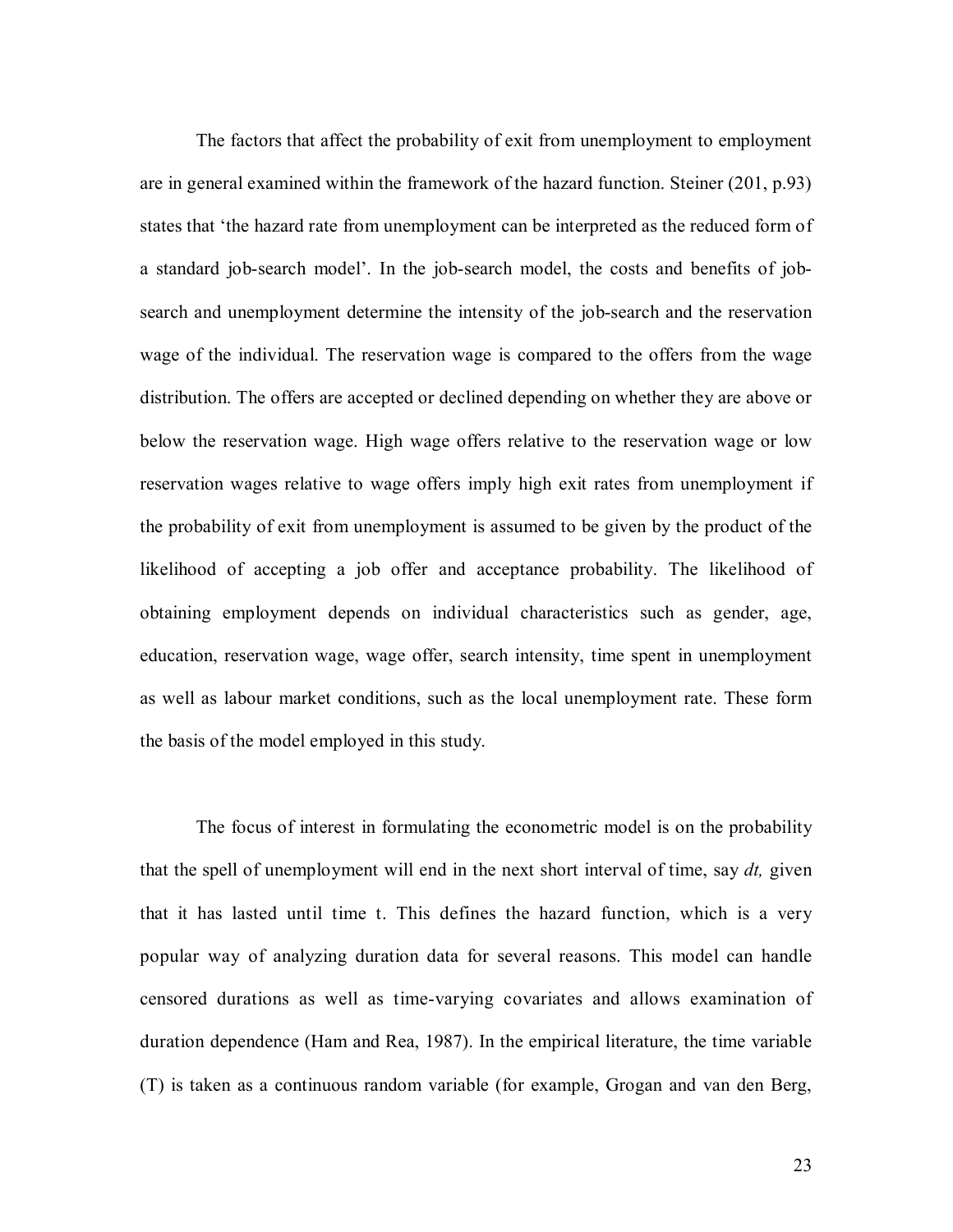2001) for convenience. However, in practice, T is usually available in 'weekly' or 'monthly' form or 'grouped into time intervals', as in this study. Kiefer (1988) refers to this as the 'grouped duration data'. Bergström and Edin (1992) show that biased estimators result from treating grouped data as if they are continuous. The theoretical developments of the hazard function and the associated likelihood function with the grouped duration data are provided by Prentice and Gloeckler (1978), Kiefer (1988), Han and Hausman (1990), Guo (1993) and Sueyoshi (1995). In the literature, a few studies exist that use grouped duration methodology due to Kiefer (1988) and Sueyoshi (1995). Among these, Jenkins and Serrano (2004) use this methodology directly and Böheim and Taylor  $(2000)$  use a grouping procedure similar to the one in this paper<sup>xii</sup>. The grouped nature of the unemployment duration data at hand is explicitly taken into account. The right censored data due to individuals who have not completed their unemployment spells are also taken into account in this approach by including them explicitly in the definition of the likelihood function. The conditional probability of leaving unemployment or the exit rate or the discrete time hazard rate is given by:

$$
h_i(t) = 1 - \exp[-\exp(X_i(t)\beta + \delta(t)]
$$

where i denotes the individual, X is a set of covariates,  $\beta$  are the coefficients to be estimated and  $\delta(t)$  is the logarithm of the integral of the baseline hazard which is estimated along with the elements of  $\beta^{xiii}$ . In this paper, we analyze only the transition from unemployment to full-time wage employment.<sup>xiv</sup> We treat the transitions to other labour market states as right censored at the point of exit as it is done in the literature. This is referred to as independence between risks or transition probabilities (see for example, Narendranathan and Stewart, 1993; Carling et al., 1996, Gonzalo, 1998 and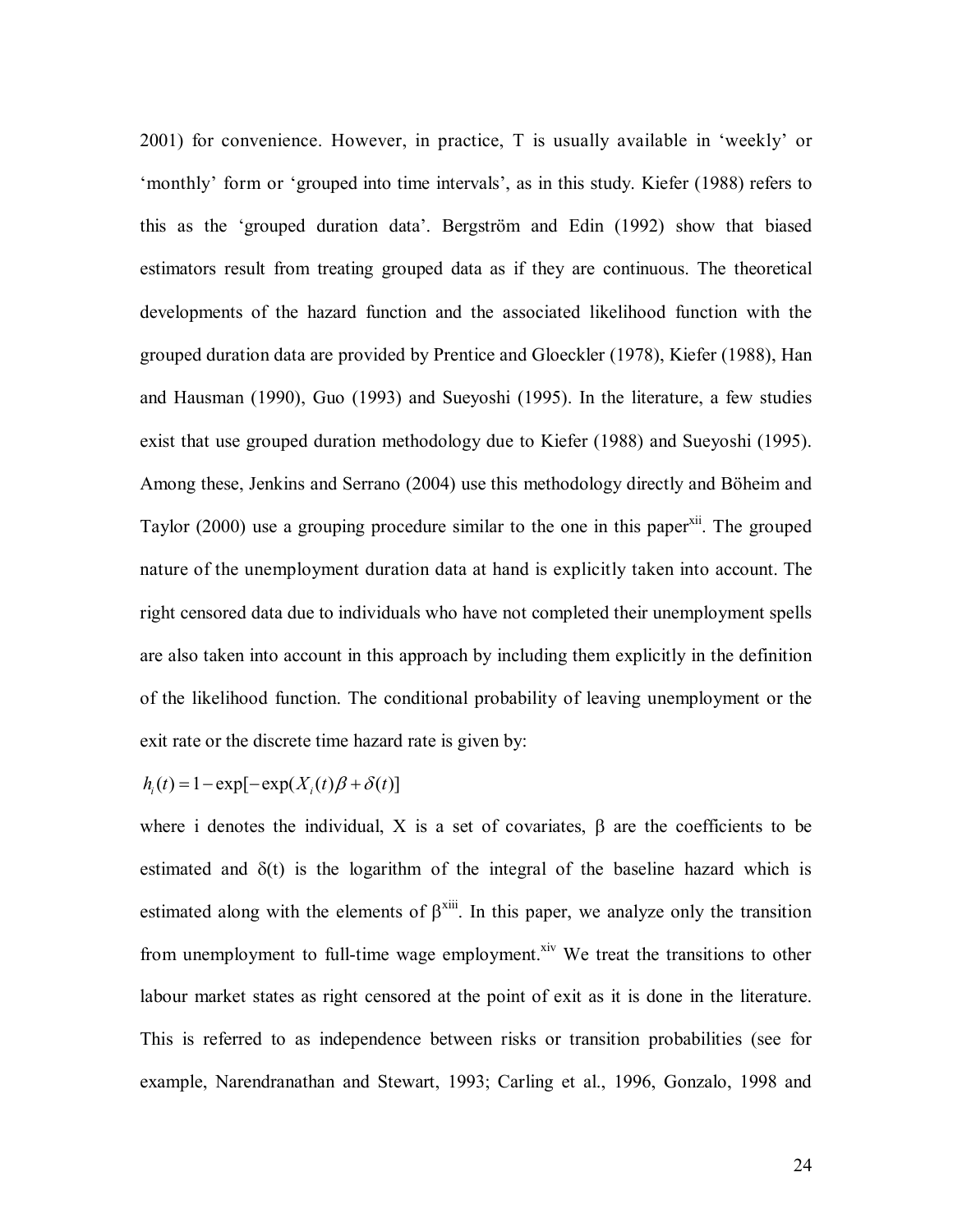Addison and Portugal, 2003). In the estimations, the three alternative specifications by the hazard rate for the grouped duration approach following Sueyoshi (1995) are considered. These are the Proportional Hazard Model (PHM) and two non-proportional hazard models, namely, the Log-Logistic and the Log-Normal models, all with the grouped duration approach. The details of these specifications can be found in Kiefer (1988), Guo (1993), Jenkins (1995) and Sueyoshi (1995)<sup>xv</sup>.

## **5. Estimation Results**

## **5.1. Non-Parametric Duration Analysisxvi**

This section involves non-parametric methods, which do not impose strong assumptions for data exploration and description. The Turnbull's survivor function given in Figure 2 is a generalization of the Kaplan-Meier survivor function for the interval censored data. The survivor function shows the proportion of people who did not experience the event, i.e., who are still in the original state, which in our case, is unemployment. The graphs imply that women have longer unemployment durations than men. The survivor function for men declines more steeply than that for women, implying that unemployed men find jobs sooner than unemployed women. The probability of surviving beyond 12 months is approximately 89.7 percent for women and 70.9 percent for men. The survivor functions also show that unemployment durations are longer in urban locations than in rural locations. The probability of surviving beyond 12 months is about 77.0 and 71.7 percent for the unemployed in urban and rural locations, respectively.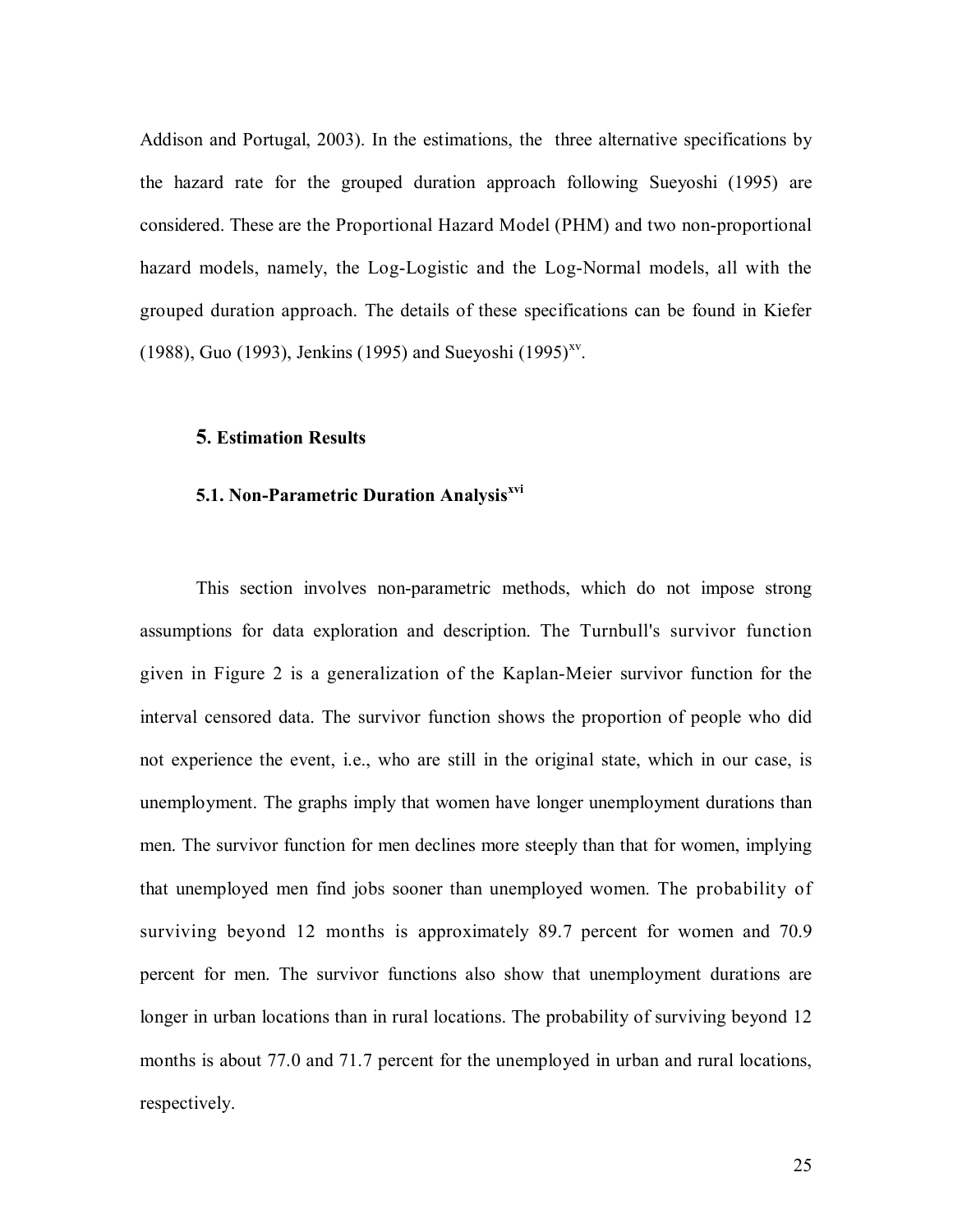

**Figure 2:Turnbull's Survival Function under ILO-Definition**

*Note: Horizontal axis is 'time to failure.'* 

Figure 3 presents the plots of the hazard functions for the entire data set, male and female samples. Although there are many peaks, the hazards are constant and always stay below 2.0 percent in all cases. Furthermore, hazard rates are always larger for men than for women. The log-rank test results to test the equality of two or more survivor functions are reported in Table 5. The equality of the survivor functions for men versus women, for different age groups, for first-timers versus non-first-timers and for married versus non-married, are all rejected. However, the equality of survivor functions for university graduates versus other levels of education are rejected only in the male and female samples, and that for the rural versus urban locations is rejected only in the total sample.

1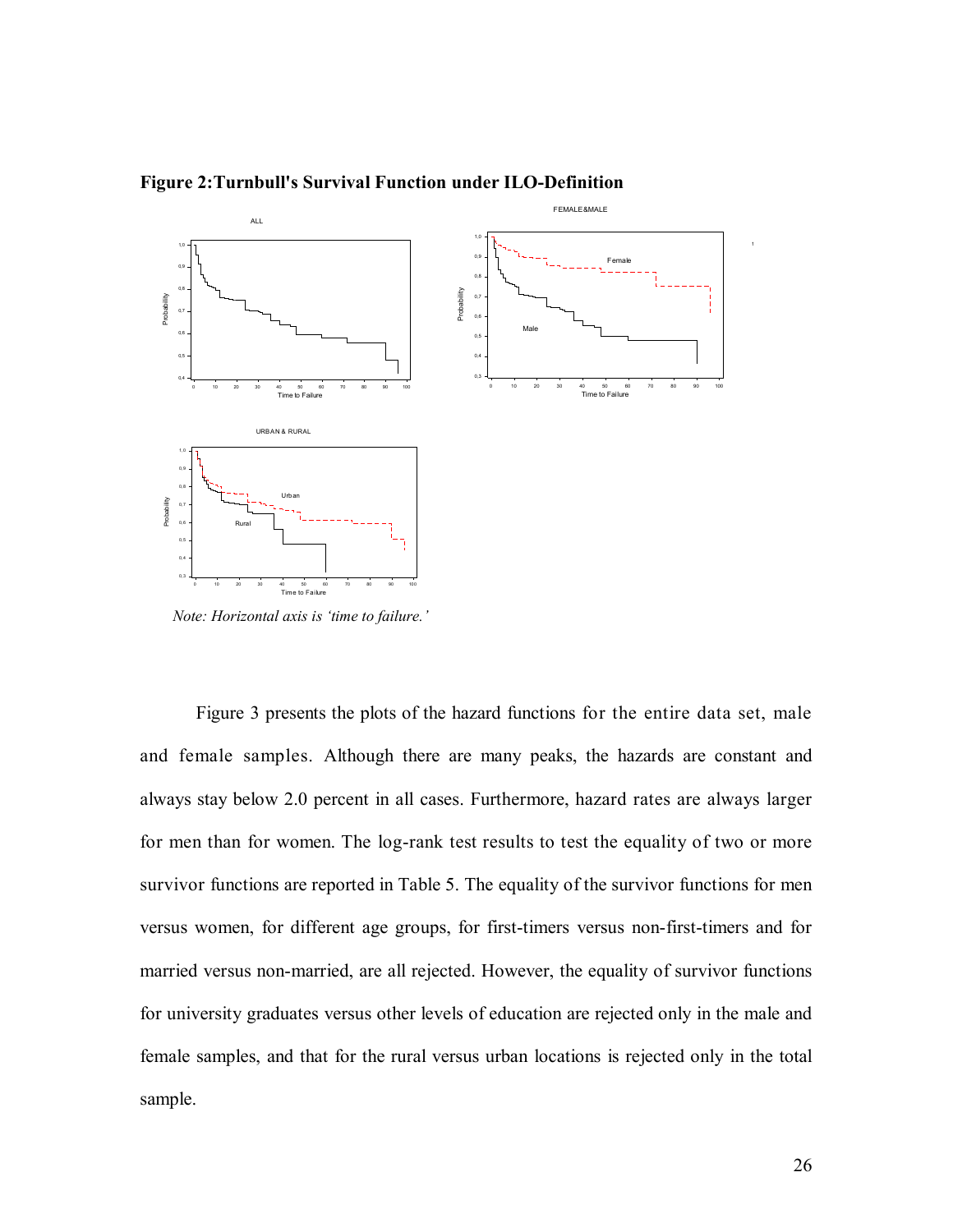**Figure 3: Estimates of the Hazard Functions under ILO Definition** 



*Note: 'Time' measures 'months of unemployment.'*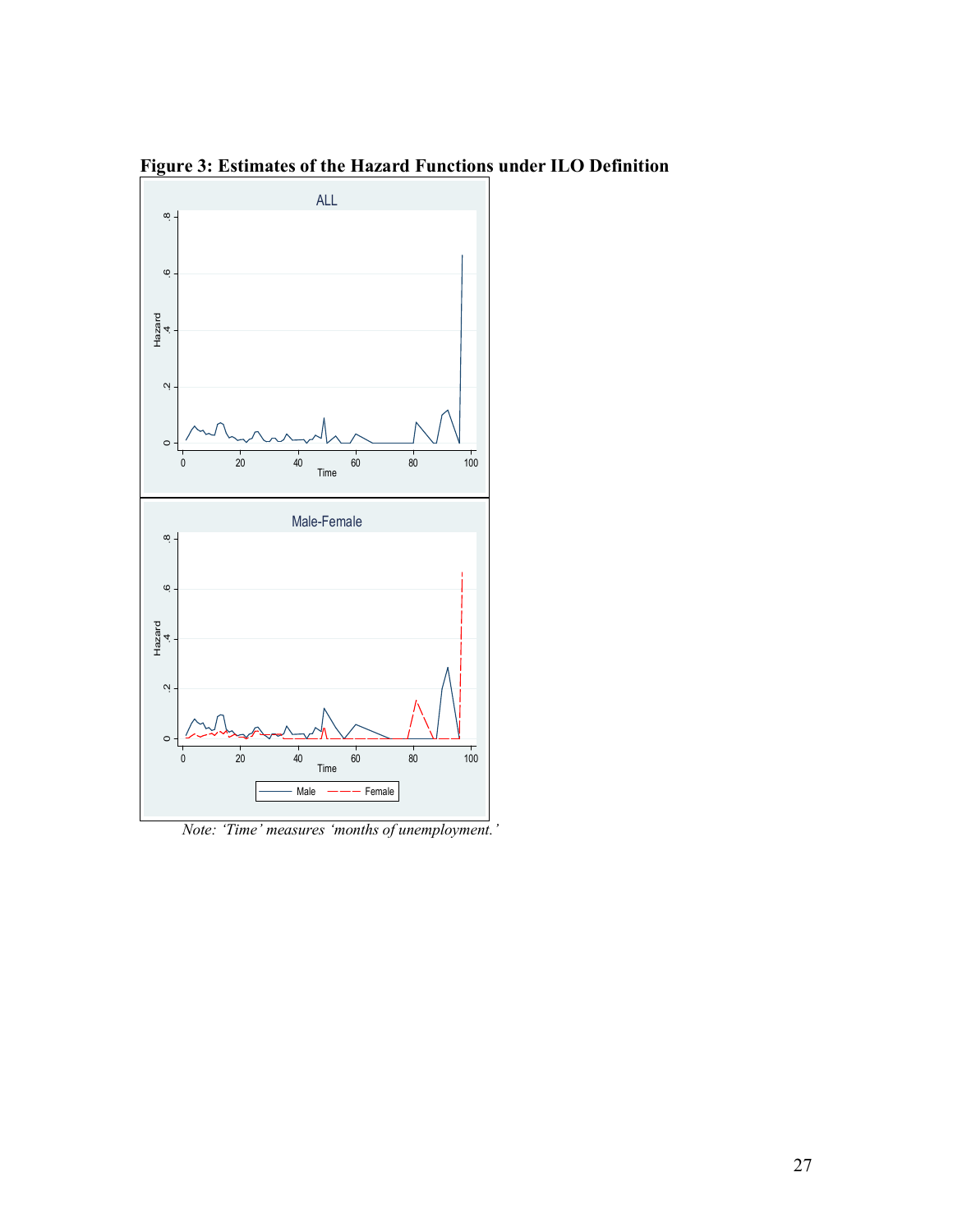| Table 5. Evg Railwa Ust of Differences in Hazard Rates of Sciected Eabor<br><b>Market Groups Under ILO Definition of Unemployment</b> |            |             |               |  |  |  |
|---------------------------------------------------------------------------------------------------------------------------------------|------------|-------------|---------------|--|--|--|
| Labor Force Groups                                                                                                                    | All        | <b>MALE</b> | <b>FEMALE</b> |  |  |  |
| Male/Female                                                                                                                           | $214.6***$ |             |               |  |  |  |
| Age Group                                                                                                                             | 29.15***   | $26.32***$  | 4.16          |  |  |  |
| First-time/Non-First time                                                                                                             | $109.9***$ | 42.04***    | $11.89***$    |  |  |  |
| Married/Non-Married                                                                                                                   | $74.2***$  | $44.25***$  | $5.42**$      |  |  |  |
| University Graduate/Others                                                                                                            | 2.44       | $2.67*$     | $9.22***$     |  |  |  |
| Urban/Rural                                                                                                                           | $6.54***$  | 1.26        | 0.44          |  |  |  |

**Table 5: Log Rank Test of Differences in Hazard Rates of Selected Labor** 

**Source:** See Table 2. \*\*\* Significant at 1 % ; \*\* Significant at 5 % ; \* Significant at 10 %

**Note**: Age groups are: age 15-19, 20-24, 25-34, 35-44, 45-54, above 55

Г

#### **5.2. Semi-Parametric Estimation**

The models under the PHM, Log-Logistic and Log-Normal grouped duration specifications are estimated with the ILO and broad definitions of unemployment<sup>xvii</sup>. The proportionality assumption in the PHM model states that the effect of the covariates on the coefficient is multiplicative. The proportionality assumption is tested by using the two types of Likelihood-Ratio tests due to Kiefer (1988). These tests reject the PHM for the pooled sample under both definitions of unemployment and for the male sample under the ILO definition<sup>xviii</sup>. These tests yielded conflicting results about the choice of the PHM versus the two non-proportional hazard models, namely, the Log-Logistic and Log-Normal models. Since these models are non-nested, they are compared by using Akaike's Information Criterion (AIC). The AIC values for these models are very close to each other, rendering a close choice. Furthermore, the coefficient estimates are very similar under alternative distributions<sup>xix</sup>. Unobserved heterogeneity arises if some differences remain in the hazards after including all relevant observed factors. Motivation and ability are examples of some of the unobserved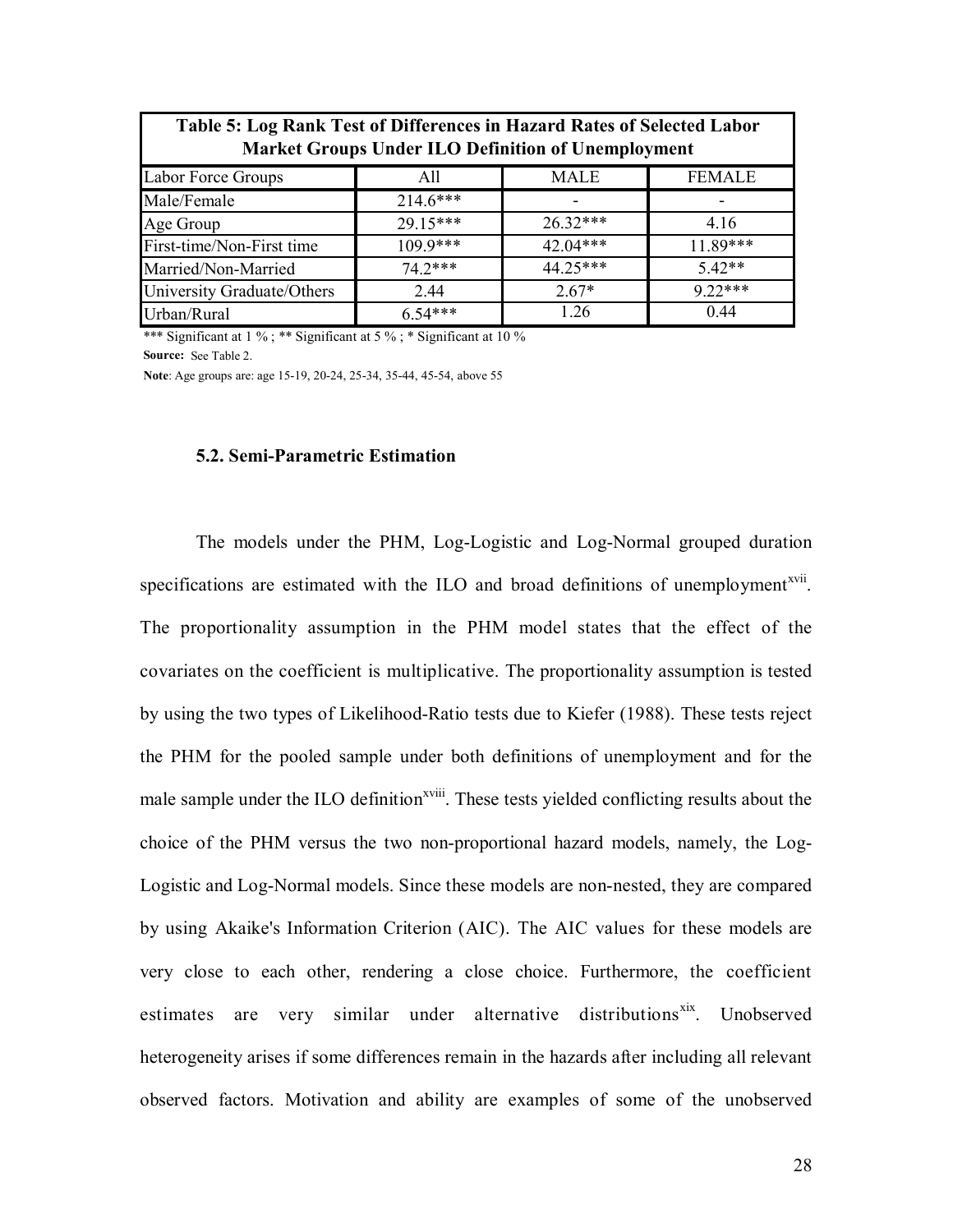factors<sup>xx</sup>. In the estimations, the unobserved heterogeneity term is included using a Gaussian distribution with unit mean and constant variance. The models are estimated with and without unobserved heterogeneity. Unobserved heterogeneity is rejected in all the models for both definitions of unemployment<sup>xxi</sup>. Therefore, Table 6 reports the results under Log-Normal distribution without the unobserved heterogeneity. Note that for ease in interpreting the parameters, the explanatory variables<sup>xxii</sup> are measured as deviations from their means, as suggested by Kiefer (1988) and Sueyoshi (1995). 'Wald Chi2' is the Wald Chi-Squared test statistic for the overall significance of the model.

## **The Covariate Effectsxxiii**

Table 6 presents the estimation results of the hazard model under Log-Normal distribution for transitions from unemployment to employment<sup>xxiv</sup> for the total, male and female samples separately by using the ILO definition of unemployment<sup>xxv</sup>. Pooling the male and female samples is rejected. The results obtained using the ILO and broad definitions are similar. The discussion below will point out when these differ. The coefficient estimates on living in an urban location are negative for men and positive for women, but not significant.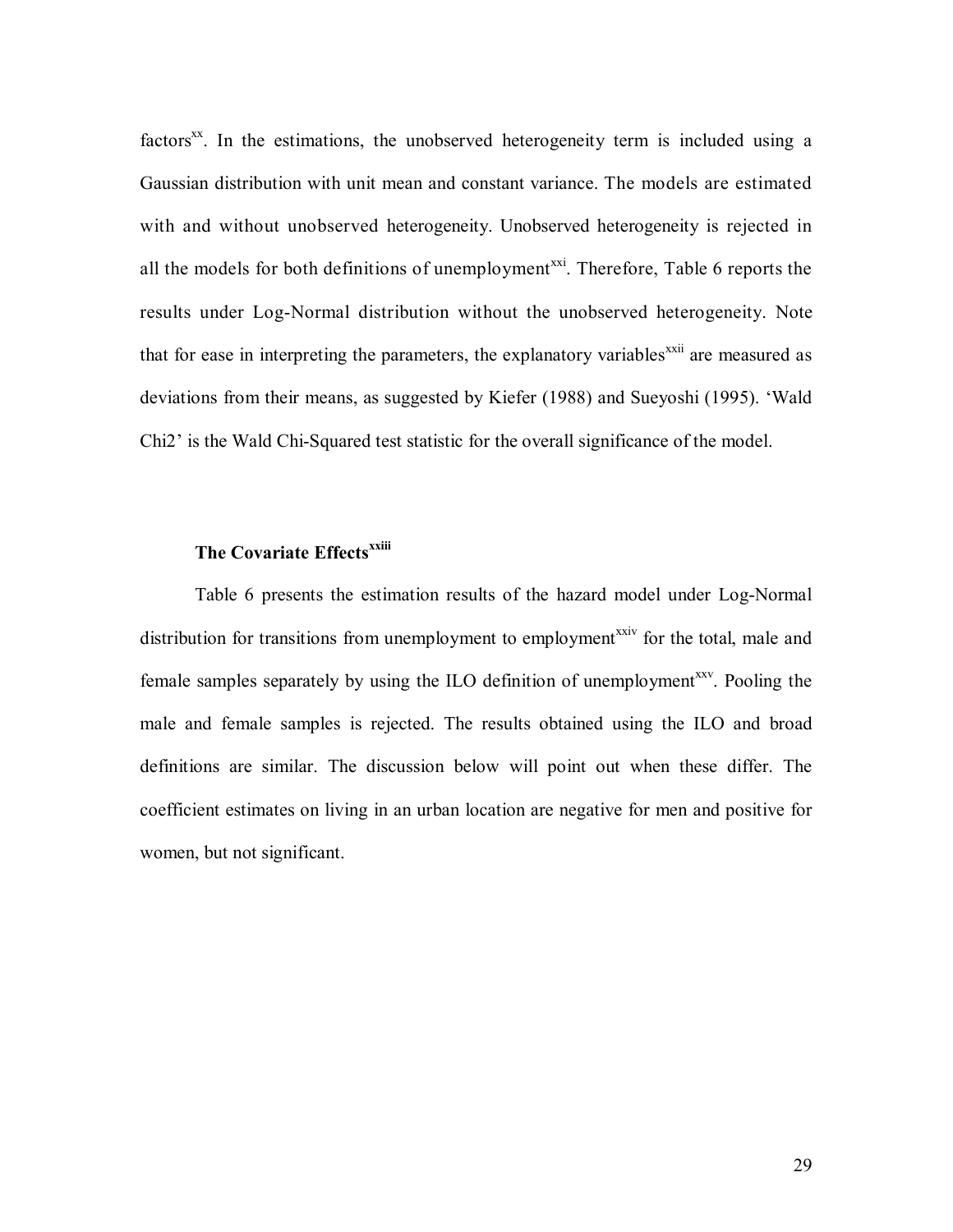|                               | <b>Full</b> | Male       | Female    |
|-------------------------------|-------------|------------|-----------|
| Urban                         | $-0.056$    | $-0.069$   | 0.087     |
|                               | [0.048]     | [0.051]    | [0.152]   |
| Female                        | $-0.408***$ |            |           |
|                               | [0.056]     |            |           |
| Married                       | $0.269***$  | $0.270***$ | $-0.191*$ |
|                               | [0.052]     | [0.055]    | [0.115]   |
| Married*Female                | $-0.501***$ |            |           |
|                               | [0.106]     |            |           |
| Region of Residence           |             |            |           |
| (Base: Central                |             |            |           |
| Anatolia)                     |             |            |           |
| Marmara                       | 0.035       | $-0.004$   | 0.238     |
|                               | [0.059]     | [0.064]    | [0.164]   |
| Aegean                        | 0.011       | $-0.034$   | 0.229     |
|                               | [0.067]     | [0.074]    | [0.179]   |
| Mediterrianean                | 0.074       | 0.061      | 0.170     |
|                               | [0.064]     | [0.071]    | [0.177]   |
| <b>Black Sea</b>              | $-0.109$    | $-0.116$   | $-0.071$  |
|                               | [0.071]     | [0.079]    | [0.187]   |
| East Anatolia                 | $0.135*$    | 0.125      | $-0.206$  |
|                               | [0.081]     | [0.084]    | [0.428]   |
| South-East Anatolia           | $0.244***$  | $0.283***$ | $-0.639$  |
|                               | [0.075]     | [0.080]    | [0.412]   |
| <b>Education Level (Base:</b> |             |            |           |
| No Formal Educational         |             |            |           |
| Qualification)                |             |            |           |
| Primary School                | $0.544***$  | $0.527***$ | $0.911*$  |
|                               | [0.102]     | [0.103]    | [0.506]   |
| Middle School                 | $0.423***$  | $0.382***$ | $0.993*$  |
|                               | [0.108]     | [0.109]    | [0.534]   |
| High School                   | $0.349***$  | $0.267**$  | $1.009*$  |
|                               | [0.112]     | [0.115]    | [0.528]   |
| Vocational High               |             |            |           |
| School                        | $0.424***$  | $0.426***$ | 0.745     |
|                               | [0.118]     | [0.122]    | [0.519]   |
| Two-Year University           | $0.775***$  | 0.652***   | 1.477***  |
|                               | [0.136]     | [0.153]    | [0.516]   |
| Four-Year Univ. and           |             |            |           |
| over                          | $0.585***$  | $0.290*$   | 1.542***  |

**Table 6: Duration Analysis of Exit from Unemployment with Grouped Duration Log-Normal Hazard Model, ILO Definition, TURKEY 2000-2001**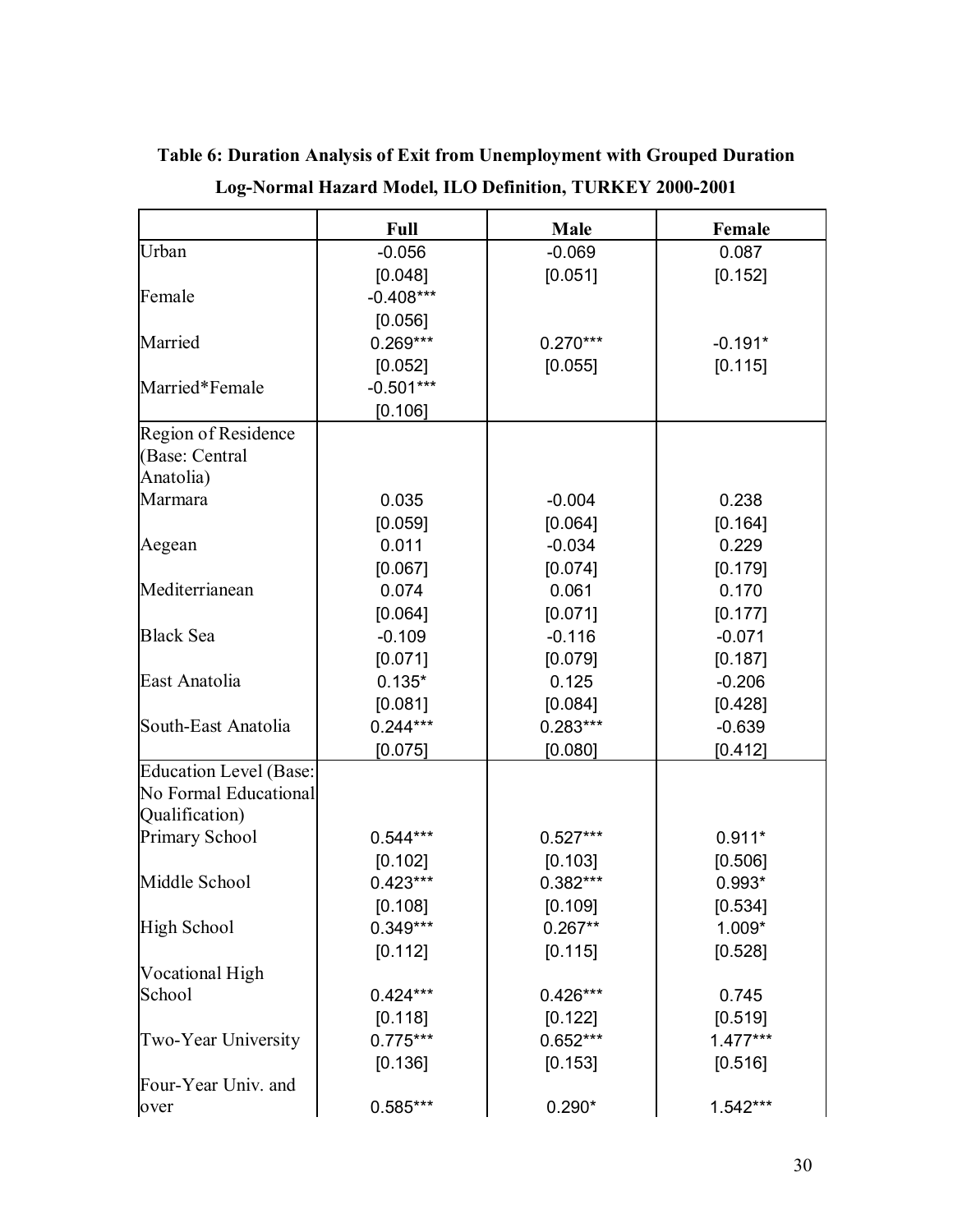|                            | .1367<br>ſ٨ | .<br>- -<br>. . | $F \cap F A \cap T$<br>''<br>JД |
|----------------------------|-------------|-----------------|---------------------------------|
| $\mathbf{X}$<br>$\sqrt{ }$ |             |                 |                                 |

Notes: 1) Robust standard errors in brackets

2) \* significant at 10%; \*\* significant at 5%; \*\*\* significant at 1%

3) For brevity we do not provide the values of period specific constants that measure the duration dependence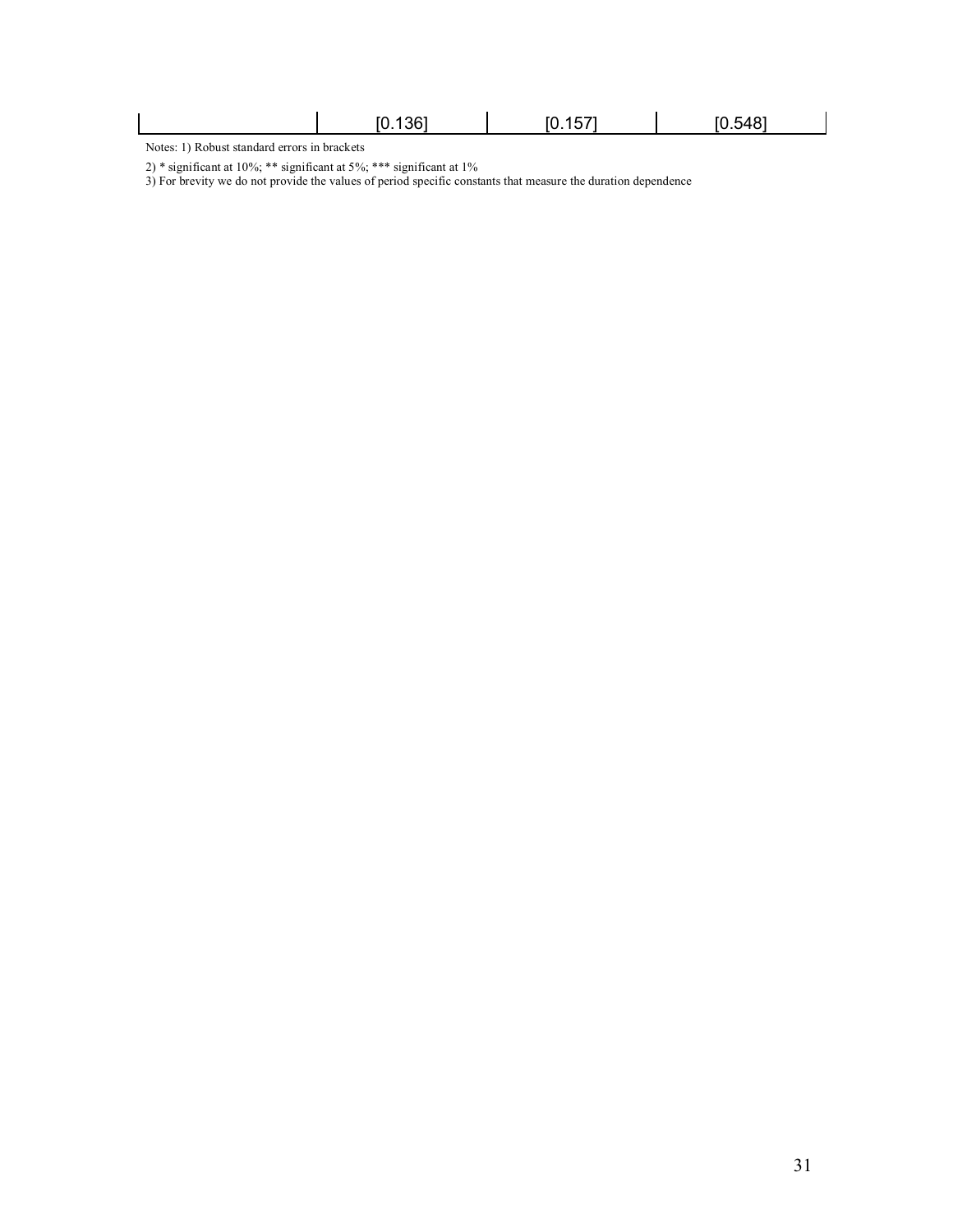## *Table 6 (continued)*

|                              | <b>Full</b> | Male        | Female      |
|------------------------------|-------------|-------------|-------------|
| Age-Group (Base Age 15-19)   |             |             |             |
| Age 20-24                    | $-0.021$    | 0.008       | $-0.264**$  |
|                              | [0.061]     | [0.071]     | [0.120]     |
| Age 25-34                    | $-0.121*$   | $-0.104$    | $-0.312**$  |
|                              | [0.064]     | [0.075]     | [0.133]     |
| Age 35-44                    | $-0.132*$   | $-0.090$    | $-0.374**$  |
|                              | [0.075]     | [0.085]     | [0.188]     |
| Age 45-54                    | $-0.333***$ | $-0.303***$ | $-0.459*$   |
|                              | [0.087]     | [0.096]     | [0.274]     |
| Age $55+$                    | $-0.468***$ | $-0.412***$ | $-4.032***$ |
|                              | [0.123]     | [0.129]     | [0.193]     |
| Unemployment rate            | $-2.636***$ | $-2.415***$ | $-4.317***$ |
|                              | [0.418]     | [0.452]     | [1.140]     |
| First-time Job-Seeker        | $-0.232***$ | $-0.175***$ | $-0.415***$ |
|                              | [0.048]     | [0.058]     | [0.093]     |
| Wald chi2                    | 5389.5      | 3606.4      | 38283.2     |
| Prob>chi2                    | 0.000       | 0.000       | 0.000       |
| Log-Likelihood               | $-3194.5$   | $-2676.3$   | $-483.2$    |
| Observations (person-period) | 11544       | 7816        | 3728        |

Notes: 1) Robust standard errors in brackets

2) \* significant at 10%; \*\* significant at 5%; \*\*\* significant at 1%

3) For brevity we do not provide the values of period specific constants that measure the duration dependence

When the broad definition is employed, the coefficient estimate is significant for men, which indicates that men have higher exit rates in urban locations than in the rural areas. In the pooled sample, the negative coefficient estimate on the female dummy variable is highly significant, which indicates that women have significantly lower exit rates from unemployment to employment than men. This is in contrast to what Grogan and van den Berg (2001) found with the Russian data. Several explanations for this observation can be given. One is that women may be less likely to search for a job than men or they may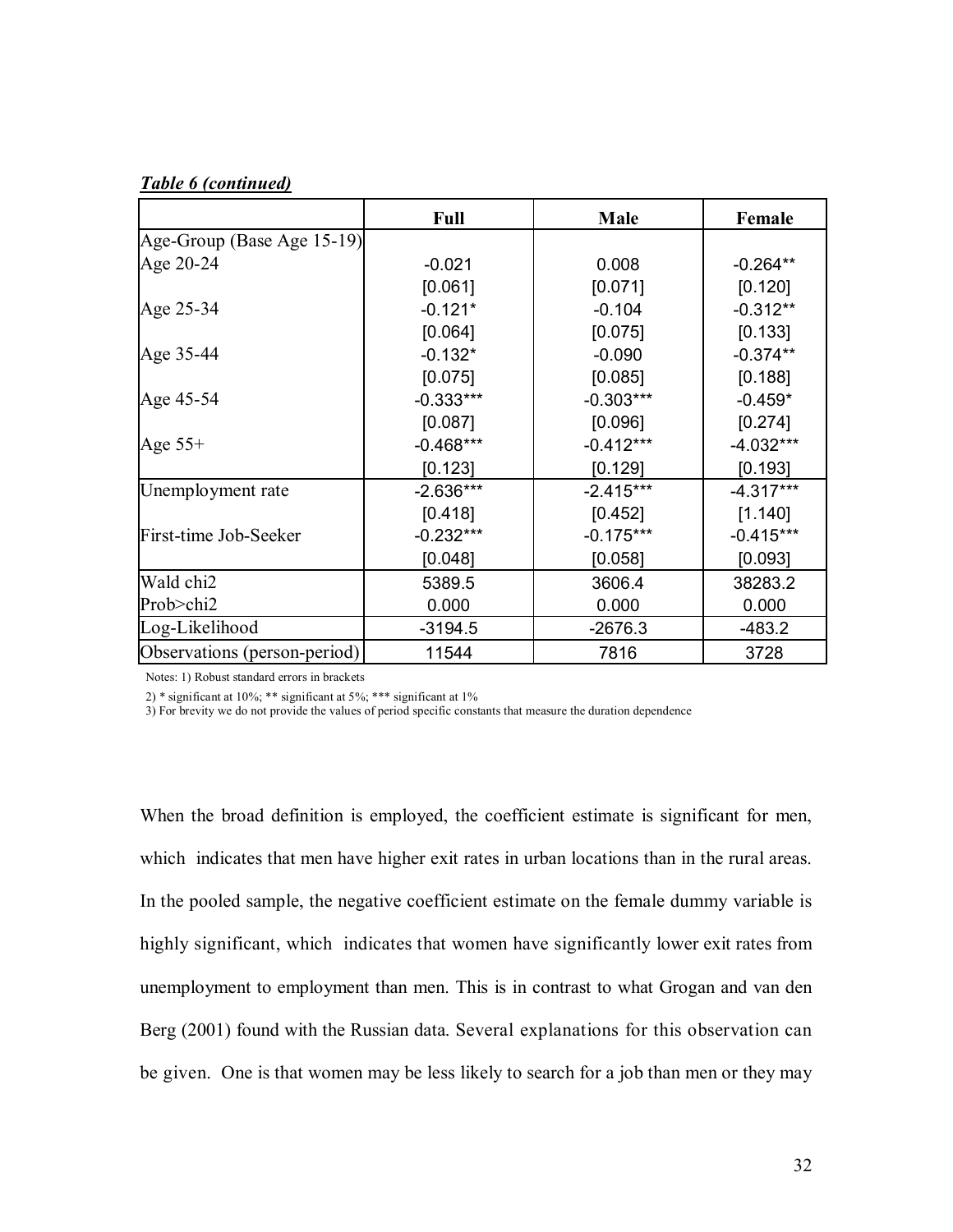receive fewer job offers than men. Another is that women may have higher reservation wages. Furthermore, the negative coefficient estimate on the interaction dummy of the married with female indicates that married women experience significantly lower exit rates from unemployment to employment than non-married women. The effects of marital status on the hazard rate are opposite of each other in the male and female samples. In the male sample, being married increases the probability of exiting unemployment for employment, as in OECD countries and in Palestine (Aranki and Daoud, 2005). In the female sample, being married reduces the probability of exit, unlike in the OECD countries. Apparently, for men being married implies family responsibilities inducing greater labour market attachment, but not for women. They may have higher opportunity cost of unemployment and thus search more intensively for a new job. Further, married women are likely to have non-wage income implying higher reservation wages. Thus, they are expected to have lower exit rates from unemployment to employment. The coefficient estimates for the regional dummy variables in the male sample indicate that all of the regions are not statistically significantly different from the Central Anatolia region, with exception of the Southeast Anatolia region where the probability of exiting unemployment for employment is significantly higher compared to Central Anatolia. This is somewhat surprising since Southeast Anatolia is one of the poorest regions of the country. This may be due to the fact that many people are out of work, not just unemployed in this region. This may be due to the fact that many people are out of work, not just unemployed in this region suggesting that it is more appropriate to study nonemployment rather than just unemployment in this region. Alternatively, the recent regional development program (GAP) of the government in this region may have been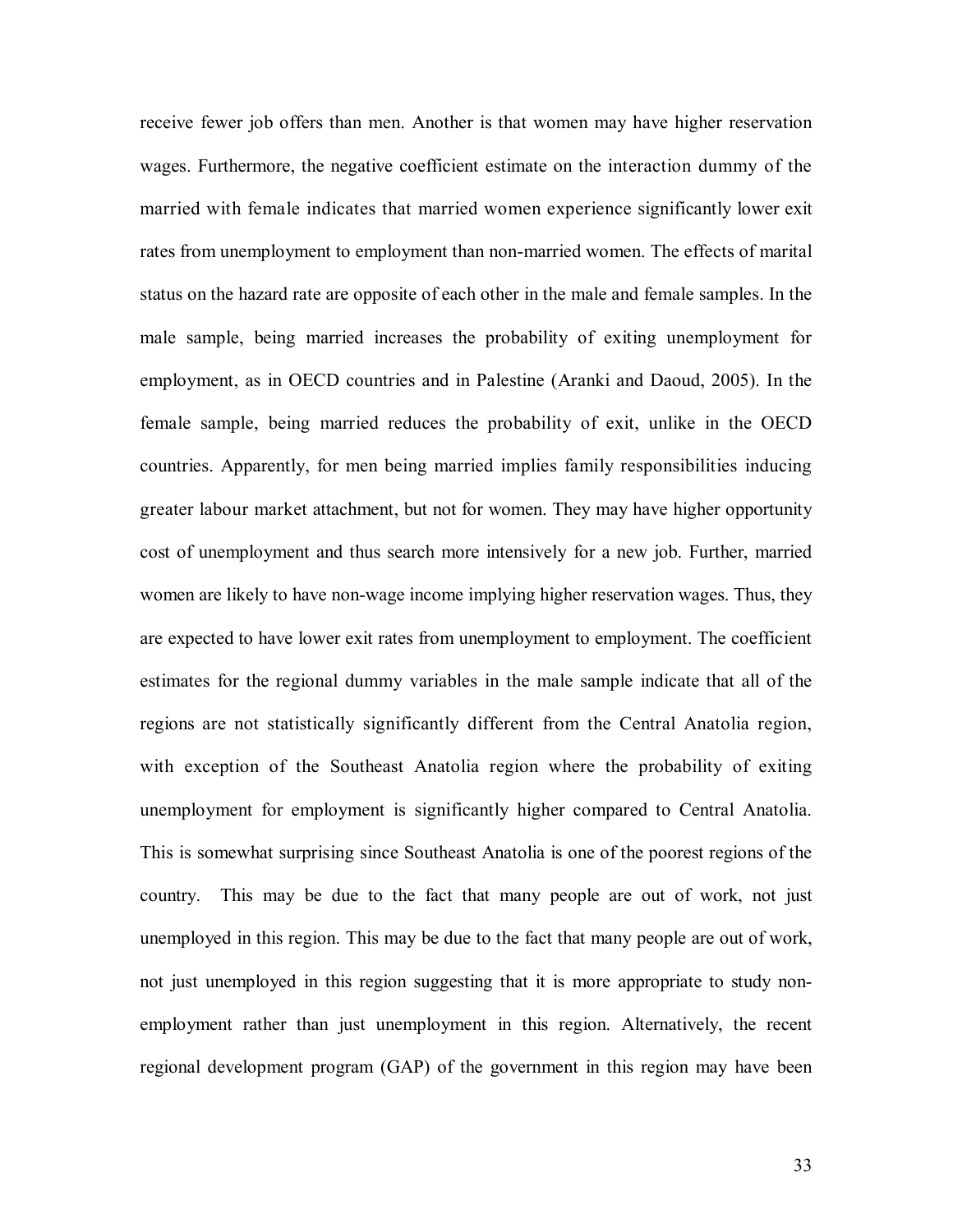effective in producing greater employment opportunities. In the female sample the probability of exiting unemployment for employment in each region is not significantly different from that in Central Anatolia. In addition, the Black Sea region dummy becomes significant with a negative effect on the hazard when the broad definition of unemployment is used.

Next, the coefficient estimates of the dummy variables for different levels of education are examined. The base category includes individuals with no formal educational qualifications. In both the male and female samples all coefficient estimates are highly significant (with exception of the vocational high school coefficient for females) and positive, indicating that each level of education increases the probability of exiting unemployment for employment as compared to an individual with no formal educational qualifications. An F-test rejects the null hypothesis that the educational coefficients are the same across education levels. It is also noted that the effect of education increases with the level of education and that the effect is much larger for women than for men. The results are different with the broad definition of unemployment. In the male sample, the high school and vocational high school dummies are statistically significant with a negative sign indicating that graduates of general and vocational high schools have lower probabilities of exiting unemployment for employment compared to those with no formal educational qualifications. This may suggest that unlike individuals with no formal educational qualifications, the highly skilled unemployed may be more selective and may wait for a good job offer. It is also noteworthy that in the male sample, the exit rate from unemployment to employment is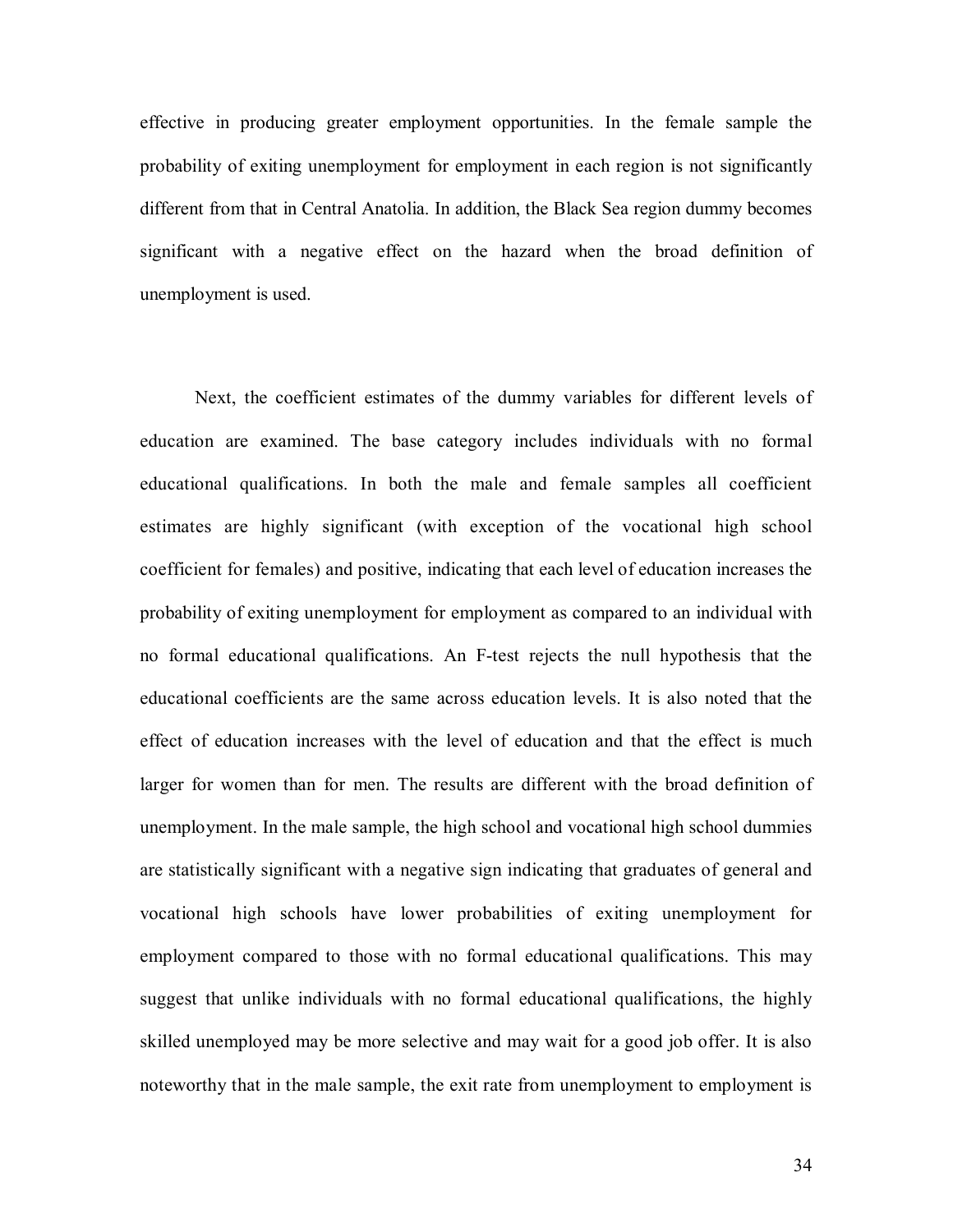higher for vocational high school graduates than for high school graduates. Similar observations about vocational high school graduates are noted by Tansel (2002). For both men and women, two-year university graduates have significantly higher exit rates from unemployment for employment. In addition, in particular in the female sample, individuals with four or more years of university education have significantly higher exit probabilities from unemployment to employment than individuals with no formal educational qualifications, as is the case in developed countries. This may be due to either the higher opportunity cost of unemployment for the individuals with university education or better job-search skills, better information about labour market conditions and/or flexibility in accepting jobs below their qualifications.

The coefficient estimates on the age dummy variables indicate that men who are 45 and over have a lower probability of exiting unemployment for employment as compared to those who are in the base age group of 15-19, while the probabilities of exiting unemployment for employment in other age groups are not statistically different from that of the group aged 15-19. For females, the exit probability is lower at all ages compared to those aged 15-19. The effects are larger for women than for men in the older age groups. A lower exit rate at older ages is also found by Serneels (2001) in Ethiopia, and in the OECD countries. Low exit rates for elderly may be due to fewer job offers received since employers may regard their skills as obsolete and their productivity as lower due to an increased probability of health problems. The age effects in the male sample are similar for the broad and ILO definitions, while in the female sample with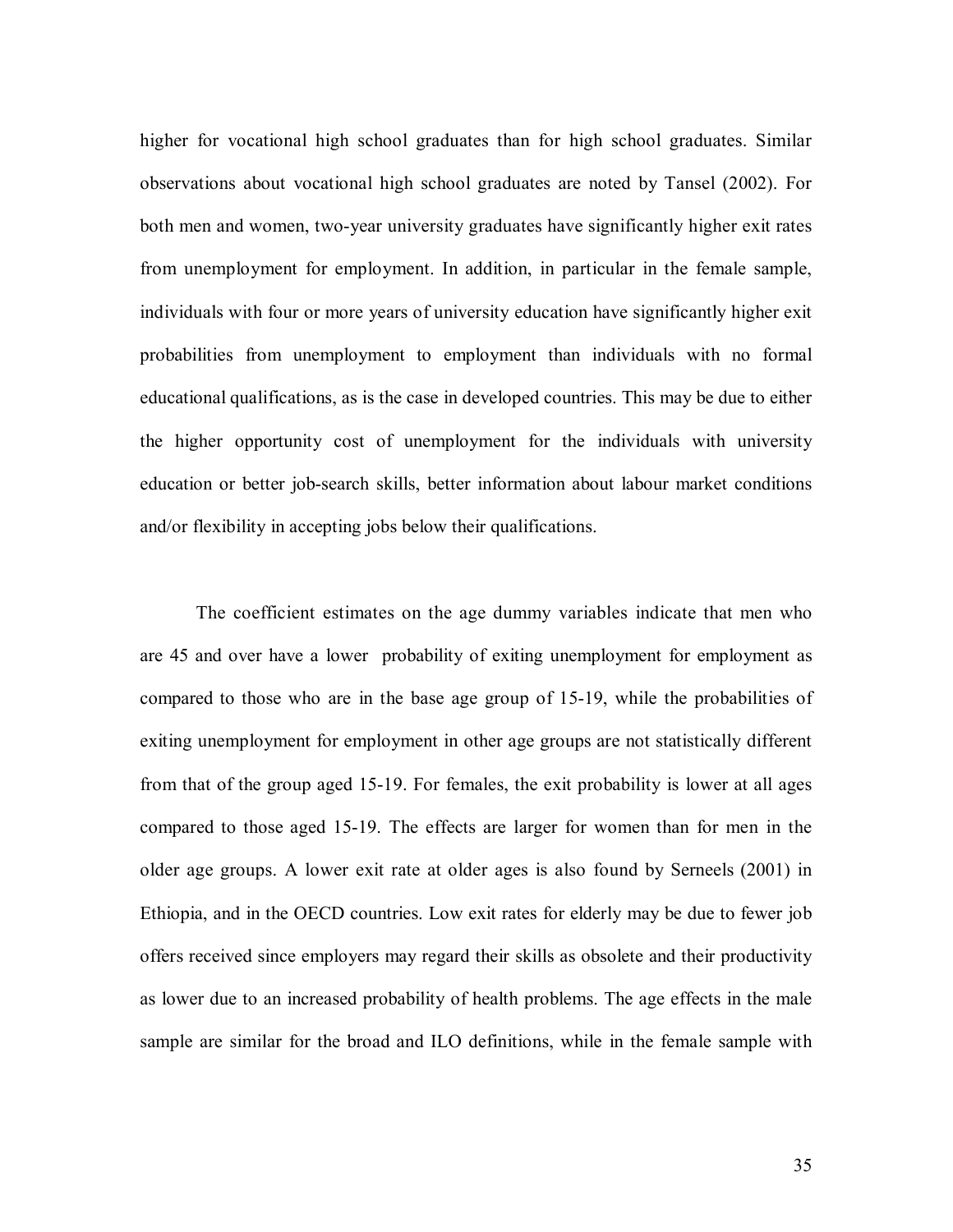the broad definition the age effects become significant after age 35, and lose their significance in the group aged 55 and over.

The coefficient estimate of the local unemployment rate is statistically significant and negative in all samples, which implies that individuals in high-unemployment provinces have a lower probability of leaving unemployment for employment. The coefficient estimates are larger for females than for males, which indicates that local labour market conditions are more important for females. The exit rate from unemployment to employment for first-time job seeking men and women is significantly lower than for those who are non-first-timers. Again, these effects are larger for female first-timers than for male first-timers.

#### **Predicted Hazard Rates**

Table 7 presents the predicted probabilities of exiting from unemployment to employment in the first three months of unemployment under log-normal distribution<sup>xxvi</sup>. The entries in the table are the predicted hazard rates for the indicated individuals at the median age group of 23-34 and various education levels with all other characteristics set at their mean values. The predicted hazard rate is lowest for individuals with no formal educational qualifications while it is highest for two-year university graduate men and women. The predicted probabilities of exiting unemployment to employment for vocational high school graduates are higher than for general high school graduates, for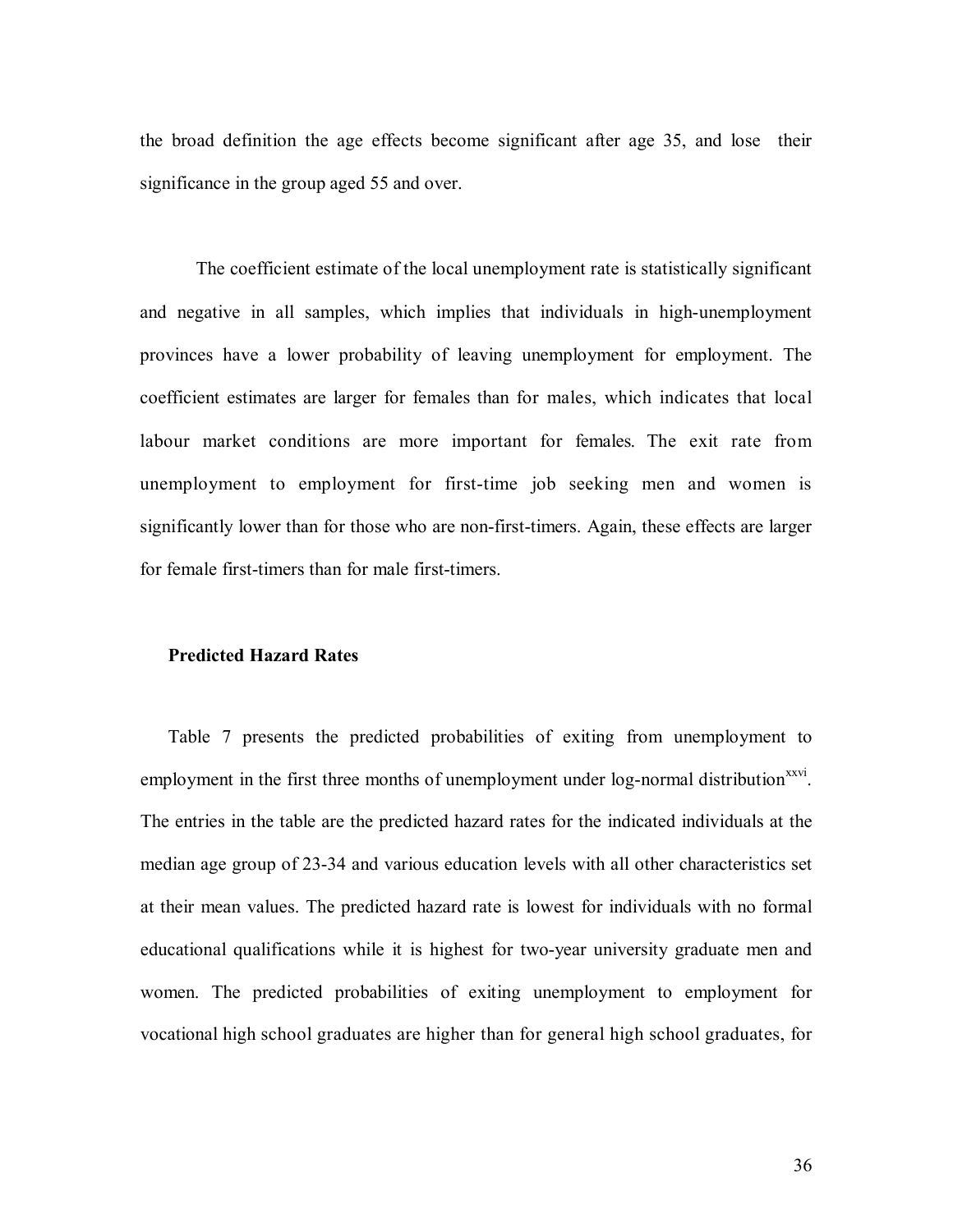married men than for non-married men and for non-married women than for married women.

| Table 7: The Predicted Hazard Rates for Individuals with Selected Characteristics |                |                    |                |                    |  |  |
|-----------------------------------------------------------------------------------|----------------|--------------------|----------------|--------------------|--|--|
|                                                                                   |                | <b>Male</b>        | Female         |                    |  |  |
|                                                                                   | <b>Married</b> | <b>Non-Married</b> | <b>Married</b> | <b>Non-Married</b> |  |  |
| <b>No Formal Educational</b>                                                      |                |                    |                |                    |  |  |
| Qualification                                                                     | 24.05          | 18.38              | 9.69           | 12.22              |  |  |
| <b>Primary School</b>                                                             | 41.46          | 31.68              | 16.71          | 21.07              |  |  |
| <b>Middle School</b>                                                              | 36.72          | 28.06              | 14.80          | 18.67              |  |  |
| <b>High School</b>                                                                | 34.12          | 26.07              | 13.76          | 17.34              |  |  |
| Voc. High School                                                                  | 36.78          | 28.10              | 14.83          | 18.69              |  |  |
| <b>Two-Year University</b>                                                        | 52.21          | 39.89              | 21.05          | 26.54              |  |  |
| <b>Four-Year Univ. and over</b>                                                   | 43.17          | 32.98              | 17.40          | 21.94              |  |  |

**Source**: Computed by the authors for the median age group, where all other variables are set at their mean values using the estimation results for the hazard model under log-normal distribution given in Table 6.

### **Duration Dependence**

The baseline hazards by gender which are evaluated at the means of the variables for the log-normal distribution are shown in Figure 4. For men, the baseline hazard exhibits a declining trend about until the end of the second year (i.e. between 18 and 21 months) and then follows a slightly increasing trend. There are dips at the end of the second and third year in the baseline hazard for women, which initially seems constant followed by a slightly increasing trend, and is less pronounced than that of men. The Ushaped hazard implies that the probability of finding a job initially decreases and then increases as unemployment continues. Several lines of explanations can be provided for the initial negative duration dependence. It may be considered to be a result of employers perceiving unemployment duration as a signal about the potential productivity of the worker as the unemployed may lose valuable skills. Ceteris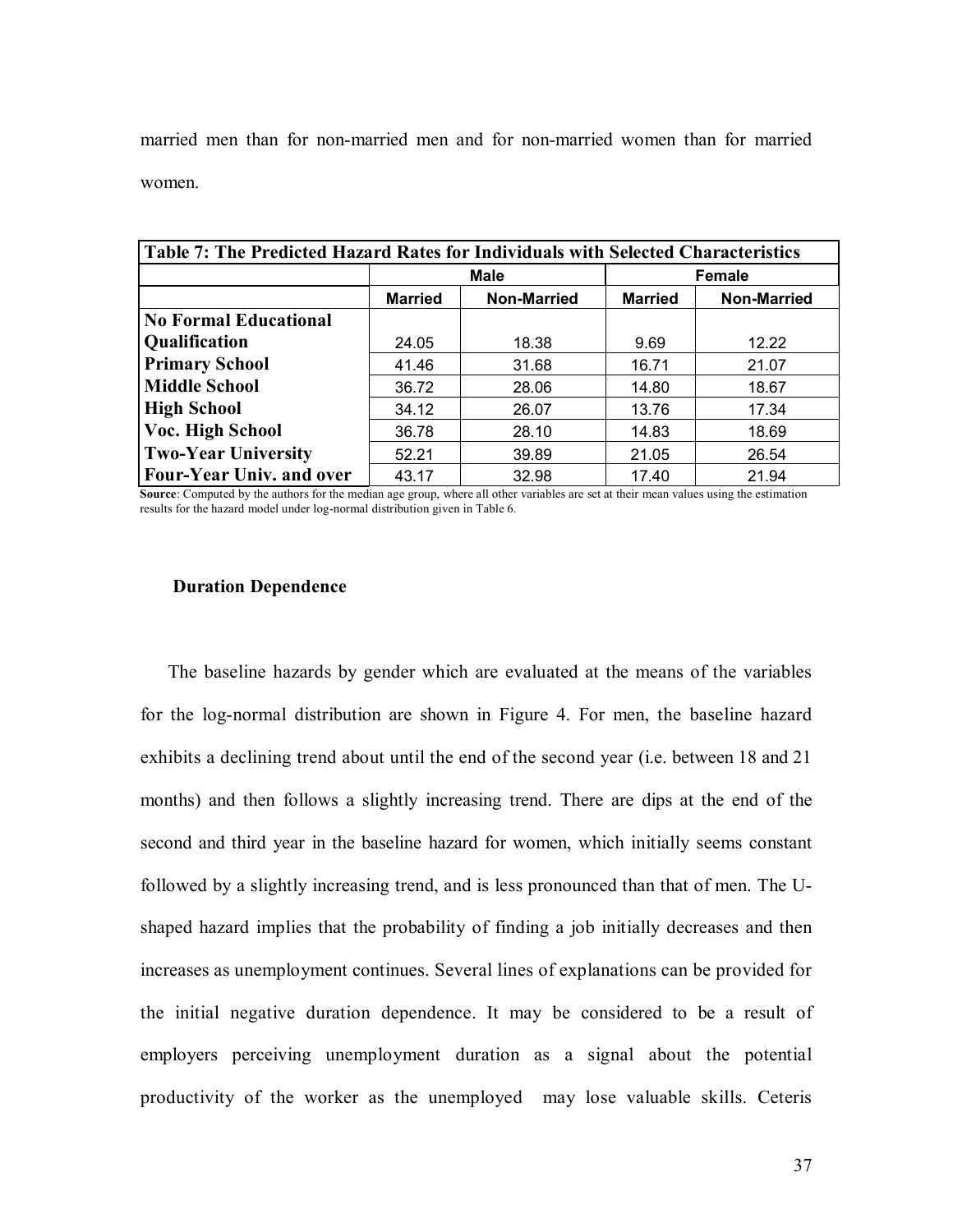paribus, the declining exit rates by duration indicate that unemployment involves depreciation of skills and work habits, loss of motivation and discouragement, all of which are the so called scarring effect referred to in the literature. However, the initial downward slope does not have to imply the presence of scarring effects. At the beginning, those who find it easy to find a new job exit, whereas towards the



**Figure 4**: **Shape of the Baseline Hazards under ILO Definition**

end those who run out of benefits and/or savings exit. Negative duration dependence is a well established result in the OECD countries. The subsequent positive duration dependence may be due to the presence of unemployment benefits or active labour market programs. It can also be generated simply by people running out of savings and/or family support. Such U-shaped duration dependence is also observed by Moffit (1985) for men in the US, by Ham and Rea (1987) for men in Canada and by van den Berg and Klaauw (2000) for men in France. Taşçı and Tansel (2005) find no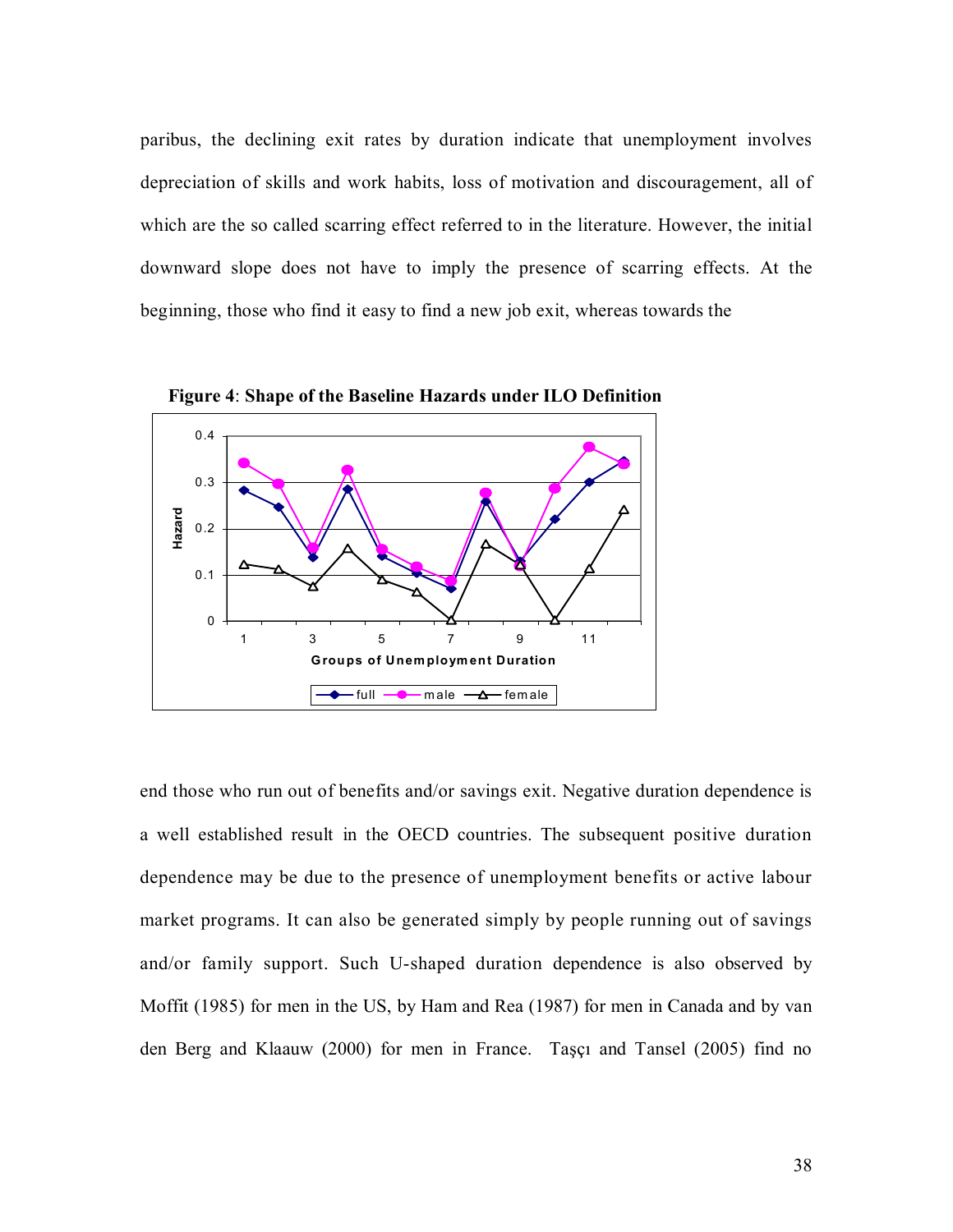duration dependence for youth in Turkey, i.e., the time spent in unemployment does not affect the probability of finding a job.

In the literature, the positive duration dependence is explained with the finiteness of the unemployment benefits, presence of active labour market policies for the long term unemployed, segmentation of the labour market and the business cycle effects. (Machin and Manning, 1999; Serneels, 2001). As remarked earlier, in Turkey, unemployment benefits are not relevant for the data period in this study. Similarly, active labour market policies were limited in scope and practiced only in some geographical regions. However, family support is widespread in Turkey and may play a role in explaining positive duration dependence. The labour market in Turkey could be considered segmented between the formal sector (with good/favourable jobs) and the informal sector (with bad/unfavourable jobs) (Tansel, 2000). Although Turkey does not have regulations guaranteeing public sector jobs to university graduates as is the case in some other developing countries, public sector jobs are favored by many (Tansel, 2005). Intuitively, non-negative duration dependence for both males and females may mean that they may wait in unemployment for good jobs (or queuing for a good job) while being supported by their family, and are unwilling to accept the bad jobs. This observation is supported by the anecdotal evidence that many young people wait in unemployment for a job that also provides social security benefits. This attitude seems to disappear after about the second year in unemployment.

### **6. Summary and Conclusions**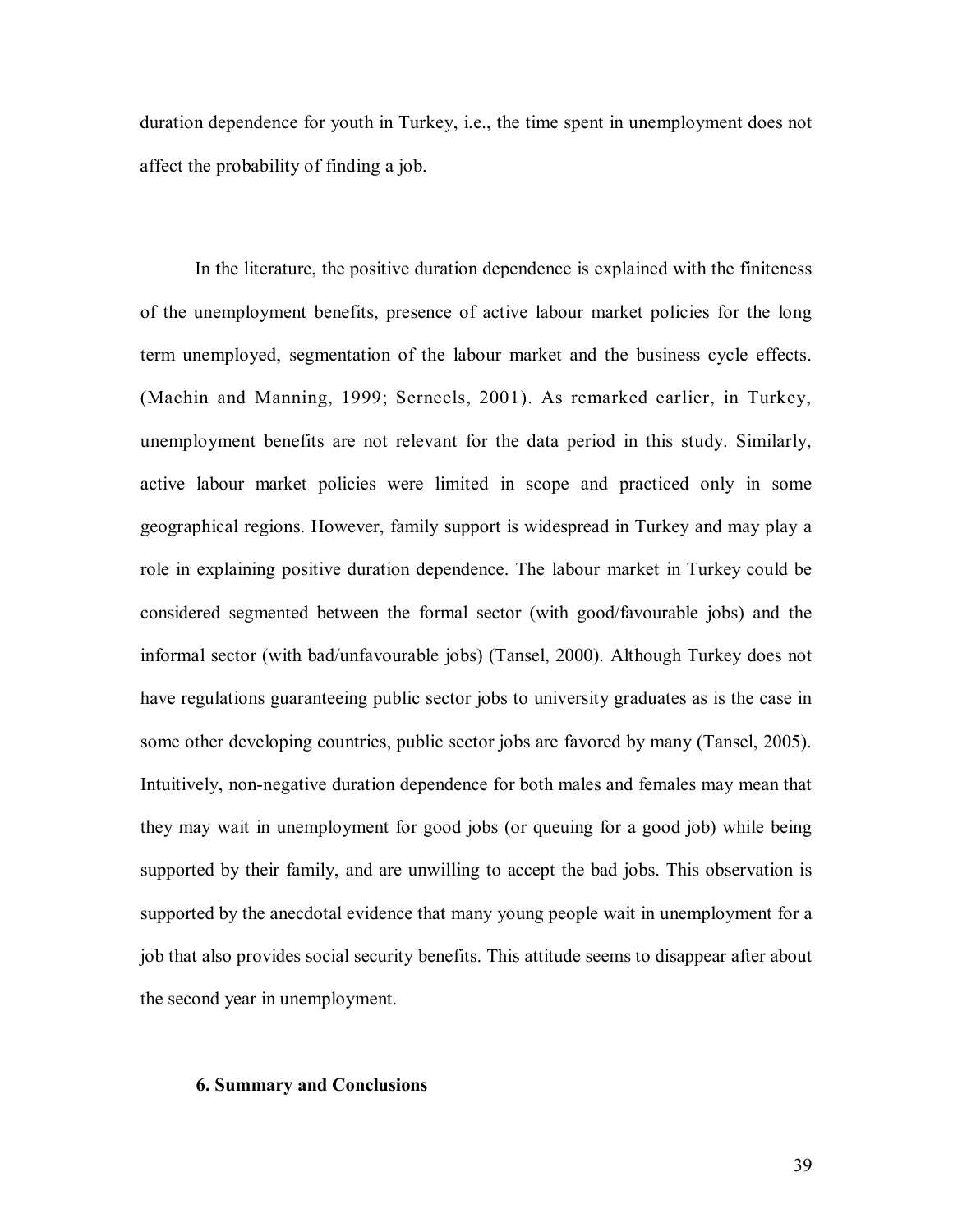This paper gives information on recent unemployment rates and examines the determinants of the probability of leaving unemployment for full-time employment in Turkey based on the 2000-2001 Household Labour Force Surveys of the Turkish Statistical Institute. The questions considered include the following. How do the individual, household and labour market characteristics affect the probability that a person will leave unemployment for employment? How does the probability that a person will leave unemployment vary with the duration of unemployment? The hazard rates were estimated for men and women separately using the ILO definition of unemployment. In performing the analysis, grouped duration methodology was employed, which is appropriate when the data are reported using larger time intervals than relevant for the underlying transitions themselves.

The probability of exiting unemployment for employment for women was found to be substantially lower than for men. However, the effects of the various covariates, with the exception of marital status, on the probability of leaving unemployment for employment were similar across men and women. For men, being married increased the probability of exiting unemployment, while for women being married decreased this probability. Further, although the urban unemployment rate was higher than the rural unemployment rate, living in an urban area did not have a significant effect on the probability of leaving unemployment for a job. The regional differences in the probability of leaving unemployment were mostly not statistically significant for men and women. Men and women who live in high-unemployment provinces had lower probabilities of leaving unemployment for a job. Furthermore, the probability of finding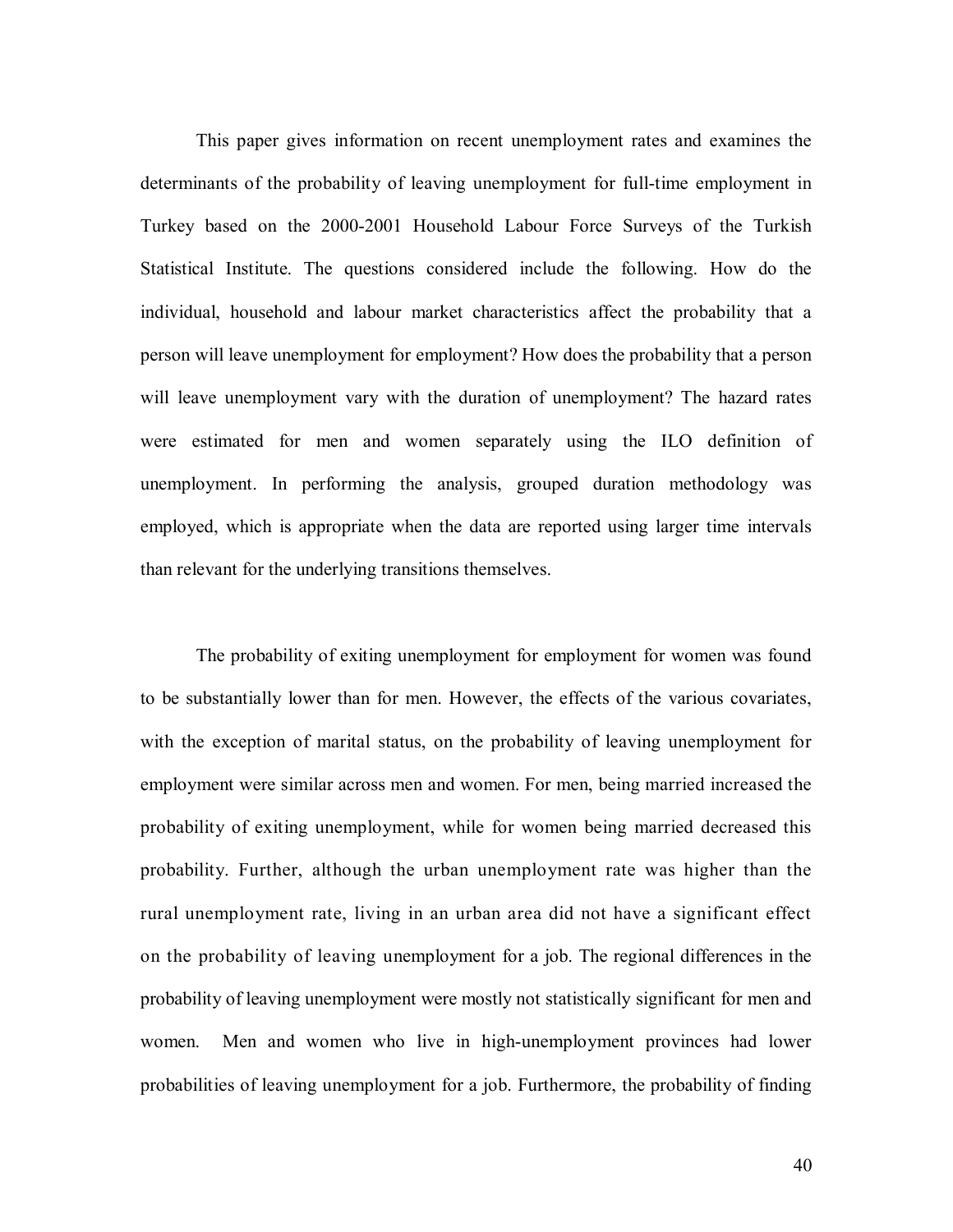a job increased for both men and women with the level of education and decreased with age, as is also observed in the OECD countries. It is also noteworthy that in the male sample, the exit rate from unemployment to employment was higher for the vocational high school graduates than for the general high school graduates. This indicates the importance of vocational high schools as opposed to general high schools in combating unemployment in Turkey. The hazard rate was lower for first-time job-seekers than for those who were not first-time job- seekers, a finding similar to the findings for other developing countries. Although the low educated had lower unemployment rates, they had low exit rates from unemployment for employment. Conversely, the high exit rate for the educated is a result similar to that in developed countries. Findings also indicate slight U-shaped duration dependence for men while for women an initial flat portion is followed by an up-sloping tendency.

From a broader perspective, there are a number of indications that unemployment in Turkey is characterized by features of unemployment of developing as well as developed countries. The youth have high unemployment rates, but their probability of exit from unemployment to employment is high as well. This is a result similar to that in developed countries. The average duration of unemployment is lower than in other developing countries – a result similar to that in developed countries. Although the duration of unemployment is lower in urban areas, the incidence of unemployment is significantly higher there, as in other developing countries. Long-term unemployment is concentrated among the high skilled (high school and two-year university training) in contrast with OECD countries. Several results discussed suggest the existence of a

41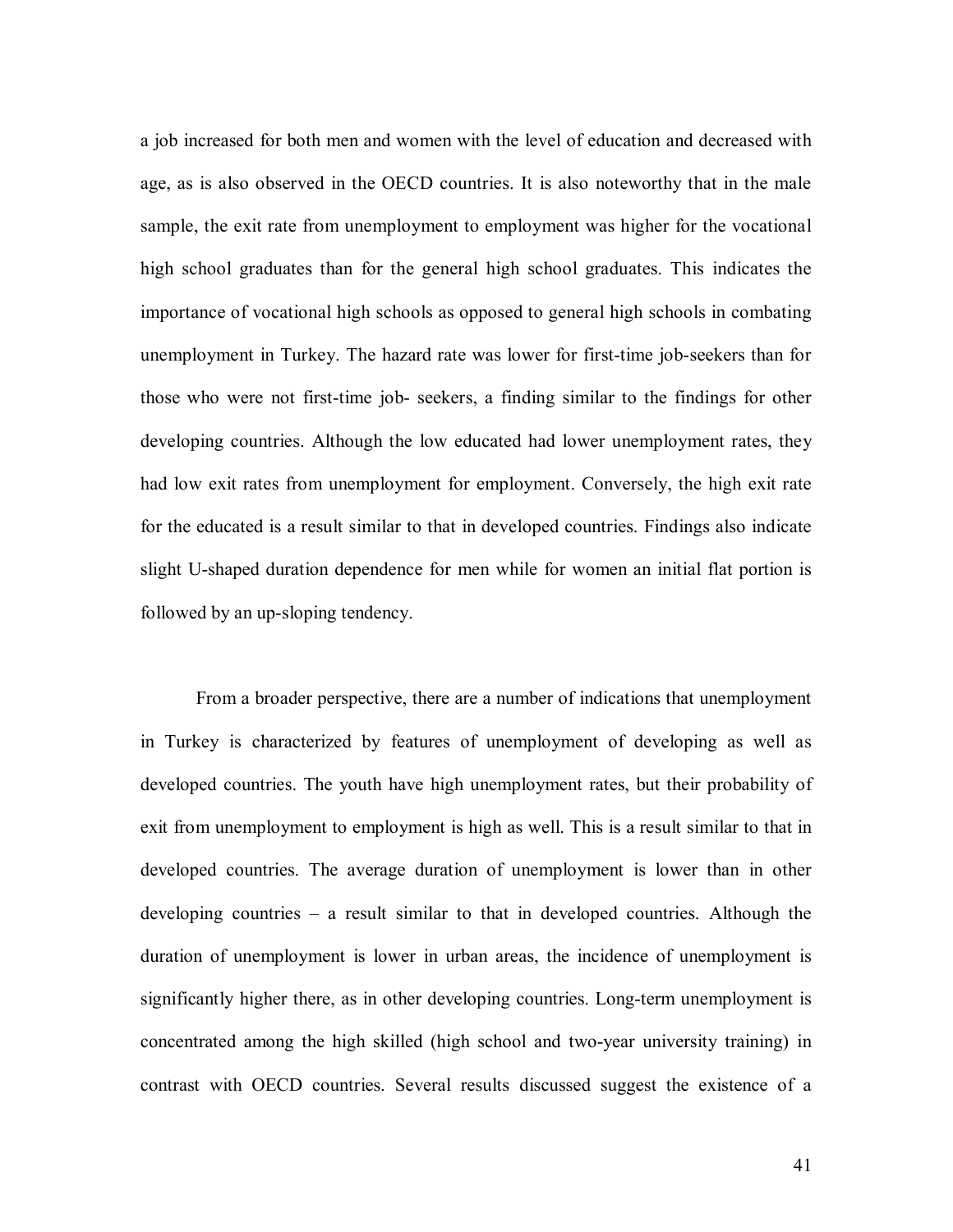queuing process for a good job. First, when using the broad definition for men, the coefficients on education are insignificant which suggests that the unemployed, who are mostly high skilled, prefer to wait for a good job rather than to search actively. Second, the broad definition of unemployment shows a constant hazard for both men and women. This too may suggest queuing. Although the first-time job-seekers constitute about thirty percent of the total number of unemployed in the sample, their hazard rate is lower. It is likely that first-time job-seekers are young and rely on family support while waiting for the right job opening. Those who had a job and lost it would be less likely to rely on family support. Furthermore, findings on women indicate that they may have a high shadow value of home production activities and thus a high reservation wage. It may also be an indication of discrimination against women in the labour market so that they receive fewer job offers. These findings point in the same direction as the broad conclusion for developing countries.

One of the policy suggestions of this paper would be provision of Active Labour Market Programs (ALMP) for the target groups consisting of individuals with low probability of leaving unemployment for employment. Several researchers, such as Kluve and Smidt (2002), are skeptical about the effectiveness of ALMPs. However, recent evidence shows that training programs are successful in allowing the unemployed to enter employment (Fitzenberg and Völter, 2007; Nivorozhkin and Nivorozhkin, 2007). Crepon et al. (2005) provide evidence on the effectiveness of the counseling of the unemployed. Only few active or passive labour market programs have been implemented in Turkey. These include training programs for labour displaced due to privatization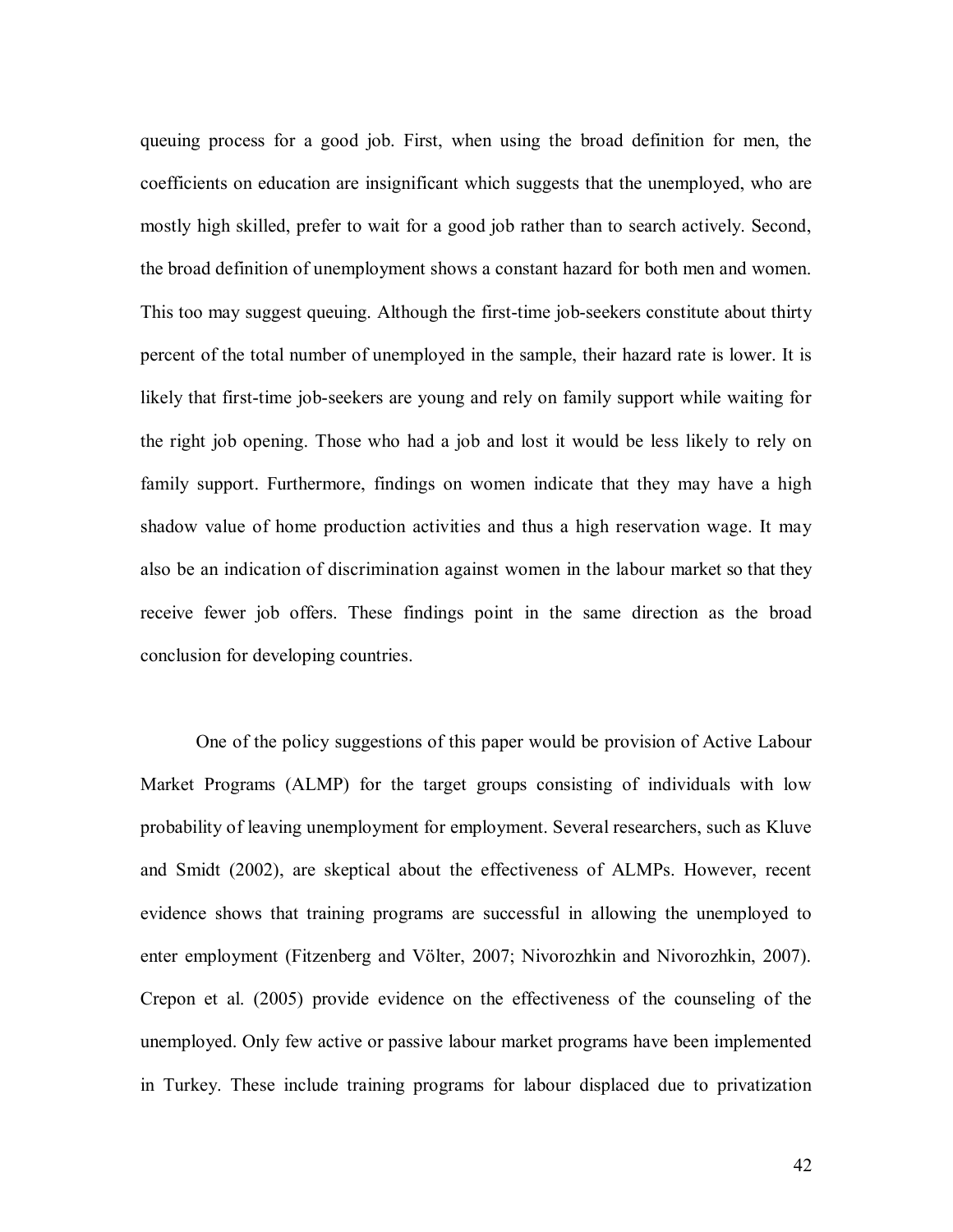(Tansel, 1998), apprenticeship training and programs directed at small businesses. Apprenticeship training programs have proved to increase employability of participants (Tansel and Ogawa, 2005). The analysis of this paper suggests that policymakers develop policies targeting women, especially married women, single men, individuals with low levels of education, individuals in the later years of their working lives, firsttime job-seekers and individuals living in high-unemployment provinces. Elderly individuals could be encouraged to invest into life-long training and individuals with low levels of education could be encouraged to invest in schooling and training to increase employability and productivity. First-time-job-seekers could be provided counseling in job-search skills. Individuals living in high unemployment provinces could be encouraged and subsidized to migrate to provinces where higher employment possibilities exist.

In view of the limited formal sector employment creation capacity of the Turkish economy, self-employment could be a solution to the unemployment problem even for the educated unemployed. Baumgartner and Caliendo (2007) provide evidence on the success and effectiveness of two recent ALMPs in Germany aimed at turning unemployment into self-employment. Indeed, self-employment could be a solution for the unemployed in Turkey as it is in other countries (Glocker and Steiner, 2007). The analysis results in this paper may be of use to policymakers in Turkey and other countries while facing the challenge of unemployment and developing policies to reduce it.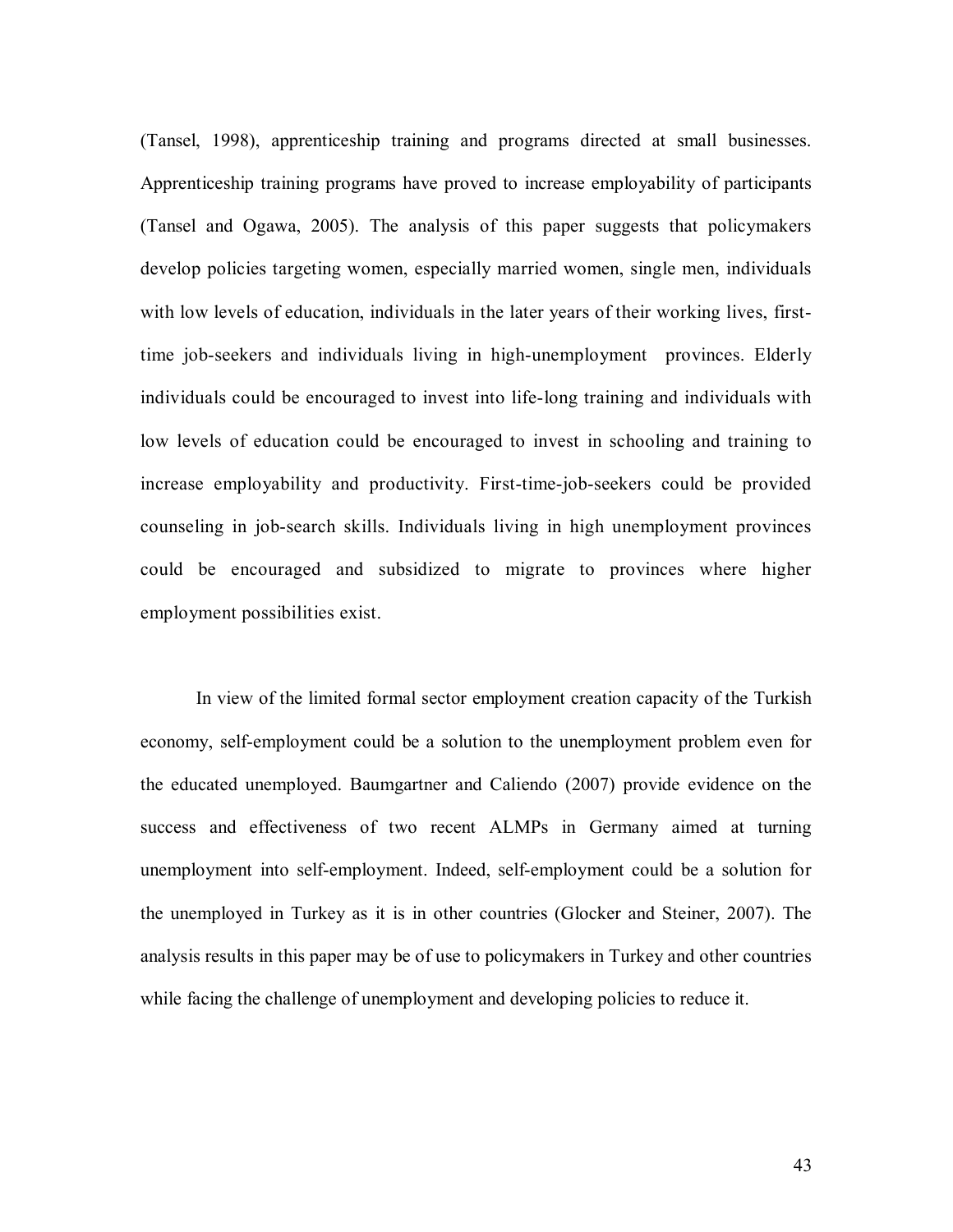## **References**

Addison J. T. and Portugal P. (2002) 'Job Search Methods and Outcomes', *Oxford Economic Papers*, 54: 505-533.

Addison J. T. and Portugal P. (2003) 'Unemployment Duration: Competing and Defective Risks', *Journal of Human Resources*, 38(1): 156-191.

Alba R. A. (1998) 'Re-Employment Probabilities of Young Workers in Spain', *Investigaciones Economicas,* 22(2): 201-224.

Arellano F. A. (2005) 'Do Training Programmes Get the Unemployed Back to Work? A Look at the Spanish Experience; Working Paper No. 05-25, Department of Economics, Madrid: Universidad Carlos III.

Aranki T. N. and Daoud Y. (2006) 'Unemployment Duration in the Palestinian Territories: An Analysis of Personal and Political Factors', in T. N. Aranki, *Wages Unemployment and Regional Differences*, PhD Thesis, Orebro, Sweden: Orebro University.

Arulampalam W. (2001) 'Is Unemployment Really Scarring? Effects of Unemployment Experiences on Wages', *The Economic Journal*, 111: F585-F606.

Arulampalam W. and Stewart M. B. (1995) 'The Determinants of Individual Unemployment Durations in an Era of High Unemployment', *The Economic Journal,* 105: 321-332.

Baumgartner H. J. and Caliendo M. (2007) 'Turning Unemployment into Self-Employment: Effectiveness and Efficiency of Two Start-Up Programmes', Institute for Study of Labor (IZA), Discussion Paper No. 2660, Bonn: IZA.

Bover O. and Gomez R. (2004) 'Another Look at Unemployment Duration: Exit to a Permanent *v*s. a Temporary Job', *Investigaciones Económicas*, 28(2): 285-314.

Böheim R. (1999) 'Austrian Unemployment Durations', Institute for Social and Economic Research, Discussion Paper No. 1999-14, Essex, Colchester: University of Essex.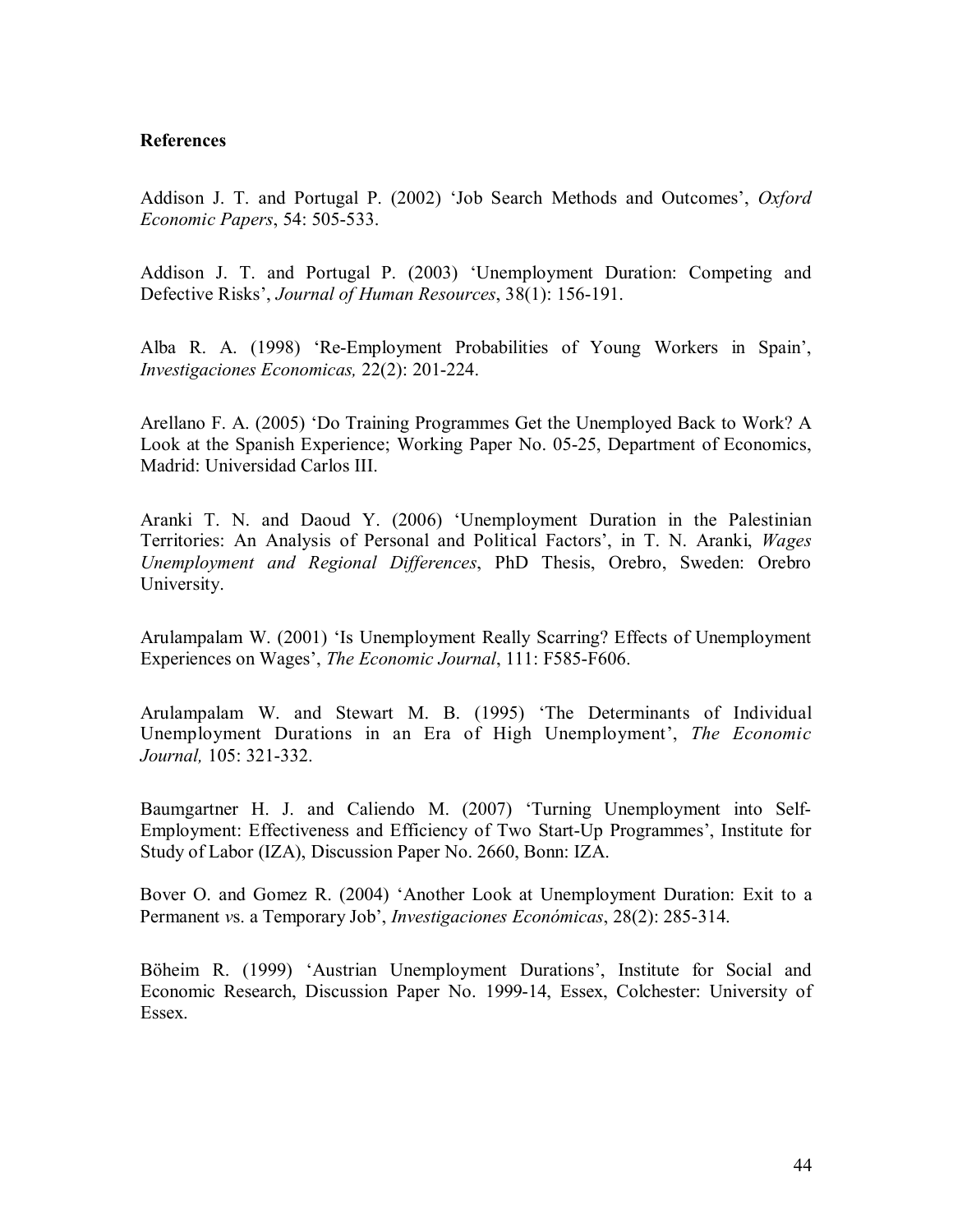Böheim R. and Taylor M. P. (2000) 'Unemployment Duration and Exit States in Britain', Institute for Social and Economic Research, Discussion Paper No*.* 2000-, Essex, Colchester: University of Essex.

Brandolini A., Cipollone P. and Viviano E. (2006) 'Does the ILO Definition Capture All Unemployment?', *Journal of the European Economic Association*, 4(1): 153‐179.

Bulutay T. (1995) *Employment, Unemployment and Wages in Turkey,* Ankara: State Institute of Statistics and International Labor Office.

Byrne, D. and Strobl E. (2004) 'Defining Unemployment in Developing Countries: Evidence from Trinidad and Tobago', *Journal of Development Economics,* 73: 465-476.

Carling K., Edin P., A. Harkman A. and Holmlund B. (1996) 'Unemployment Duration, Unemployment Benefits and Labor Market Programs in Sweden', *Journal of Public Economics,* 59(3): 313-334.

Carrol N. (2006) 'Explaining Unemployment Duration in Australia', *The Economic Record*, 82(258): 298-314.

Clark A. E. (2006) 'A Note on Unhappiness and Unemployment Duration', *Appplied Economics Quarterly*, 52(4): 291-308.

Clark A. E. and Oswald A. J. (1994) 'Unhappiness and Unemployment', *Economic Journal*, 104: 648-659.

Clark K. B. and Summers L. H. (1979) 'Labor Market Dynamics and Unemployment: A Reconsideration', *Brookings Papers on Economic Activity,* 1979(1): 13‐72.

Clark K. B. and Summers L. H. (1982) 'The Dynamics of Youth Unemployment' in *The Youth Labor Market Problems: Its Nature, Causes and Consequences*, R. Freeman and D. Wise (ed.), Chicago: University of Chicago Press for National Bureau of Economic Research. (pp. 199-234).

Cooper D., McCausland D. W. and Theodossiou I. (2007) 'Is Unemployment Harmful to Health? Evidence from Britain, Centre for European Labour Market Research, Discussion Paper No. 2007-12, Aberdeen: University of Aberdeen Business School.

Crépon B., Dejemeppe M. and Gurgand M. (2005) 'Counseling the Unemployed: Does It Lower Unemployment Duration and Recurrence?', Institute for Study of Labor (IZA). Discussion Paper No: 1796, Bonn: IZA.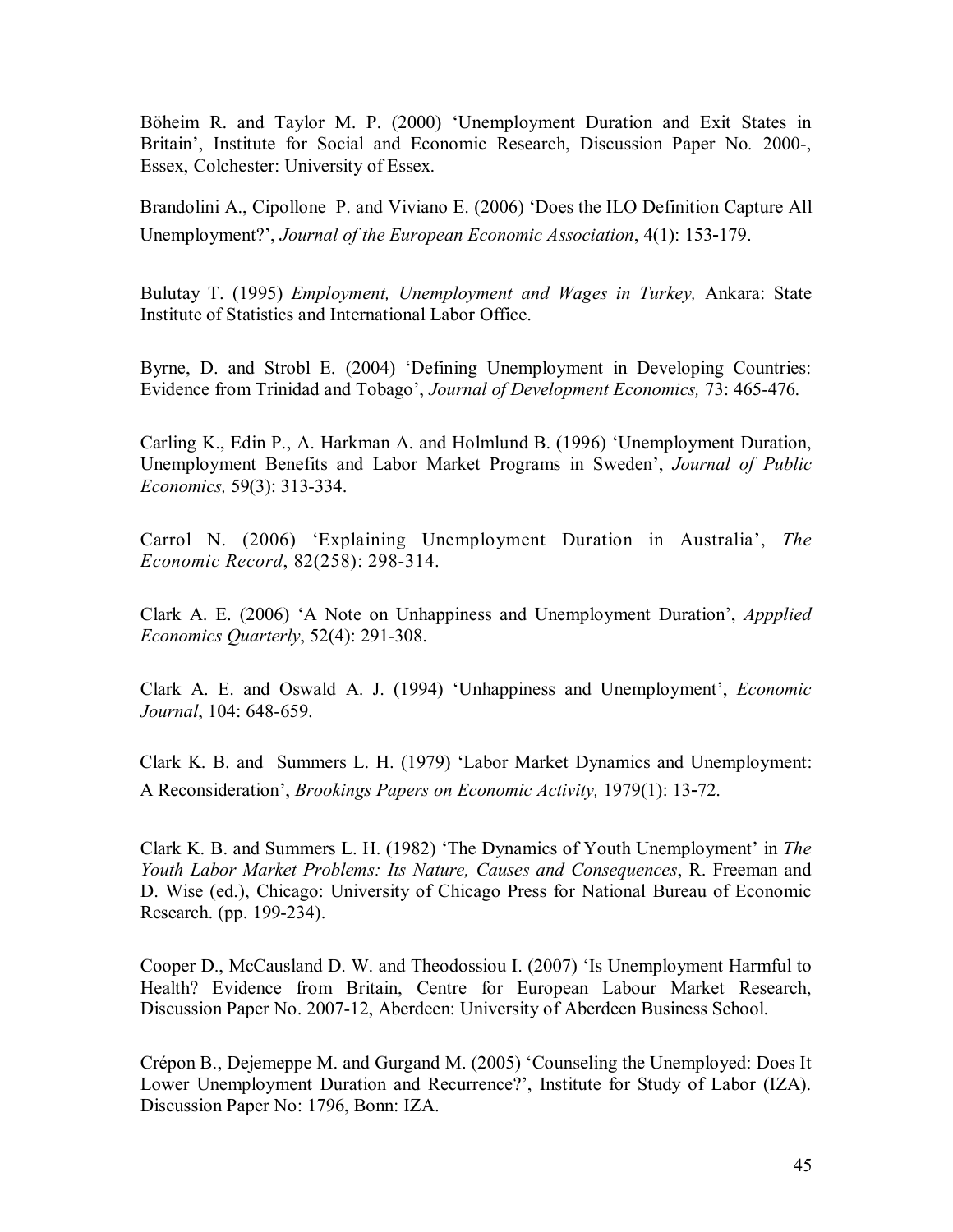Darity W. Jr. and Goldsmith, A. H. (1996) 'Social Psychology, Unemployment, and Macro-economics', *Journal of Economic Perspectives*, 10: 121-40.

Dendir S. (2006) 'Unemployment Duration in Poor Developing Economies: Evidence From Urban Ethiopia', *The Journal of Developing Areas*, 40(1): 181-201.

Devine T. J. and Kiefer N. M. (1991) *Empirical Labor Economics,* Oxford: Oxford University Press.

Dickens W.T. and Lang K. (2006) 'An Analysis of the Nature of Unemployment in Sri Lanka', *Journal of Development Studies*, 31: 620-36.

Earle J. S. and Pauma C. (1996) 'Incidence and Duration of Unemployment in Romania', European Economic Review, 40(3-5): 829-837.

Ercan H. and Tansel A. (2007) 'How to Approach the Challenge of Reconciling Labor Flexibility with Job Security and Social Cohesion in Turkey', in *Reconciling Labour Flexibility with Social Cohesion*, Trends in Social Cohesion, No: 17., Strasbourg: Council of Europe. (pp: 179-205).

Eggers A., Gaddy C. and Graham C. (2006) 'Well-Being and Unemployment in Russia in the 1990s: Can Society's Suffering be Individual's Solace?', *Journal of Socio-Economics,* 35: 209-242.

Fajnzylber P., Lederman D. and Loayza N. (1998) *Determinants of Crime Rates in Latin America and the World: An Empirical Assessment*, Washington DC: The World Bank.

Fitzenberger B. and Wilke R. A. (2007) 'New Insights on Unemployment Duration and Post Unemployment Earnings in Germany: Censored Box-Cox Quantile Regression at work', Institute for the Study of Labor (IZA), Discussion Paper No. 2609, Bonn: IZA.

Fitzenberger B. and Völter R. (2007) 'Long-Run Effects of Training Programs for the Unemployed in East Germany', Institute for the Study of Labor (IZA), Discussion Paper, No. 2630 Bonn: IZA.

Flinn C. J. and Heckman J. J. (1983) 'Are unemployment and out of the Labor Force Behaviorally Distinct Labor Force States?' *Journal of Labor Economics*, 1: 28-42.

Foley M. C. (1997) 'Labor Market Dynamics in Russia', Economic Growth Center. Discussion Paper no. 780, New Haven: Yale University.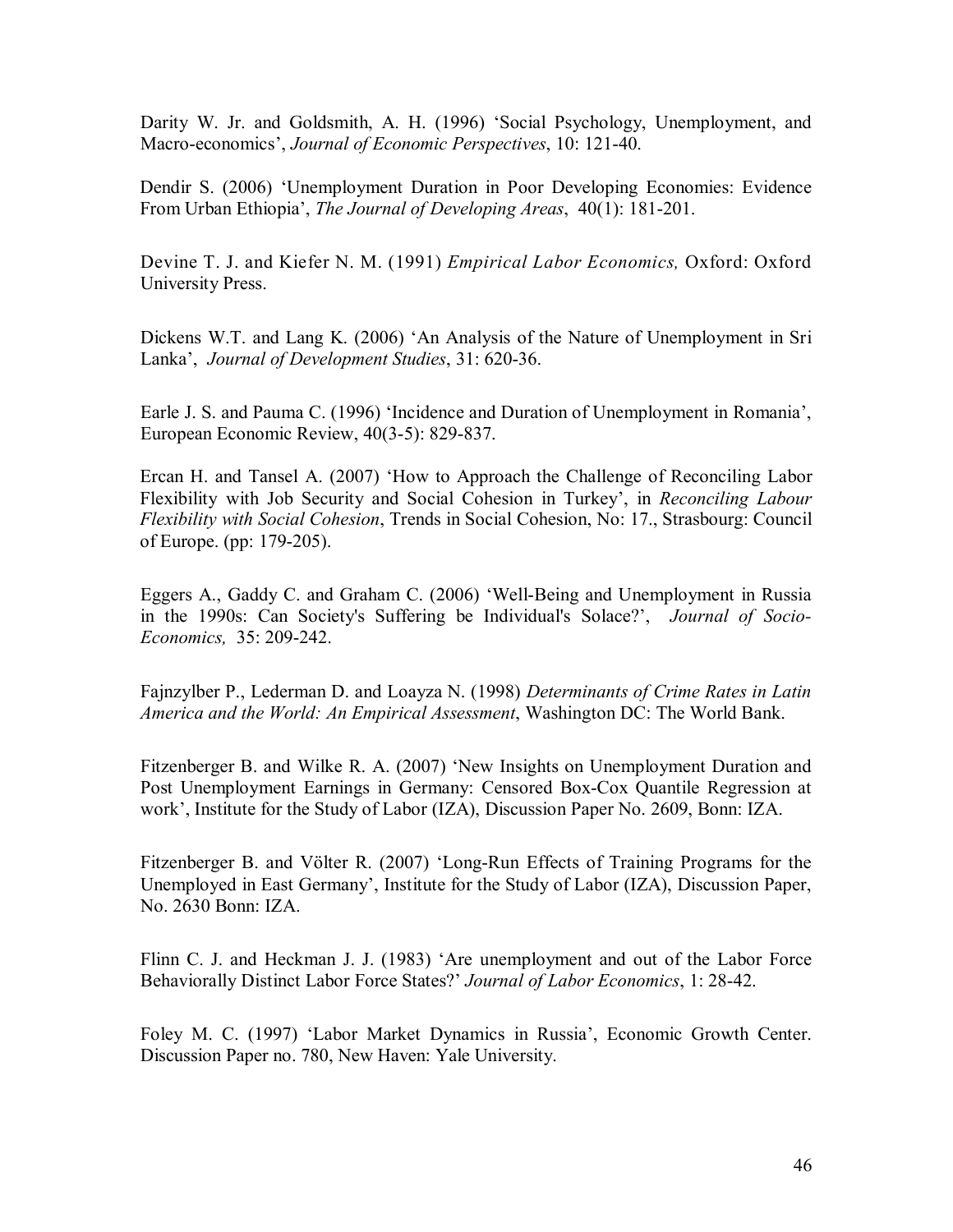Fougère D., Kramaz F. and Pouget J. (2009) 'Youth Unemployment and Crime in France', *Journal of the European Economic Association,* 7(5): 909-938.

Frey B. S. and Stutzer A. (2000) 'Happiness, Economy and Institutions', *Economic Journal,* 110: 918-938.

Garrido L. and Toharia L. (2004) 'What does it take to be (counted as) unemployed: The case of Spain', *Labour Economics,* 11(4): 507–523.

Glewwe P. (1987) 'Unemployment in Developing Countries: Economist's Models in Light of Evidence from Sri Lanka', *International Economic Journal*, 1(4): 1–17.

Glocker D. and Steiner V. (2007) 'Self-Employment: A Way to End Unemployment? Empirical Evidence from German Pseudo-Panel Data', Institute for the Study of Labor (IZA) Discussion Paper, No. 2561, Bonn: IZA.

Goldsmith A. H., Veum J. R. and Darity W. Jr. (1996) 'The Impact of Labor Force History on Self-esteem and its Component Parts, Anxiety, Alienation, and Depression', *Journal of Economic Psychology,* 17: 183–230.

Gonzalo M. T. (1998) 'Job Exit of Men: New Job Destination versus Unemployment Destination', *Applied Economics*, 30: 1231-1238.

Gould, E. D., Weinberg A. and Mustard D. B. (2002) 'Crime Rates and Local Market Opportunities in the United States: 1979–1997', *The Review of Economics and Statistics,* 84(1): 45–61.

Gönül F. (1992) 'New Evidence on Whether Unemployment and out of the Labor Force are Distinct States', *Journal of Human Resources,* 27(2): 329-361.

Grogan L. and van den Berg G. J. (2001) 'The Duration of Unemployment in Russia', *Journal of Population Economics,* 14(3): 549-568.

Guo G. (1993) 'Event History Analysis for Left-Truncated Data', *Sociological Methodology*, 23: 217-243.

Hardin J. and Hilbe J. (2001) *Generalized Linear Models and Extensions,* Texas: Stata Press.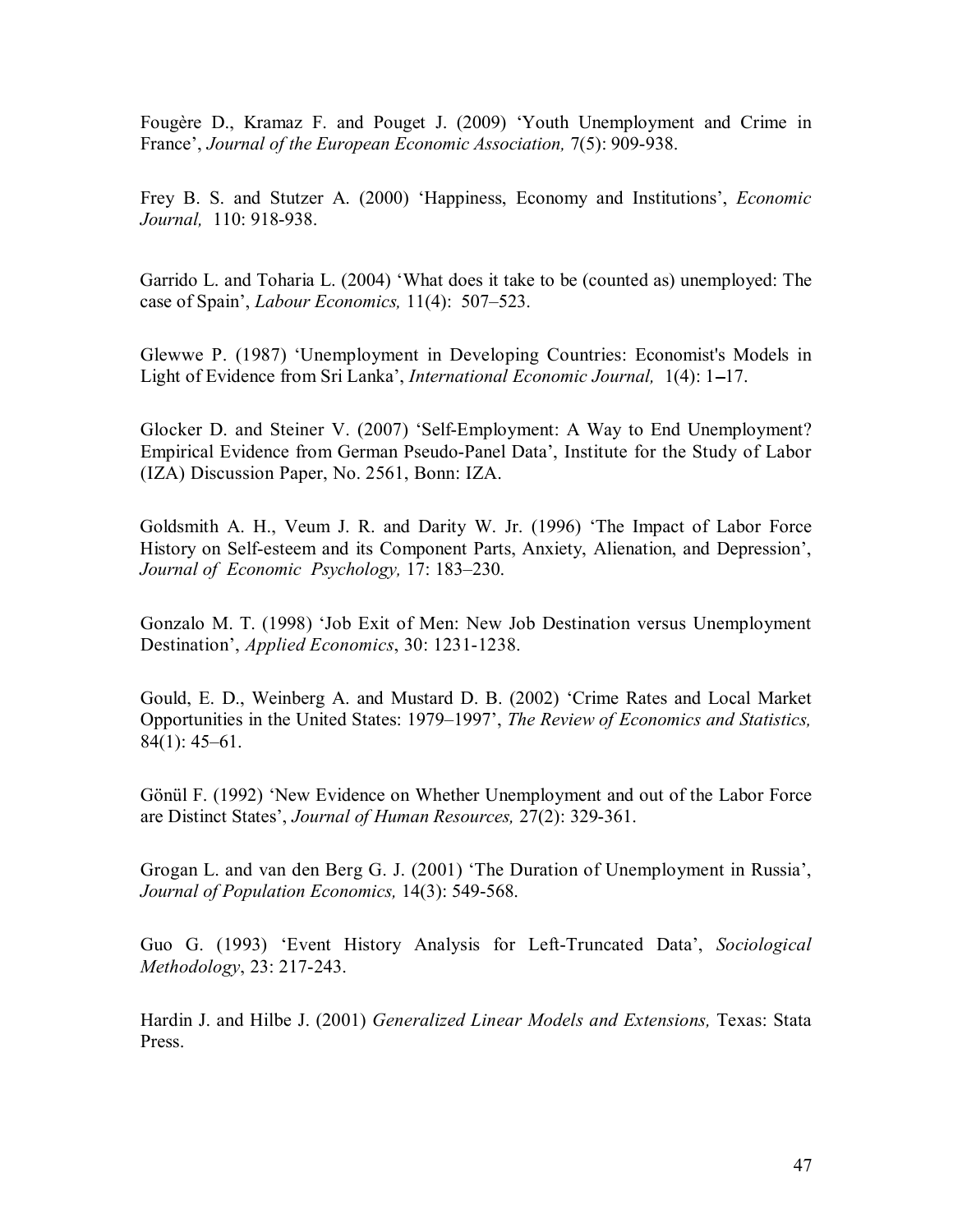Ham J. C. and Rea. A. S. (1987) 'Unemployment Insurance and Male Unemployment Duration in Canada', *Journal of Labor Economics,* 5: 325-353.

Hirschman C. (1982) 'Unemployment among Urban Youth in Peninsular Malaysia, 1970: A Multivariate Analysis of Individual and Structural Effects', *Economic Development and Cultural Change* 30(2): 391-412.

Huang C. C., Laing D. and Wang P. (2004) 'Crime and Poverty: A Search-Theoretic Approach', *International Economic Review,* 45(3): 909-938.

Hunt J. (1995) 'The Effect of Unemployment Compensation on Unemployment Duration in Germany', *Journal of Labor Economics,* 13: 88-120.

Hussmanns R., Mehran F. and Vijay V. (1990) *Surveys on Economically Active Population: An ILO Manual on Concepts and Methods,* International Labor Office (ILO), Geneva: ILO.

Jackson P.R. and Warr P.B. (1984) 'Unemployment and Psychological Ill-health: The Moderating Role of Duration and Age', *Psychological Medicine*, 14(3): 605- 614.

Jenkins S. P. (1995) 'Easy Estimation Methods for Discrete-time Duration Models', *Oxford Bulletin of Economics and Statistics,* 57(1): 129-138.

Jenkins S. P. and García-Serrano C. (2004) 'Re-employment Probabilities for Spanish Men: What Role does the Unemployment Benefit System Play?' *Oxford Bulletin of Economics and Statistics*, 66(2): 239-261.

Jones S. R. G. and Riddell W. C. (1999) 'The Measurement of Unemployment: An Empirical Approach', *Econometrica,* 67(1): 147-161.

Jones S. R. G. and Riddell W. C. (2006) 'Unemployment and Non-Employment: Heterogeneities in Labour Market States', *The Review of Economics and Statistics*, 88(2): 314-323.

Katz L. F. and Meyer B. D. (1990) 'The Impact of the Potential Duration of Unemployment Benefits on the Duration of Unemployment', *Journal of Public Economics,* 41: 45-72.

Kenneth B., Lagos R. and Wright R. (2004) 'An On-The-Job Search Model of Crime, Inequality, and Unemployment', *International Economic Review,* 45(3): 681-706.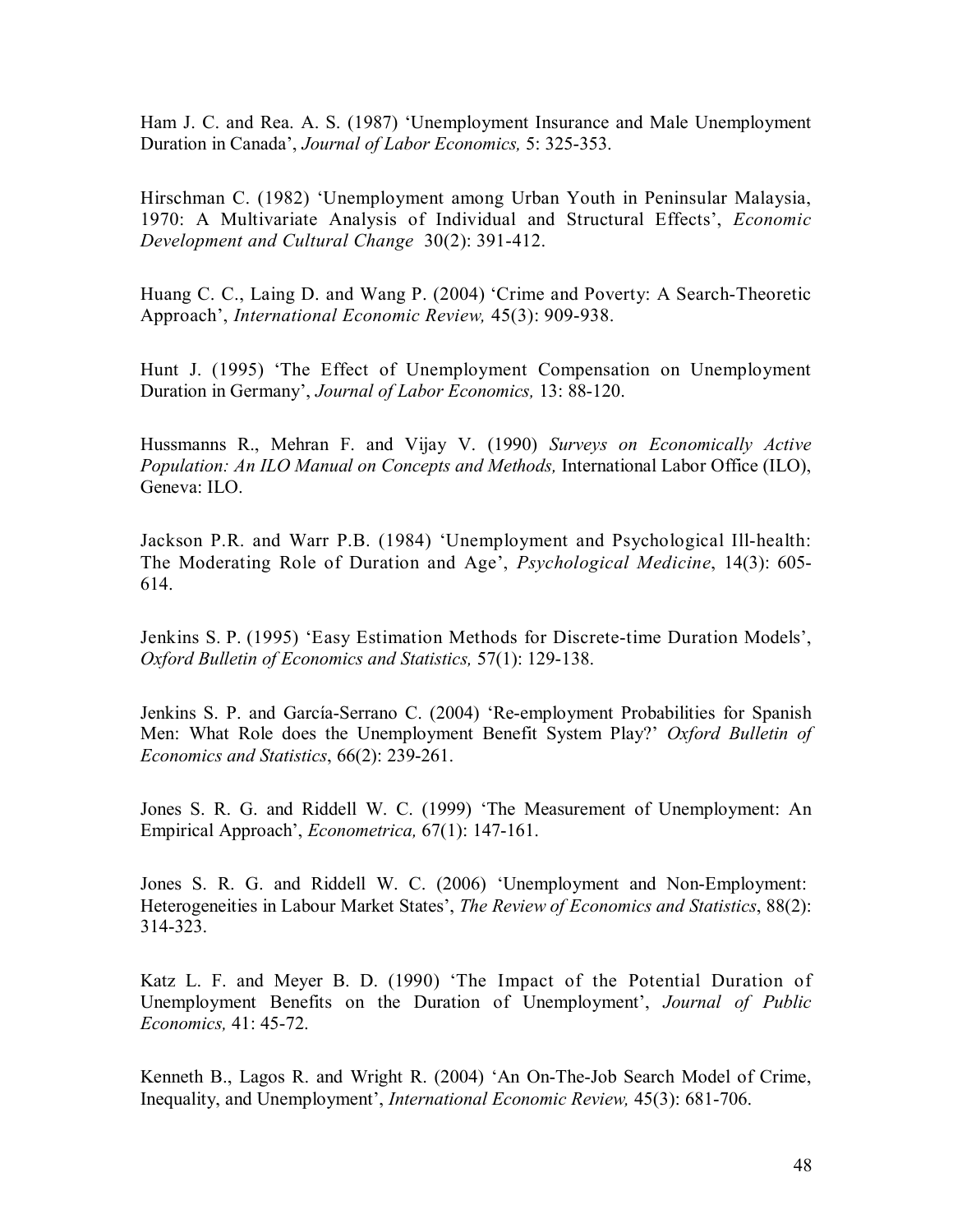Klein J. P. and Moeschberger M. L. (1997) *Survival Analysis: Techniques for Censored and Truncated Data,* New York: Springer-Verlag.

Kluve J. and Schmidt C. (2002) 'Can Training and Employment Subsidies Combat European Unemployment?', *Economic Policy*, 35: 411-448.

Kiefer N. M. (1988) 'Analysis of Grouped duration Data', *Contemporary Mathematics,* 80: 107-139.

Kingdon G. and Knight J. (2000) 'Are Searching and Non-Searching Unemployment Distinct States When Unemployment is High? The Case of South Africa', The Center of African Economics Working Paper Series, No: 2000/2, Oxford: University of Oxford.

Knight J. and Li S. (2006) 'Unemployment Duration and Earnings of Re-employed Workers in Urban China', *China Economic Review*, 17: 103-119.

Kupets O. (2006) 'Determinants of Unemployment Duration in Ukraine', *Journal of Comparative Economics*, 34: 228-247.

Lancaster T. (1990) *The Econometric Analysis of Transition Data*, Cambridge: Cambridge University Press.

Lewis G. and Sloggett A. (1998) 'Suicide, Deprivation, and Unemployment: Record Linkage Study', *British Medical Journal*, 317: 1283-1286.

Lubyova M. and van Ours J. C. (1997) 'Unemployment Dynamics and the Restructuring of the Slovak Unemployment Benefit System', *European Economic Review,* 41(3-5): 925-934.

Lynch L. M. (1983) 'Job Search and Youth Unemployment', *Oxford Economic Papers*, 35: 271-282.

Lynch L. M. (1989) 'The Youth Labour Market in the Eighties: Determinants of Reemployment Probabilities for Young Men and Women'*, The Review of Economics and Statistics*, 71: 37-45.

Machin S. and Manning C. (1999) 'The Causes and Consequences of Long-term Unemployment in Europe', in *Handbook of Labor Economics*, 3c, A. Orley and D. Card (eds.), Amsterdam: North Holland, (pp: 3085-3139).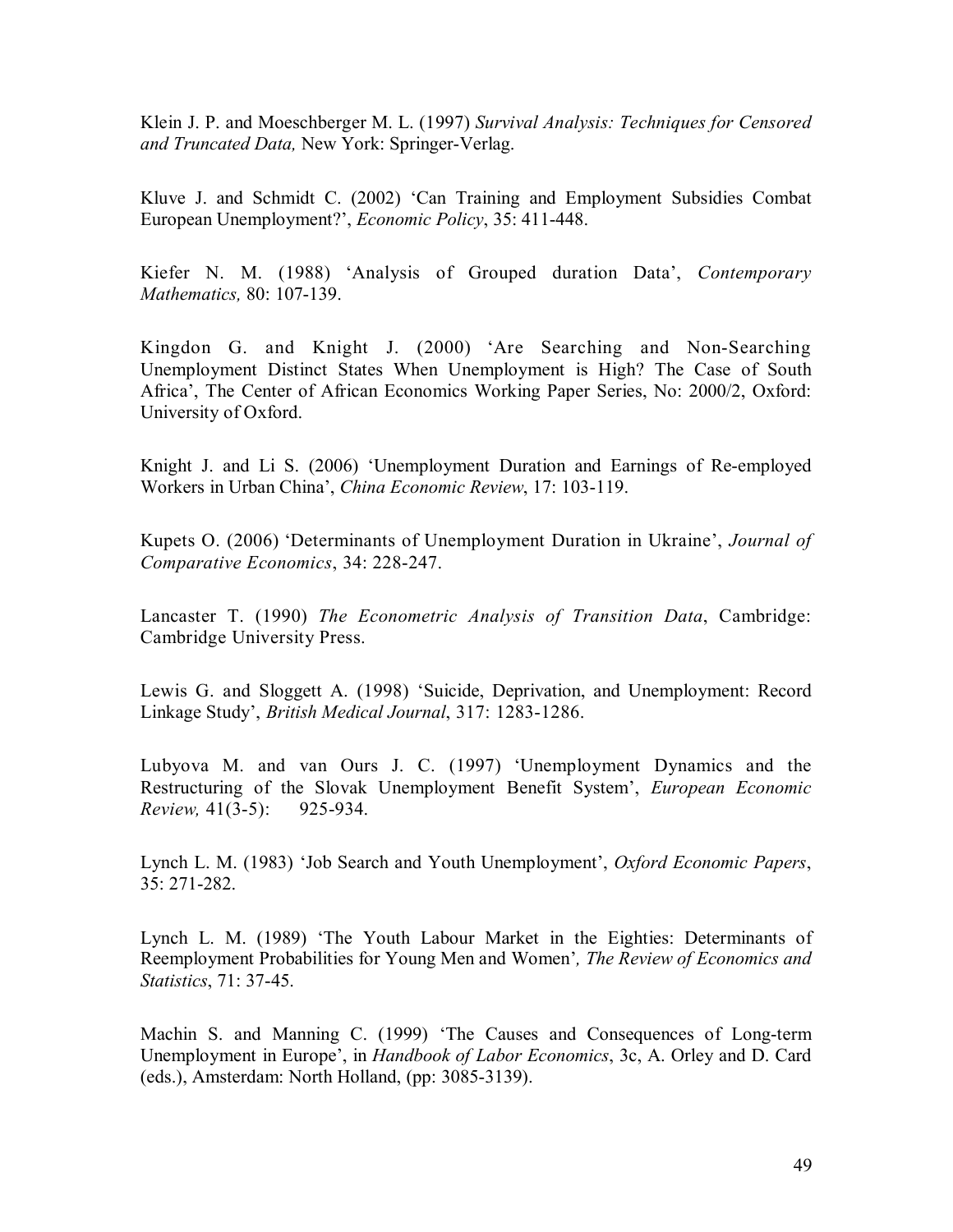Manning C. and Junankar P. N. (1998) 'Choosy Youth or Unwanted Youth? A Survey of Unemployment', *Bulletin of Indonesian Economic Studies*, 34(1): 55-93.

Meyer B. D. (1990) 'Unemployment Insurance and Unemployment Spells', *Econometrica,* 58(4): 757-782.

Meghir C., Ioannides Y. and Pissarides C. (1989) 'Female Participation and Male Unemployment Duration in Greece: Evidence from the Labor Force Survey', *European Economic Review,* 33: 95-406.

Moffit R. (1985) 'Unemployment Insurance and the Distribution of Unemployment Spells', *Journal of Econometrics,* 28: 85-101.

Moon W. S. (2005) 'Distinguishing Unemployment from Out of the Labor Force', Department of Economics, Rochester, NY: University of Rochester.

Murphy G. C. and Athanasou, J. A. (1999) 'The Effect of Unemployment on Mental Health', *Journal of Occupational and Organizational Psychology*, 72: 83-99.

Narendranathan W. and Stewart M. B. (1993) 'Modelling the Probability of Leaving Unemployment: Competing Risks Models with Flexible Baseline Hazards', *Applied Statistics*, 40(1): 63-83.

Nickell S. (1985) 'Hourly earnings in the US: Another look at Unionization Schooling, Sickness and Unemployment using PSID Data', *Journal of Labor Economics*, 3: 38-69.

Nivorozhkin A. and Nivorozhkin E. (2007) 'Do Government Sponsored Vocational Training Programmes Help the Unemployed Find Jobs? Evidence from Russia', *Applied Economics Letters*, 14: 5–10.

OECD (2006) Employment Outlook Edition: Boosting Jobs and Incomes, Statistical Annex, *url Link: http://www.oecd.org/dataoecd/53/15/36900060.pdf.* 

Özel H. and Mehran F. (1992) 'Assessment of Employment and Unemployment', in *Proceedings of Seminar on Employment, Unemployment and Wages in Turkey*, T. Bulutay (ed.), Ankara: State Institute of Statistics.

Pellizzari M. (2005) 'Unemployment Duration and the Interactions between Unemployment Insurance and Social Assistance', *Labor Economics*, 13(6): 773-798.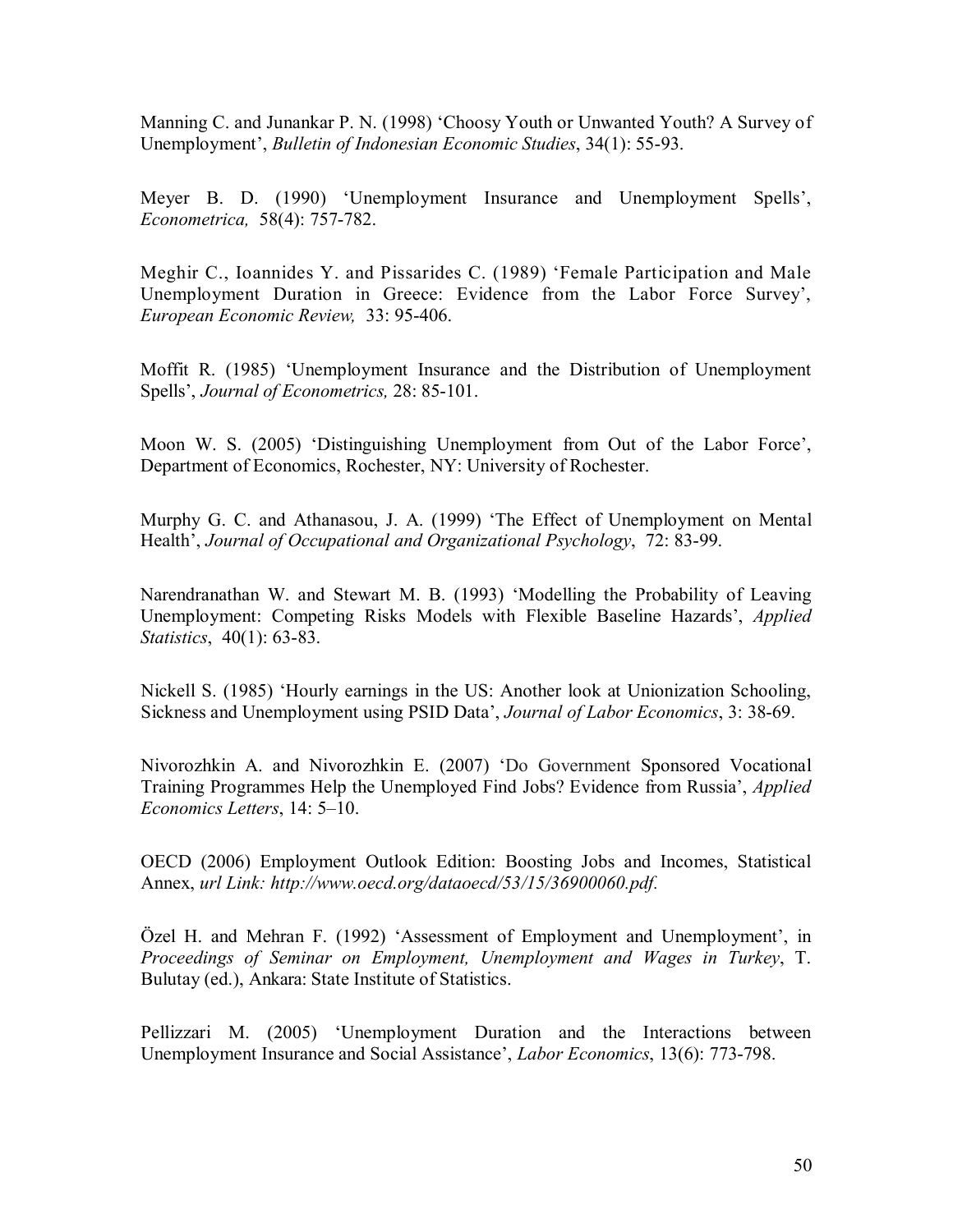Platt S. (1984) 'Unemployment and Suicidal Behavior: A rewiev of the Literature', *Social Science and Medicine*, 19(2): 93-115.

Portugal P. and Addison J. T. (2008) 'Six Ways to Leaving Unemployment', *Scottish Journal of Political Economy*, 55(4): 393-419.

Powdthavee N. (2006) 'Are There Regional Variations in the Psychological Cost of Unemployment in South Africa?', *Social Indicators Research,* 80(3): 629-652.

Prentice, R. and Gloeckler L. (1978) 'Regression Analysis of Grouped Survival Data with Application to Breast Cancer Data', *Biometrics,* 34: 57-67.

Rama M. (1998) 'How Bad is Unemployment in Tunisia? Assessing Labor Market Efficiency in a Developing Country', *World Bank Research Observer*, 13(1): 59–78.

Rama, M. (2003) 'The Sri Lankan Unemployment Problem Revisited', *Review of Development Economics*, 7: 510-525.

Reyher L., Koller M. and Spitznagel E. (1980), *Employment Policy Alternatives to Unemployment in the Federal Republic of Germany* - *Issues, Effects on the Labour Market and Costs*, London: Anglo-German Foundation for the Study of Industrial Society.

Ruhm, C. J. (1991) 'Are Workers Permanently Scarred by Job Displacements', *American Economic Review*, 81: 319-24.

Sabot, R. H. (1982) 'Conclusion: Some Themes and Unresolved Issues', in *Migration and the Labor Market in Developing Countries*, R. H. Sabot (ed.), Boulder Colorado: Westview Press, (pp. 229-241).

Schweitzer M. (2003) 'Ready, Willing, and Able? Measuring Labour Availability in the UK.', Cleveland: Federal Reserve Bank of Cleveland Working Paper *No.* 03‐03.

Serneels, P. (2001) 'Unemployment Duration in Urban Ethiopia', Discussion Paper, Center for the Study of African Economies*,* Oxford: Oxford University.

Serneels, P. (2007) 'The Nature of Unemployment among Young Men in Urban Ethiopia', *Review of Development Economics*, 11(1): 170-186.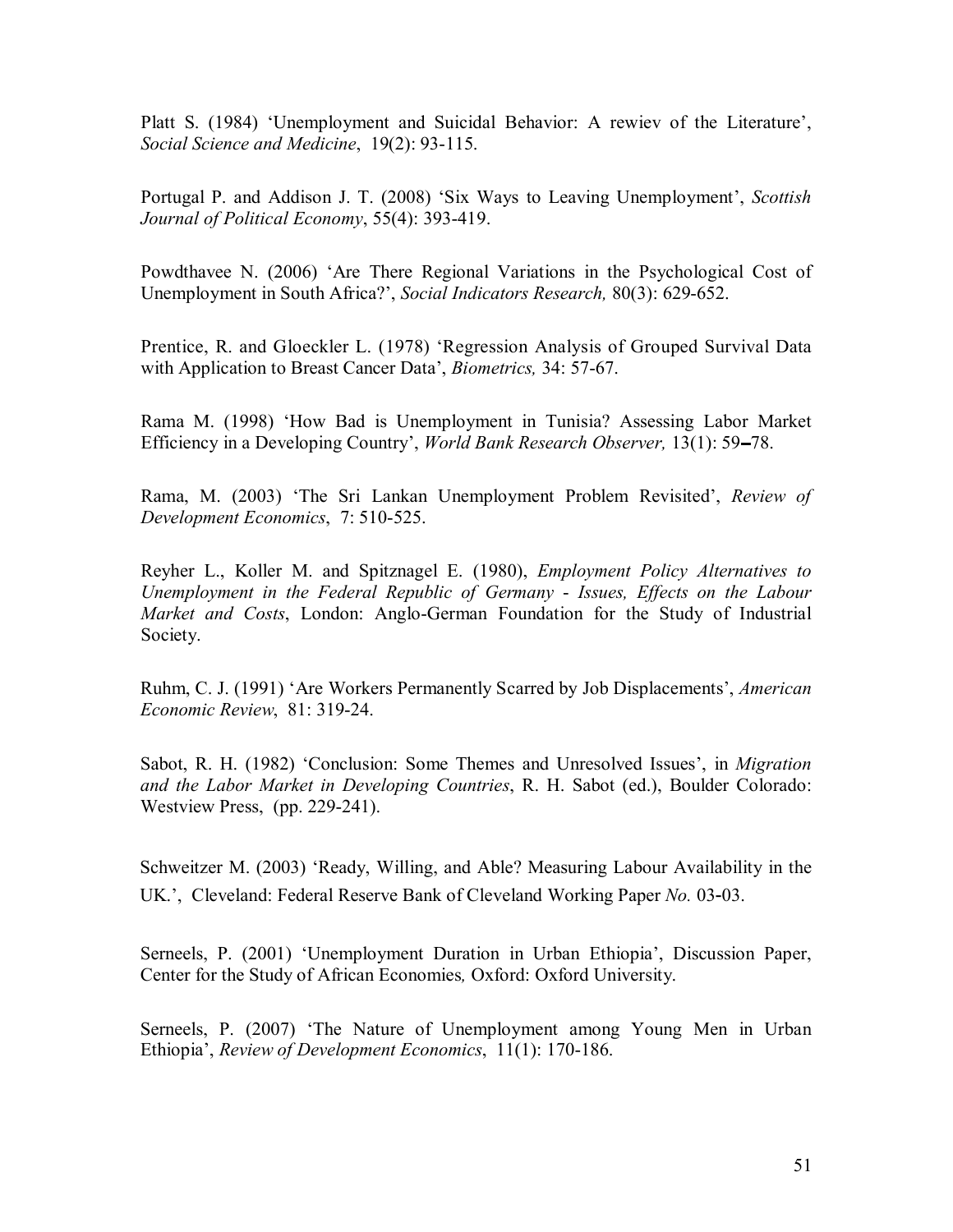Sinclair, P. (1987) *Unemployment, Economic Theory and Evidence*, Oxford: Basil Blackwell Inc.

State Institute of Statistics (SIS) (2001a) *Household Labor Force Survey Results 2000,* October 2001, Ankara: State Institute of Statistics.

State Institute of Statistics (SIS) (2001b) *Hanehalkı İşgücü Anketi: Kavramlar ve Yöntemler (Household Labor Force Survey: Concepts and Methods.* Ankara: State Institute of Statistics, Publication No.2484.

Steiner, V. (2001) 'Unemployment Persistence in the West German Labor Market: Negative Duration Dependence or Sorting', *Oxford Bulletin of Economics and Statistics*, 63: 91-114.

Şahin, H. and Kızılırmak, A. B. (2007) 'Determinants of Duration of Unemployment Insurance Benefits in Turkey', *Applied Economics Letters*, 14(8): 611–615.

Sueyoshi, G. T (1995) 'A Class of Binary Response Models for Grouped Duration Data', *Journal of Applied Econometrics,* 10(4): 411-431.

Suryadarma D., Suryahadi A. and Sumarto S. (2007) 'Measuring Unemployment in Developing Countries: The Case of Indonesia', *Labour: Review of Labor Economics and Industrial Relations*, 21(3): 541-562.

Şenses, F. (1994) 'Labor Market Response to Structural Adjustment and Institutional Pressures: The Turkish Case', *METU Studies in Development,* 21(3): 405-448.

Tanjo, J. (1990) 'Opportunities, Aspirations, and Urban Unemployment of Youth: The Case of Colombia', *Economic Development and Cultural Change,* 38(4): 733-61.

Tansel A. (1998) 'Workers Displaced Due to Privatization in Turkey: Before and After Displacement', *METU Studies in Development*, 25(4): 625-647.

Tansel A. (2000) 'Formal and Informal Sector Choice of Wage-Earners and Their Wages in Turkey', in *Informal Sector I.,* T. Bulutay (ed.). Ankara: State Institute of Statistics, (pp: 125-146).

Tansel A. (2001) 'Female Labor Force Participation and Economic Development in Turkey: Time-Series Evidence and Cross-Province Estimates', in *Employment of Women, T. Bulutay (ed.). Ankara: State Institute of Statistics, (pp: 111-151).*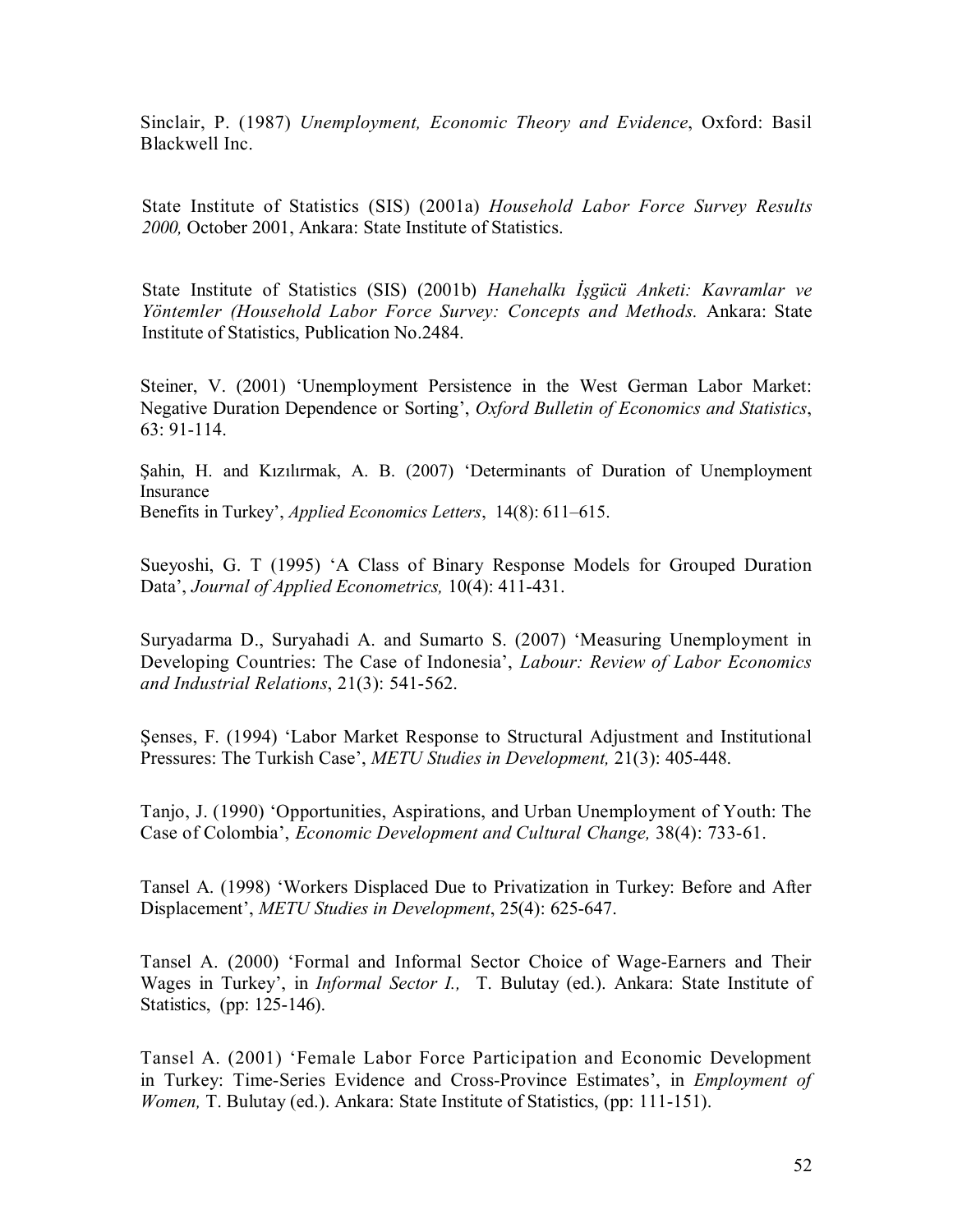Tansel A. (2002) 'General versus Vocational High Schools and Labor Market Outcomes in Turkey', *in Human Capital: Population Economics in the Middle East,* I. Sırageldin (ed.), Cairo, Egypt: Economic Research Forum and American University of Cairo Press, (pp: 258-272).

Tansel A. (2005) 'Public-Private Employment Choice, Wage Differentials and Gender in Turkey', *Economic Development and Cultural Change*, 53(1): 453-477.

Tansel A. and Ogawa K. (2005) 'The Effects of Apprenticeship Training Scheme on Employment Probability in Turkey', Department of Economics, Ankara: Middle East Technical University.

Tansel A. and Taşçı H. M. (2004) 'Determinants of Unemployment Duration for Men and Women in Turkey', Institute for Study of Labor (IZA), Discussion Paper No: 1258, Bonn: IZA.

Taşçı H. M. (2005) *Essays on Unemployment in Turkey*, PhD Thesis, Department of Economics, Ankara: Middle East Technical University.

Taşçı H. M. and Tansel, A. (2005) 'Youth Unemployment Duration in Turkey', *METU Studies in Development*, *Special Issue in Honor of Merih Celasun*, 32(2): 517–545.

Tunalı İ. and Assaad R. (1992) 'Market Structure and Spells of Employment and Unemployment: Evidence from the Construction Sector in Egypt', *Journal of Applied Econometrics,* 7: 339-367.

Tunalı İ. and Baltacı R. (2003) 'Attrition in the HLFS Panel, 2000-2002', Unpublished Manuscript Presented at the  $7<sup>th</sup>$  METU International Conference in Economics in Ankara in September 2003, under the title 'Labor Market Dynamics Based on the HLFS Panel, 2000-2002'.

Tunali İ., Ercan H., Başlevent C. and Öztürk O. D. (2004) *Background Study on Labor Market and Employment in Turkey*, Torino, Italy: European Training Foundation.

Turkish Statistical Institute (Turkstat) (2004) Website of TUIK, url: http://*www.tuik.gov.tr.*

Turkish Statistical Institute (Turkstat) (2006) *Household Labor Force Survey Results, March 2006, News Bulletin, url: http://www.tuik.gov.tr .*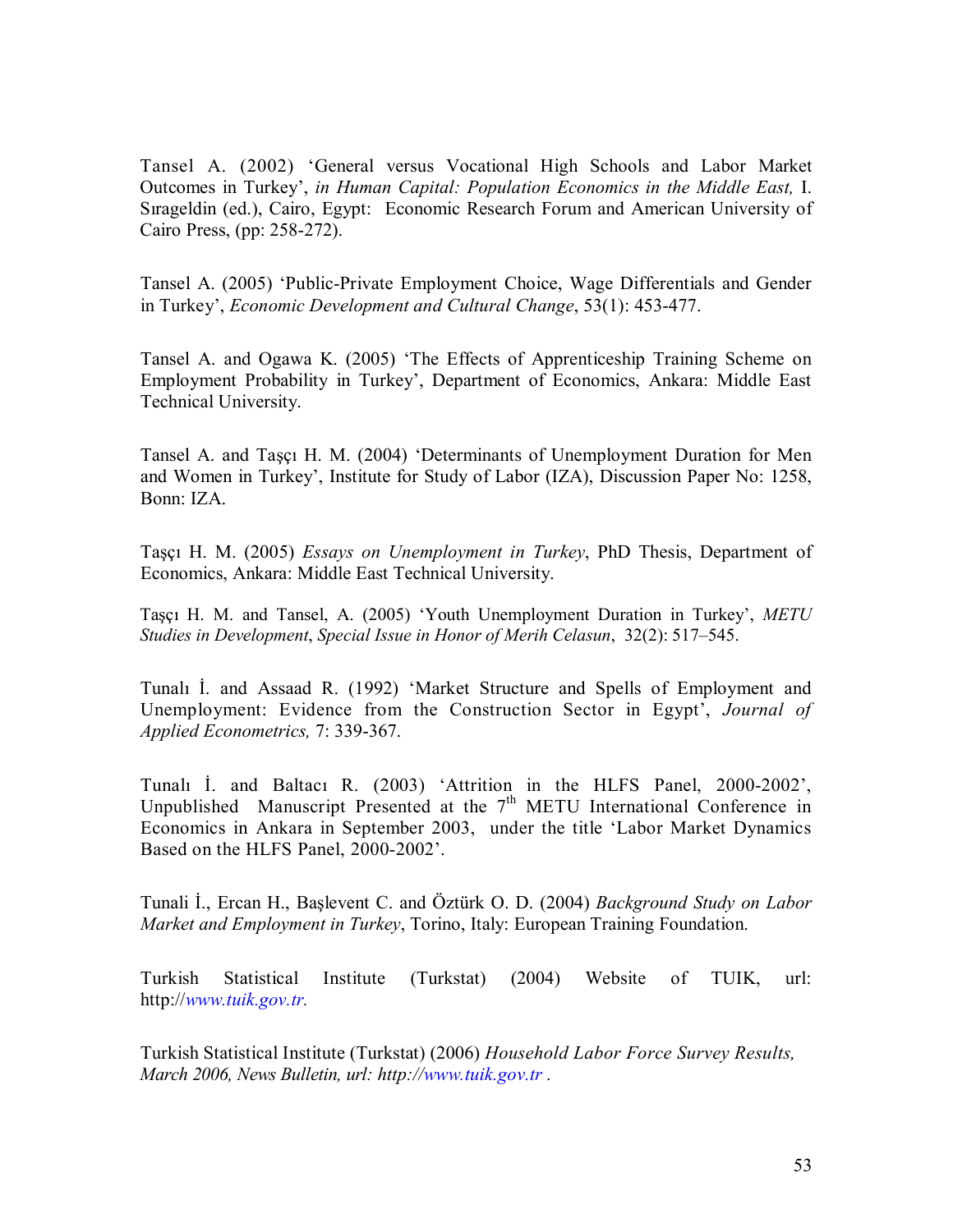Udall A. T. and Sinclair S. (1982) 'The Luxury Unemployment Hypothesis: A review of Recent Evidence', *World Development,* 10: 49-62.

van den Berg G. J. (1990) 'Non-stationarity in job Search Theory', *Review of Economic Studies,* 57: 255-277.

van den Berg G. J. and van Ours J. C. (1999) 'Duration Dependence and Heterogeneity in French Youth Unemployment Durations', *Journal of Population Economics*, 12(2): 273-285.

Winkelmann L. and Winkelmann R. (1998) 'Why are the Unemployed so Unhappy: Evidence from Panel Data', *Economica*, 65: 1-15. Wooldridge J. M. (2002) *Econometric Analysis of Cross Section and Panel Data,*  Cambridge: MIT Press.

ii A location is defined as urban if its population is over 20 000.

iv The unemployed individual is also asked if he/she registered at the Job-Placement Office, his/her current job search strategies and the sector at which he/she is looking for a job. The registration at the Job-Placement Office is rather low. Only 7.1 per cent of ILO unemployed individuals are registered at the Office. The same number for the broad definition was about 6.4 percent.

v The retrospective question could be affected by recall error with individuals inaccurately remembering for how long they have been unemployed. The extent of recall error could also vary between individuals depending on, for example, the duration of the unemployment spell as well as individual characteristics which may bias the results of interest. However, there is no other external (i.e. administrative) data set available with which to compare these calculated durations.

vi Sampling plan of the HLFS, in general, allows us to follow 50% percent of the survey respondents in the subsequent quarters and years. Further, it allows us to follow approximately 25% of the of 2000(q1) survey respondents "four" times [in 2000 (q2), 2001(q1) and  $2001(q2)$ . Moreover, another 25% of the respondents of the  $2000(q1)$  survey are observed "three" times [in 2000 (q4), and  $2001(q1)$  in our data set. [For the detailed discussion see Tunali and Baltaci (2004) and (SIS 2001b). Thus, we have minimum of 2587 individuals who are observed minimum of 2-times, under ILO definition of unemployment. Among these individuals 1144 (of 2587) individuals visited 3-times and 305 visited 4-times Of course there are also some individuals who are only one data point (i.e. only right censored observation), the are 2247 number of individuals in total, under ILO definition of unemployment. The numbers corresponding to broad definition can be obtained from the authors upon request

vii Suppose that an individual found a job in the second quarter of 2000, who were observed as unemployed (with known elapsed duration unemployment) in the first quarter of 2000. If this is the case one needs to use some extra question about when s/he found a job, however, the HLFS survey does not ask this to this respondent. Therefore, it is not possible to observe the exact time when this individual found a job. Thus the unemployment duration data for this individual will be "left-truncated with known starting time" (Guo, 1993, for this definition) and "interval censored". In our data set 560 individuals have two-spells of unemployment and 57 individuals have three-spells of unemployment, under ILO definition of unemployment. The numbers with the broad definition is

 i By TUIK's definition underemployed includes the involuntary part-time workers who are individuals working less than 40 hours but are able to work more and the individuals who do not receive adequate income in their current employment or their current job does not match their skills (SIS, 2001 a,b).

iii We addressed this problem by performing three kinds of robustness analysis. In the first approach, we dropped from the sample those who are not re-interviewed and re-estimated the models. In the second approach, we included in the sample those for whom there is repeated data and re-estimated the models. In the third approach we included only the fresh samples which are brought in at each round of the survey and re-estimated the models. By definition fresh samples are not influenced by attrition (Tunali and Baltacı, 2004). In each of these cases the estimation results did not differ substantially from the case where total number of observations are used. Further discussion of these results is reported in Tansel and Taşçı (2004).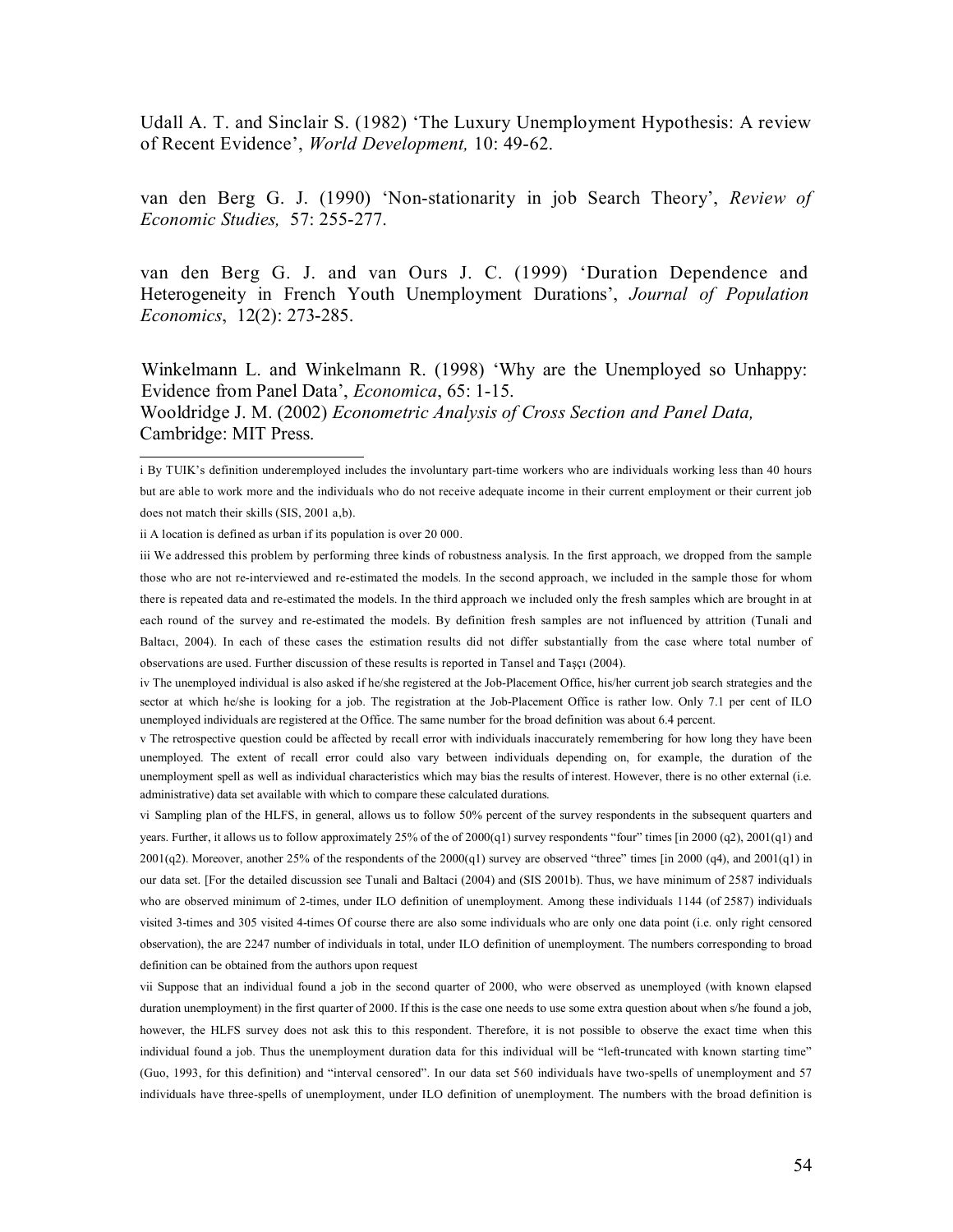available from the authors upon request. In our analysis we used one data point for each individuals. The results with the multiplespell data as mentioned in endnote 4 is available from the authors upon request where we consider them as separate observations.

viii In order to deal with interval-censored observations we initially applied some rules of thumb that are commonly used in the literature (see for example, Grogan and van den Berg, 2001 and Foley, 1997). These rules included the assumptions of zero time spent in unemployment, 50 percent time spent in unemployment, all time spent in unemployment and the random time spent in unemployment. We carried out extensive sensitivity analysis by experimenting with these rules in the context of continuous time framework. Specifically in the continuous time framework we estimated exponential, Weibull, log-logistic and log-normal models. Best results are obtained with the log-normal model according to Akaike's Information Criterion. These results are available from the authors upon request. Later on, we switched to the grouped duration analysis recognizing the discrete nature of the data. Here we take the interval-censoring explicitly into account. We consider the groups narrow enough to prevent information loss but wide enough to include each unemployment spell's true durations. See section 4 for more on using grouped duration analysis.

ix One may wonder whether it is possible for respondents to declare themselves unemployed but get income from informal work. According to the questionnaire design it is highly unlikely for this to happen. Because, in the survey, people economically active during the reference period for at least one hour as a regular employee, casual employee, employer, self employed or unpaid family worker are considered employed. This employment includes formal and informal types. In fact, there are several control questions to decide if the people are employed and derive income from formal or informal source alike.

x The broad measure of unemployment extends the ILO definition in the sense that we now include those who did not use one of the search channels during the past three months but may have used earlier and available to start a job within 15 days. For this reason, the question "how long have you been seeking a job?" is answered by every unemployed who stated that they have been looking for a job.

xi The issue of whether unemployment and out of the labour force are behaviorally distinct states is addressed by several researchers such as Flinn and Heckman (1983), Gönül (1992), Jones and Riddel (1999 and 2006), Moon (2005) and Kupets (2006). The empirical evidence on this issue is mixed. Kupets (p.11) draws attention to the occurrence of spurious events resulting from classification error when analyzing unemployment duration.

xii Before estimation, we re-organized the data in person-period form depending on the choice of interval difference or grouping. The time axis is divided into intervals such that they contain each spell's reported duration. We assigned three-month intervals until the end of the second year, six-month intervals until the end of the third year and twelve-month intervals until the end of the fourth year. The final group includes the unemployment durations of more than four years. This gives a total of twelve grouping intervals. In this grouping we reached from 4,834 (6,983) individual observations to 11,544 person period observations under ILO (broad) definition. Experimenting with alternative groupings did not change the overall estimation results of the models.

xiii See Prentice and Gloeckler (1978), Guo (1993) and Sueyoshi (1995) for a derivation of the likelihood function.

xiv We also examined the transition from unemployment to out-of-labour force. A discussion of these results is provided in endnote 22. Further, it was not possible to analyze the transitions from unemployment to employment by making full-time and part-time distinction due to data limitations. The 2000 and 2001 HLFS questionnaire design indirectly allowed this distinction with the question number 29 (see SIS, 2001b). In our sample there is only one individual who reported working part-time since s/he could not find a full-time job. Part-time employment is not prevalent in Turkey. In 2005 only 1.56 percent of the wage earners were parttime employed. The transitions from unemployment to other forms of employment are also not considered due to data limitations. The HLFS allowed distinguishing among regular employment, causal employment, family employment, employer, self-employment and family worker. In our sample, 72.0 percent of females report finding a regular job and the percentage of those who found other forms of employment are very small. Similarly, among the males, 36 percent took regular employment, 35 percent became casual employee and 17 percent became self-employed.

The statistics in this regard in 2005 in Turkey are as follows. The most prevalent form of employment in urban areas is wage earning for both men and women with 63.04 and 72.07 percent, respectively, while self-employment is 18.06 percent for men and 9.42 percent for women. In rural areas self-employment is the most common form of employment for men with 45.2 percent while rural women are mostly unpaid family workers with 66.8 percent. (TUIK, 2006).